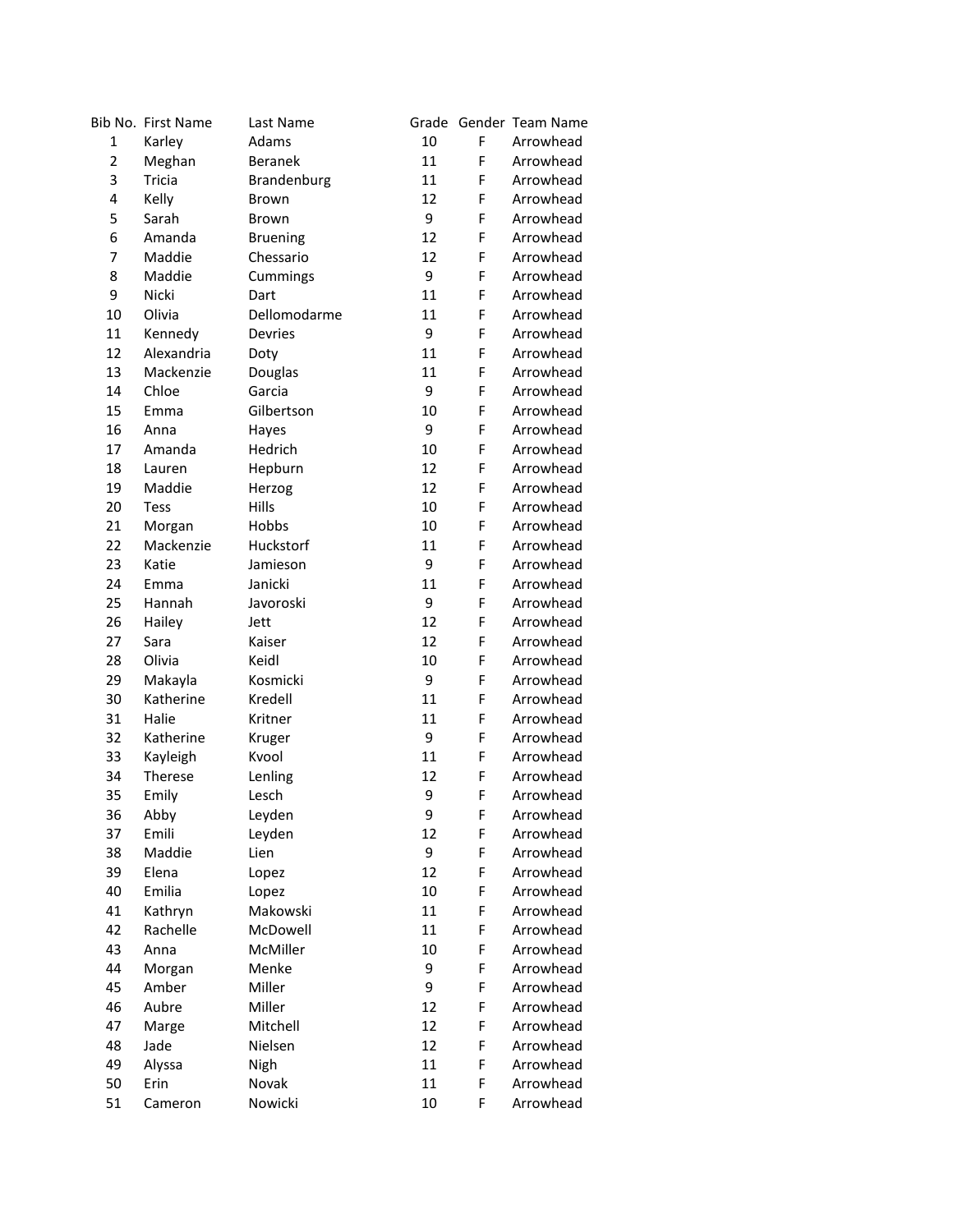| 52  | Ashley         | Osbourne        | 12 | F | Arrowhead |
|-----|----------------|-----------------|----|---|-----------|
| 53  | Katelyn        | Ostermann       | 9  | F | Arrowhead |
| 54  | Liz            | Panther         | 12 | F | Arrowhead |
| 55  | <b>Bridget</b> | Pendergast      | 12 | F | Arrowhead |
| 56  | Keanna         | Pendergast      | 12 | F | Arrowhead |
| 57  | Chloe          | Peterson        | 10 | F | Arrowhead |
| 58  | Samantha       | Peterson        | 12 | F | Arrowhead |
| 59  | Delora         | Prange          | 11 | F | Arrowhead |
| 60  | Phelan         | Purnell         | 10 | F | Arrowhead |
| 61  | Danielle       | Quast           | 9  | F | Arrowhead |
| 62  | Megan          | Quinlan         | 11 | F | Arrowhead |
| 63  | Kelly          | Rushman         | 12 | F | Arrowhead |
| 64  | Ashlee         | Sagal           | 9  | F | Arrowhead |
| 65  | Kailee         | Sagal           | 11 | F | Arrowhead |
| 66  | Maya           | Sanden          | 11 | F | Arrowhead |
| 67  | Annie          | Schaubel        | 10 | F | Arrowhead |
| 68  | Carolyn        | Schroeder       | 12 | F | Arrowhead |
| 69  | Morgan         | Smeaton         | 12 | F | Arrowhead |
| 70  | Alyssa         | <b>Stark</b>    | 11 | F | Arrowhead |
| 71  | Emily          | Stelpflug       | 12 | F | Arrowhead |
| 72  | Morgan         | Stelpflug       | 12 | F | Arrowhead |
| 73  | Anna           | Trentadue       | 11 | F | Arrowhead |
| 74  | Elizabeth      | Ussery          | 11 | F | Arrowhead |
| 75  | Elizabeth      | Wahmhoff        | 9  | F | Arrowhead |
| 76  | Kathleen       | Wartman         | 12 | F | Arrowhead |
| 77  | Miranda        | Winkelman       | 12 | F | Arrowhead |
| 78  | Samantha       | Witter          | 9  | F | Arrowhead |
| 79  | Erin           | Wnuk            | 12 | F | Arrowhead |
| 80  | Josiah         | <b>Backhaus</b> | 10 | M | Arrowhead |
| 81  | Ben            | <b>Bader</b>    | 11 | M | Arrowhead |
| 82  | <b>Blake</b>   | <b>Bartlett</b> | 12 | м | Arrowhead |
| 83  | Billy          | Becker          | 11 | м | Arrowhead |
| 84  | Ty             | Bell            | 12 | M | Arrowhead |
| 85  | Ben            | Beversdorf      | 9  | м | Arrowhead |
| 86  | Caleb          | Beversdorf      | 9  | M | Arrowhead |
| 87  | Luke           | <b>Bradley</b>  | 9  | M | Arrowhead |
| 88  | Matt           | Bringe          | 9  | M | Arrowhead |
| 89  | Jackson        | Campbell        | 11 | M | Arrowhead |
| 90  | Ryan           | Casey           | 9  | M | Arrowhead |
| 91  | Daniel         | Ceren           | 9  | M | Arrowhead |
| 92  | Chris          | Chu             | 10 | M | Arrowhead |
| 93  | Austin         | Conway          | 10 | M | Arrowhead |
| 94  | Tyler          | Cummings        | 11 | M | Arrowhead |
| 95  | Jack           | Dambeck         | 12 | M | Arrowhead |
| 96  | Garrett        | DeBoer          | 11 | M | Arrowhead |
| 97  | Evan           | DeBoth          | 10 | M | Arrowhead |
| 98  | Calvin         | DeVogel         | 11 | M | Arrowhead |
| 99  | Josh           | Docea           | 10 | M | Arrowhead |
| 100 | Ben            | Drews           | 12 | M | Arrowhead |
| 101 | <b>Blake</b>   | <b>Dupies</b>   | 9  | M | Arrowhead |
| 102 | Mason          | Durst           | 9  | M | Arrowhead |
| 103 | Jake           | Engelking       | 11 | M | Arrowhead |
|     |                |                 |    |   |           |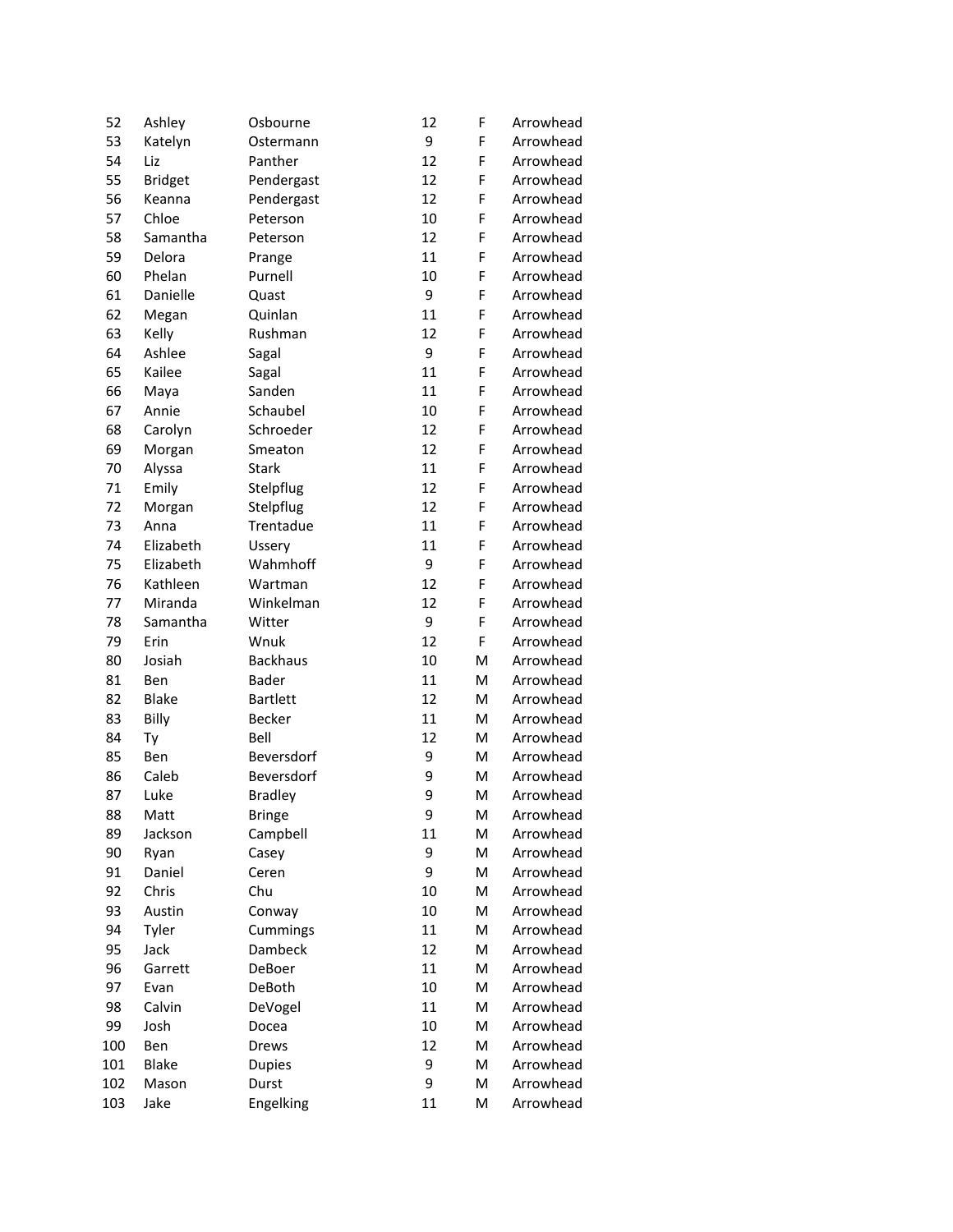| 104 | Arlo        | Ennis      | 12 | M | Arrowhead |
|-----|-------------|------------|----|---|-----------|
| 105 | Sam         | Evert      | 9  | M | Arrowhead |
| 106 | Evan        | Farrell    | 11 | M | Arrowhead |
| 107 | Ethan       | Fenske     | 9  | M | Arrowhead |
| 108 | Max         | Ferro      | 11 | M | Arrowhead |
| 109 | Nate        | Ferro      | 9  | M | Arrowhead |
| 110 | Andy        | Foy        | 12 | M | Arrowhead |
| 111 | Luke        | Gehring    | 9  | M | Arrowhead |
| 112 | Max         | Geitlinger | 10 | M | Arrowhead |
| 113 | Chase       | Graff      | 11 | M | Arrowhead |
| 114 | Conor       | Hanko      | 11 | M | Arrowhead |
| 115 | Andrew      | Hanson     | 9  | M | Arrowhead |
| 116 | Devon       | Hower      | 9  | M | Arrowhead |
| 117 | Tom         | Jenison    | 11 | M | Arrowhead |
| 118 | Dan         | Kelly      | 10 | M | Arrowhead |
| 119 | Carson      | Kennedy    | 9  | M | Arrowhead |
| 120 | Mark        | Kirk       | 10 | M | Arrowhead |
| 121 | Logan       | Klink      | 9  | M | Arrowhead |
| 122 | Parker      | Kramlich   | 9  | M | Arrowhead |
| 123 | Jake        | Krause     | 11 | M | Arrowhead |
| 124 | Jake        | Kriehn     | 11 | M | Arrowhead |
| 125 | Mike        | Kudis      | 10 | M | Arrowhead |
| 126 | Connor      | Kumlien    | 10 | M | Arrowhead |
| 127 | Tyler       | Ledzien    | 9  | M | Arrowhead |
| 128 | Connor      | Lewis      | 12 | M | Arrowhead |
| 129 | Max         | Loescher   | 11 | M | Arrowhead |
| 130 | Jeffrey     | Mann       | 10 | M | Arrowhead |
| 131 | Evan        | Marsalli   | 12 | M | Arrowhead |
| 132 | Parker      | Marsalli   | 11 | M | Arrowhead |
| 133 | Stu         | Marston    | 10 | M | Arrowhead |
| 134 | Nick        | Mayberry   | 9  | M | Arrowhead |
| 135 | Collin      | McCullough | 11 | M | Arrowhead |
| 136 | lan         | McSorley   | 9  | M | Arrowhead |
| 137 | <b>Nick</b> | Nelson     | 11 | M | Arrowhead |
| 138 | Michael     | Northrup   | 12 | M | Arrowhead |
| 139 | Steven      | Northrup   | 10 | M | Arrowhead |
| 140 | Daniel      | Oliaro     | 9  | M | Arrowhead |
| 141 | Ryan        | Overstreet | 12 | M | Arrowhead |
| 142 | Devon       | Pacl       | 12 | M | Arrowhead |
| 143 | <b>Brad</b> | Pinkner    | 12 | M | Arrowhead |
| 144 | Jake        | Ploetz     | 10 | M | Arrowhead |
| 145 | Luke        | Ploetz     | 10 | M | Arrowhead |
| 146 | Erik        | Rauland    | 10 | M | Arrowhead |
| 147 | Ben         | Reed       | 10 | M | Arrowhead |
| 148 | Noah        | Reid       | 10 | M | Arrowhead |
| 149 | Luke        | Reinhardt  | 12 | M | Arrowhead |
| 150 | Drew        | Renner     | 10 | M | Arrowhead |
| 151 | Logan       | Rummel     | 12 | M | Arrowhead |
| 152 | lan         | Rypkema    | 11 | M | Arrowhead |
| 153 | Vinny       | Salamone   | 10 | M | Arrowhead |
| 154 | Cole        | Sandvold   | 9  | M | Arrowhead |
| 155 | Michael     | Sawall     | 11 | M | Arrowhead |
|     |             |            |    |   |           |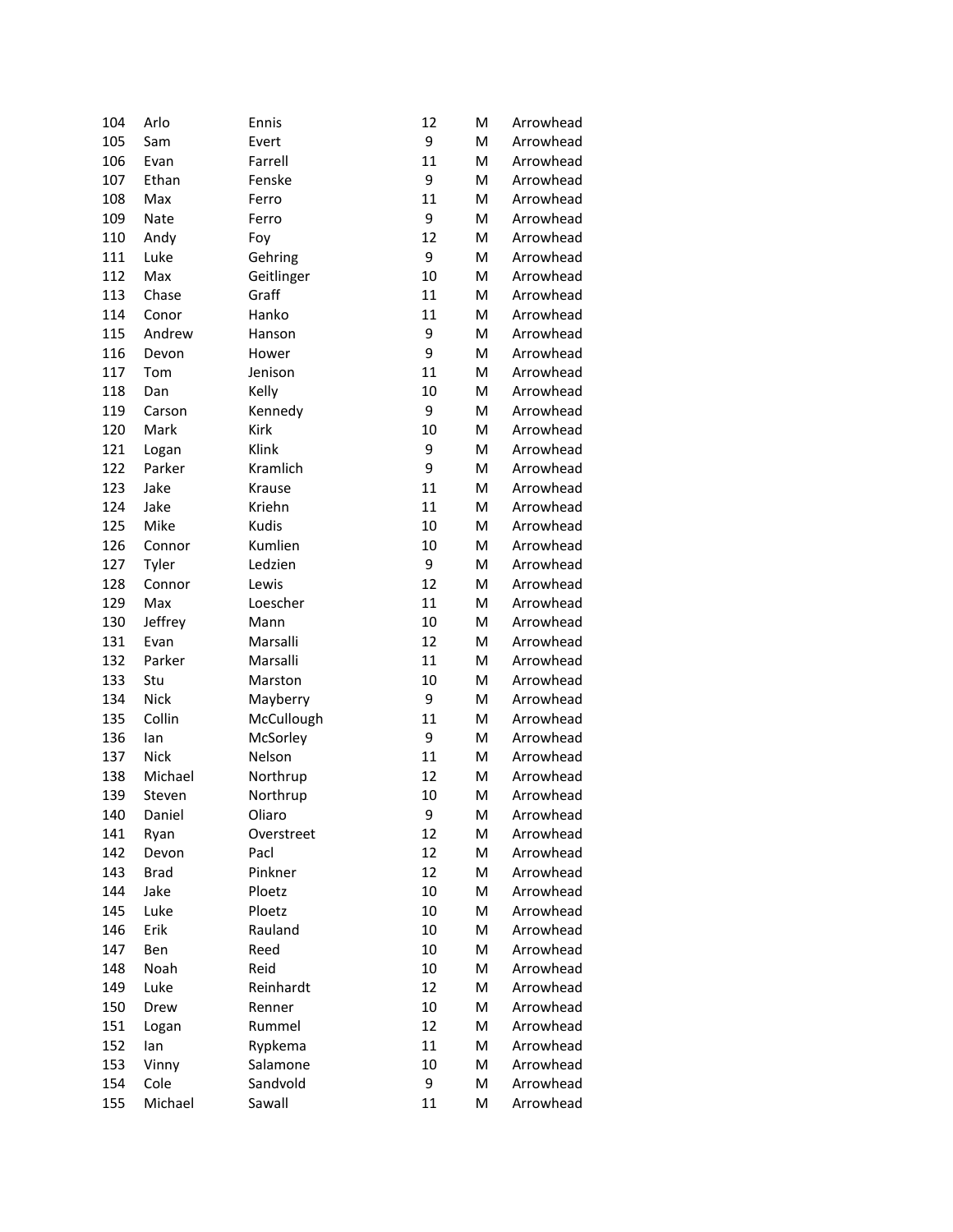| 156 | Nathan         | Sawall           | 9  | M | Arrowhead     |
|-----|----------------|------------------|----|---|---------------|
| 157 | Jack           | Schlinsog        | 9  | M | Arrowhead     |
| 158 | Jake           | Schraufnagel     | 10 | M | Arrowhead     |
| 159 | Max            | Sellner          | 10 | M | Arrowhead     |
| 160 | Sam            | Sellner          | 12 | M | Arrowhead     |
| 161 | Will           | Simons           | 11 | M | Arrowhead     |
| 162 | David          | Smith            | 12 | M | Arrowhead     |
| 163 | Rueben         | Smith            | 10 | M | Arrowhead     |
| 164 | Austin         | Stanwick         | 12 | M | Arrowhead     |
| 165 | Ben            | Stecher          | 9  | M | Arrowhead     |
| 166 | Andrew         | Sternaman        | 11 | M | Arrowhead     |
| 167 | David          | Sternaman        | 10 | M | Arrowhead     |
| 168 | Grant          | Straka           | 12 | M | Arrowhead     |
| 169 | Sean           | Straka           | 10 | M | Arrowhead     |
| 170 | Ryan           | Tabor            | 9  | M | Arrowhead     |
| 171 | Connor         | Teel             | 9  | M | Arrowhead     |
| 172 | Travis         | Theisen          | 11 | M | Arrowhead     |
| 173 | Alex           | Van der Wetering | 10 | M | Arrowhead     |
| 174 | Emik           | Vayts            | 9  | M | Arrowhead     |
| 175 | Kyle           | Vogt             | 10 | M | Arrowhead     |
| 176 | Matt           | Walters          | 10 | M | Arrowhead     |
| 177 | John           | Widish           | 12 | M | Arrowhead     |
| 178 | Elle           | Adams            | 12 | F | Badger        |
| 179 | Julia          | Adams            | 10 | F | Badger        |
| 180 | <b>Bridget</b> | <b>Bartal</b>    | 10 | F | Badger        |
| 181 | McKenna        | Beyer            | 11 | F | Badger        |
| 182 | Taylor         | Chappell         | 9  | F | <b>Badger</b> |
| 183 | Jordan         | Creighton        | 10 | F | <b>Badger</b> |
| 184 | Kassandra      | Dondiego         | 10 | F | Badger        |
| 185 | <b>Briana</b>  | Flower           | 11 | F | Badger        |
| 186 | Adrianna       | Forster          | 10 | F | Badger        |
| 187 | Emma           | <b>Foulkes</b>   | 11 | F | <b>Badger</b> |
| 188 | Abby           | Gibbs            | 12 | F | <b>Badger</b> |
| 189 | Megan          | Gibbs            | 9  | F | <b>Badger</b> |
| 190 | Cassidy        | Giese            | 9  | F | Badger        |
| 191 | Sarah          | Hamilton         | 10 | F | <b>Badger</b> |
| 192 | Kendra         | Hoerth           | 10 | F | Badger        |
| 193 | Carole         | Homan            | 10 | F | <b>Badger</b> |
| 194 | Taylor         | Houghton         | 11 | F | Badger        |
| 195 | Lucca          | <b>Hunnius</b>   | 11 | F | Badger        |
| 196 | Sophia         | Lazzaroni        | 12 | F | Badger        |
| 197 | Shae           | McLafferty       | 10 | F | Badger        |
| 198 | Kaitlyn        | Mcmanus          | 10 | F | Badger        |
| 199 | Cassi          | Mennenoh         | 10 | F | Badger        |
| 200 | Maria          | Mieres           | 11 | F | <b>Badger</b> |
| 201 | Casey          | Mullen           | 11 | F | <b>Badger</b> |
| 202 | Gabby          | Oberholtzer      | 11 | F | Badger        |
| 203 | Alyssa         | Olsen            | 12 | F | <b>Badger</b> |
| 204 | Aubry          | Olson            | 10 | F | <b>Badger</b> |
| 205 | Maranda        | Olson            | 12 | F | <b>Badger</b> |
| 206 | Taylor         | Pletcher         | 10 | F | <b>Badger</b> |
| 207 | Lily           | Quinn            | 11 | F | <b>Badger</b> |
|     |                |                  |    |   |               |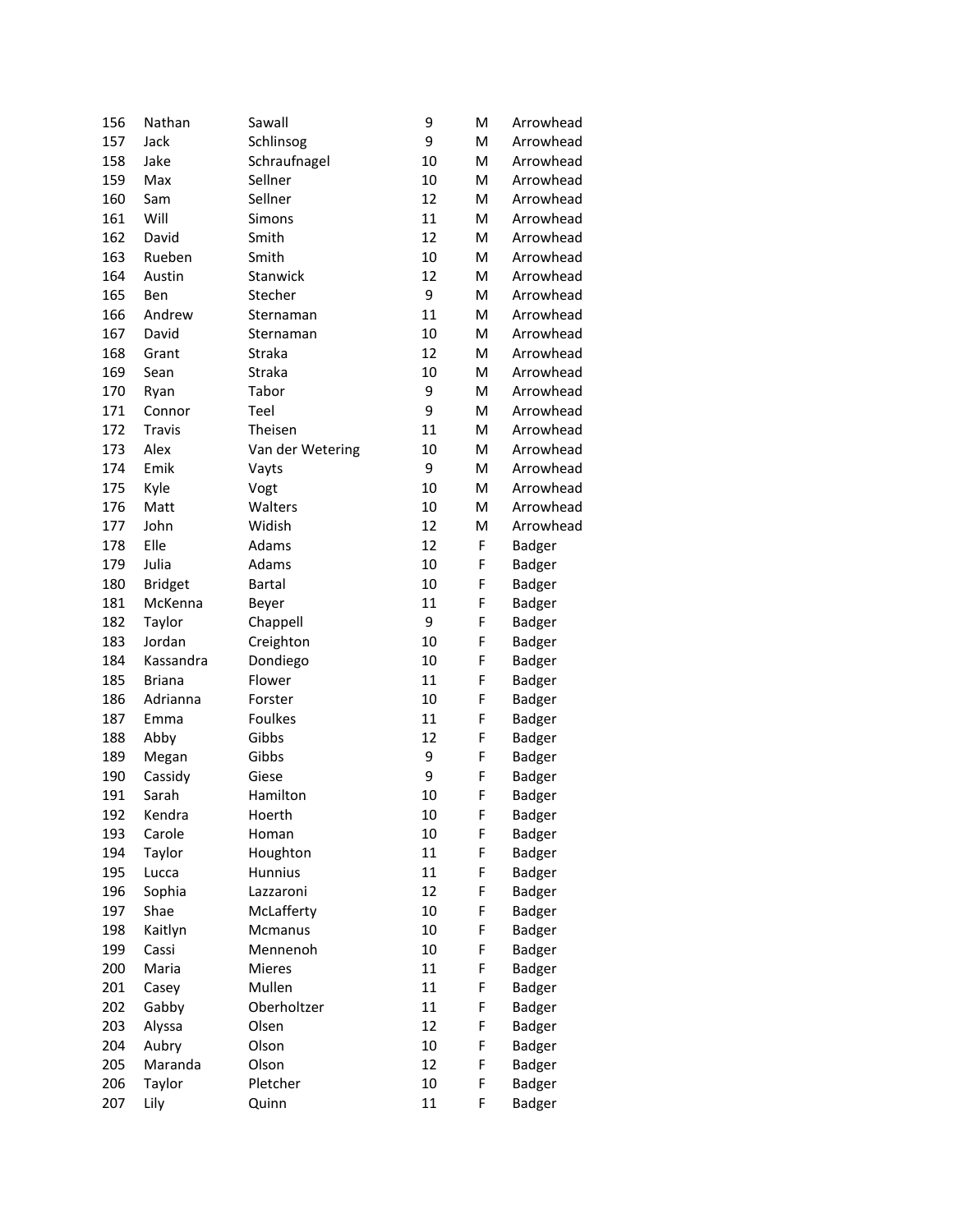| 208 | Marla          | Smith           | 11 | F | <b>Badger</b> |
|-----|----------------|-----------------|----|---|---------------|
| 209 | Rachel         | Spencer         | 12 | F | <b>Badger</b> |
| 210 | Mary           | Stackpool       | 9  | F | <b>Badger</b> |
| 211 | Christina      | Stefan          | 10 | F | <b>Badger</b> |
| 212 | Amber          | Westerlund      | 10 | F | <b>Badger</b> |
| 213 | Kayla          | Wruk            | 10 | F | Badger        |
| 214 | Smith          | Aguilar         | 9  | M | Badger        |
| 215 | Sam            | Ahler           | 9  | м | Badger        |
| 216 | Joe            | Altweis         | 11 | M | Badger        |
| 217 | Miguel         | <b>Barera</b>   | 9  | M | <b>Badger</b> |
| 218 | Jacob          | Besenhofer      | 11 | M | <b>Badger</b> |
| 219 | Carter         | Borghgraef      | 11 | M | <b>Badger</b> |
| 220 | Sean           | Borman          | 9  | M | <b>Badger</b> |
| 221 | Derrick        | <b>Buntrock</b> | 12 | M | <b>Badger</b> |
| 222 | Samuel         | Carmona         | 11 | M | <b>Badger</b> |
| 223 | Joel           | Corona          | 11 | M | <b>Badger</b> |
| 224 | Jimmy          | Corpus          | 11 | M | <b>Badger</b> |
| 225 | Gavin          | Denecke         | 11 | M | <b>Badger</b> |
| 226 | Jacob          | Dertz           | 9  | M | <b>Badger</b> |
| 227 | Dylan          | Donahue         | 11 | M | <b>Badger</b> |
| 228 | Caleb          | Ganansky        | 11 | M | <b>Badger</b> |
| 229 | March          | Gibbs           | 9  | M | <b>Badger</b> |
| 230 | Will           | Hamilton        | 9  | M | <b>Badger</b> |
| 231 | John           | Holeman         | 10 | M | Badger        |
| 232 | Joesph         | Ippolito        | 11 | M | <b>Badger</b> |
| 233 | Jared          | Keenan          | 9  | M | <b>Badger</b> |
| 234 | Reginald       | Kelly           | 10 | M | <b>Badger</b> |
| 235 | Eric           | Krause          | 11 | M | <b>Badger</b> |
| 236 | <b>Trace</b>   | LaDu            | 9  | M | <b>Badger</b> |
| 237 | Samual         | Lasch           | 11 | M | <b>Badger</b> |
| 238 | <b>Brennan</b> | Linnendoll      | 11 | M | <b>Badger</b> |
| 239 | <b>Brenden</b> | Logterman       | 12 | M | <b>Badger</b> |
| 240 | Dimitrius      | Mantilla        | 9  | M | <b>Badger</b> |
| 241 | John           | Marak           | 9  | M | <b>Badger</b> |
| 242 | Alexander      | Martinez        | 11 | M | <b>Badger</b> |
| 243 | Jordan         | Mason           | 11 | M | <b>Badger</b> |
| 244 | Conway         | Middleton       | 12 | M | <b>Badger</b> |
| 245 | Mathew         | Murray          | 10 | M | <b>Badger</b> |
| 246 | Robert         | Mutimer         | 10 | M | Badger        |
| 247 | Trautner       | Nicholas        | 12 | M | Badger        |
| 248 | Thomas         | Peck            | 9  | M | Badger        |
| 249 | Michael        | Peter           | 10 | M | <b>Badger</b> |
| 250 | Jacob          | Pierce          | 11 | M | Badger        |
| 251 | <b>Brandon</b> | Reeves          | 12 | M | Badger        |
| 252 | James          | Ring            | 11 | M | <b>Badger</b> |
| 253 | Patrick        | Ring            | 9  | M | <b>Badger</b> |
| 254 | Michael        | Russell         | 11 | M | <b>Badger</b> |
| 255 | Cody           | Sadikoff        | 10 | M | <b>Badger</b> |
| 256 | <b>Braden</b>  | Schmidt         | 12 | M | <b>Badger</b> |
| 257 | Thomas         | Shneider        | 12 | M | <b>Badger</b> |
| 258 | Michael        | Swift           | 11 | M | <b>Badger</b> |
| 259 | Alexander      | Villegas        | 11 | M | <b>Badger</b> |
|     |                |                 |    |   |               |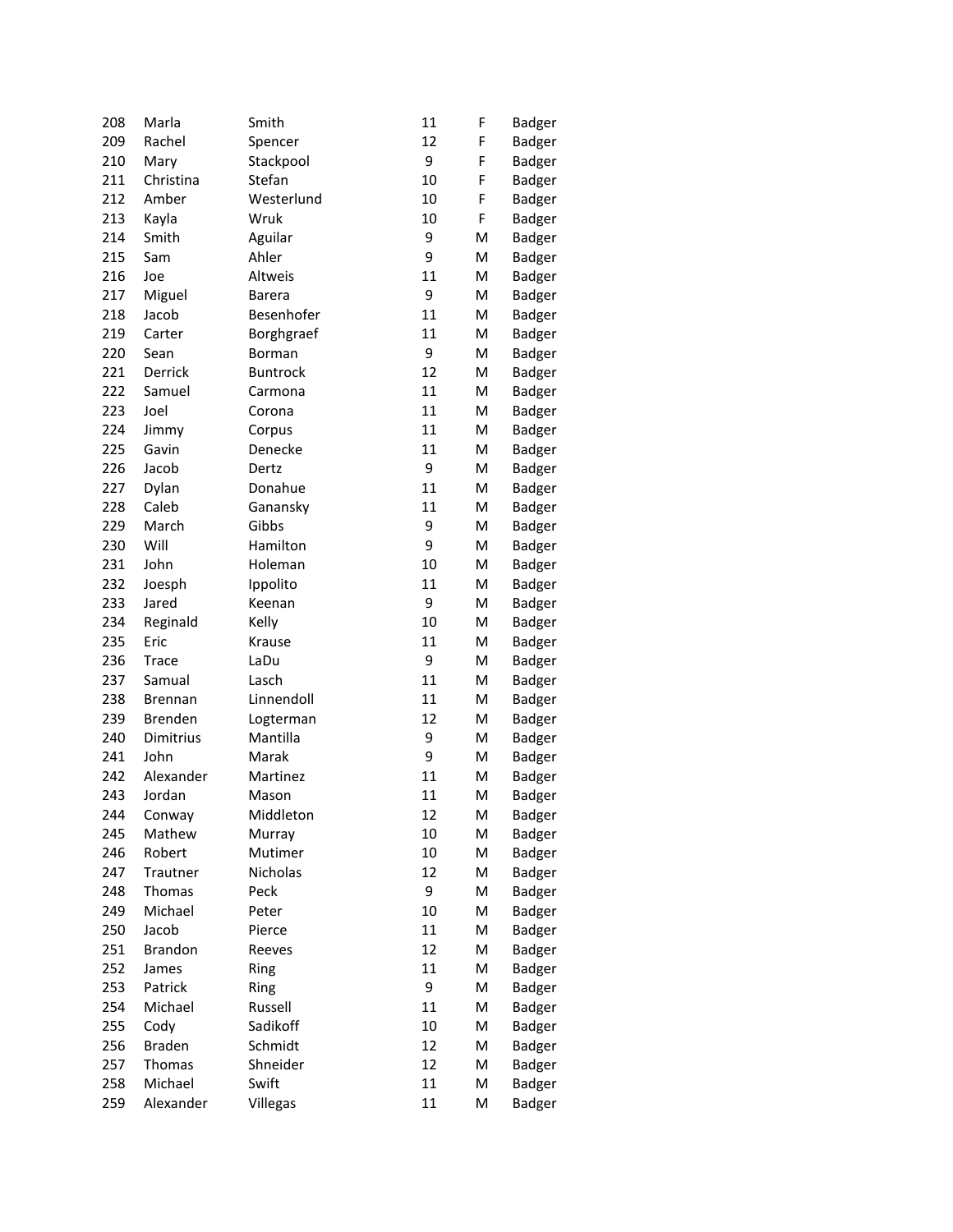| 260 | Michael     | Waddell        | 9  | M | Badger                    |
|-----|-------------|----------------|----|---|---------------------------|
| 261 | Zander      | Zilly          | 9  | M | <b>Badger</b>             |
| 262 | Paulina     | Agnello        | 12 | F | <b>Brookfield Central</b> |
| 263 | Sasha       | Bauer          | 11 | F | <b>Brookfield Central</b> |
| 264 | Anna        | Davel          | 11 | F | <b>Brookfield Central</b> |
| 265 | Megan       | Edens          | 12 | F | <b>Brookfield Central</b> |
| 266 | Elizabeth   | Flatley        | 12 | F | <b>Brookfield Central</b> |
| 267 | Jessie      | Garcia         | 9  | F | <b>Brookfield Central</b> |
| 268 | Megan       | Gashke         | 12 | F | <b>Brookfield Central</b> |
| 269 | Shawna      | Gloe           | 11 | F | <b>Brookfield Central</b> |
| 270 | Krishna     | Gopal          | 10 | F | <b>Brookfield Central</b> |
| 271 | EJ          | Halvorson      | 10 | F | <b>Brookfield Central</b> |
| 272 | Elli        | Haris          | 10 | F | <b>Brookfield Central</b> |
| 273 | Rachel      | Hirsch         | 10 | F | <b>Brookfield Central</b> |
| 274 | Kristen     | Hlava          | 12 | F | <b>Brookfield Central</b> |
| 275 | Megan       | Hlava          | 11 | F | <b>Brookfield Central</b> |
| 276 | Mariah      | Howell         | 11 | F | <b>Brookfield Central</b> |
| 277 | Emily       | Johnson        | 9  | F | <b>Brookfield Central</b> |
| 278 | Sarah       | Keehan         | 10 | F | <b>Brookfield Central</b> |
| 279 | Tiffany     | Kim            | 10 | F | <b>Brookfield Central</b> |
| 280 | Tori        | Kost           | 9  | F | <b>Brookfield Central</b> |
| 281 | Danielle    | <b>Kulpins</b> | 12 | F | <b>Brookfield Central</b> |
| 282 | Emma        | Kumer          | 10 | F | <b>Brookfield Central</b> |
| 283 | Lucy        | Kwiatkowski    | 10 | F | <b>Brookfield Central</b> |
| 284 | Kasey       | Ledvorowski    | 11 | F | <b>Brookfield Central</b> |
| 285 | Emily       | Lower          | 11 | F | <b>Brookfield Central</b> |
| 286 | <b>Beth</b> | O'Brien        | 11 | F | <b>Brookfield Central</b> |
| 287 | Angela      | Rheil          | 12 | F | <b>Brookfield Central</b> |
| 288 | Tealin      | Robinson       | 10 | F | <b>Brookfield Central</b> |
| 289 | Arcadia     | Schmidt        | 10 | F | <b>Brookfield Central</b> |
| 290 | Emily       | Smith          | 9  | F | <b>Brookfield Central</b> |
| 291 | Kathryn     | Stief          | 11 | F | <b>Brookfield Central</b> |
| 292 | Lara        | Weiner         | 11 | F | <b>Brookfield Central</b> |
| 293 | Olivia      | Zwebber        | 10 | F | <b>Brookfield Central</b> |
| 294 | Noah        | Abler          | 10 | M | <b>Brookfield Central</b> |
| 295 | Philip      | Akaishi        | 9  | M | <b>Brookfield Central</b> |
| 296 | Derek       | Anderson       | 12 | M | <b>Brookfield Central</b> |
| 297 | Michael     | Anderson       | 9  | M | <b>Brookfield Central</b> |
| 298 | Jacob       | Benning        | 11 | M | <b>Brookfield Central</b> |
| 299 | Tristan     | <b>Brunner</b> | 9  | M | <b>Brookfield Central</b> |
| 300 | Lukas       | Buechel        | 10 | M | <b>Brookfield Central</b> |
| 301 | Christopher | Ciccolini      | 12 | M | <b>Brookfield Central</b> |
| 302 | Mark        | Crowder        | 9  | M | <b>Brookfield Central</b> |
| 303 | William     | Ehster         | 12 | M | <b>Brookfield Central</b> |
| 304 | Jake        | <b>Ellis</b>   | 10 | M | <b>Brookfield Central</b> |
| 305 | Jack        | Feltes         | 11 | M | <b>Brookfield Central</b> |
| 306 | Colin       | Flanner        | 11 | M | <b>Brookfield Central</b> |
| 307 | Michael     | Flatley        | 12 | M | <b>Brookfield Central</b> |
| 308 | Alex        | Garchitorena   | 12 | M | <b>Brookfield Central</b> |
| 309 | Grant       | Goehrig        | 10 | M | <b>Brookfield Central</b> |
| 310 | Quentin     | Goehrig        | 12 | M | <b>Brookfield Central</b> |
| 311 | Joshua      | Guerrero       | 10 | M | <b>Brookfield Central</b> |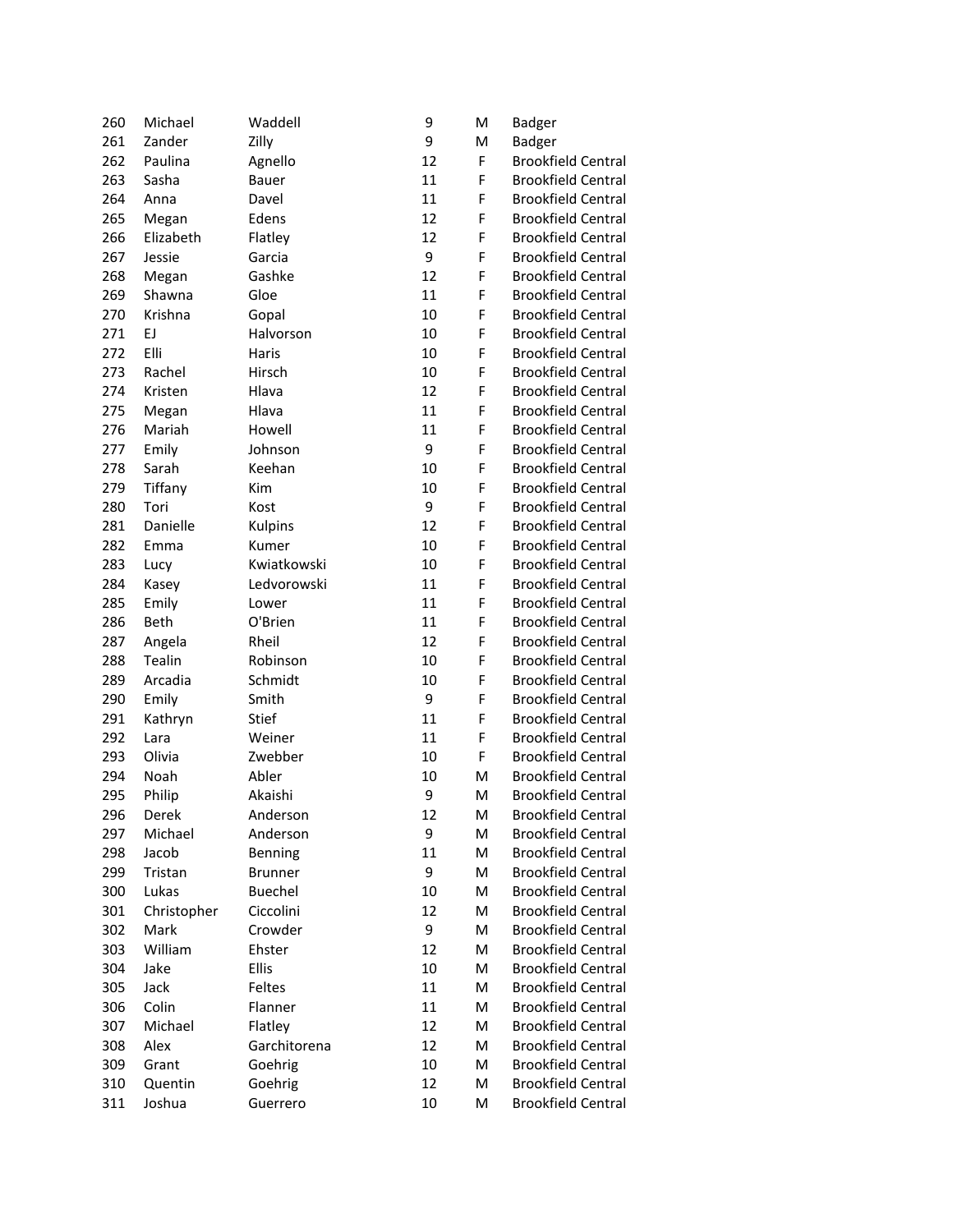| 9<br>313<br>David<br>M<br><b>Brookfield Central</b><br>Harmeyer<br>314<br>Daniel<br>11<br>M<br><b>Brookfield Central</b><br>Hatch<br>315<br>Dillon<br>Heins<br>12<br>M<br><b>Brookfield Central</b><br>316<br>Javin<br>Herath<br>10<br>M<br><b>Brookfield Central</b><br>317<br>Matthew<br>Hickmann<br>10<br>M<br><b>Brookfield Central</b><br>318<br>11<br>M<br><b>Brookfield Central</b><br>Stephen<br>Jensen<br>319<br>Adam<br>12<br>M<br><b>Brookfield Central</b><br>Jones<br>Sohail<br>9<br>320<br>Khan<br>M<br><b>Brookfield Central</b><br>9<br>321<br>Kuse<br>M<br><b>Brookfield Central</b><br>Connor<br>322<br>Joshua<br>11<br>M<br><b>Brookfield Central</b><br>Kuse<br>9<br>323<br>M<br><b>Brookfield Central</b><br>Christopher<br>Kyte<br>324<br>11<br>M<br><b>Brookfield Central</b><br>Markey<br>Sean<br>325<br><b>McMorris</b><br>10<br>M<br><b>Brookfield Central</b><br>Cooper<br>326<br>11<br>M<br><b>Brookfield Central</b><br>Nelson<br>Aaron<br>327<br>10<br>M<br><b>Brookfield Central</b><br>Neustedter<br>Aaron<br>11<br>328<br>Nitka<br>M<br><b>Brookfield Central</b><br>Alec<br>329<br>Olson<br>10<br>M<br><b>Brookfield Central</b><br>Benjamin<br>12<br>330<br>Daniel<br>M<br><b>Brookfield Central</b><br>Pearson Jr.<br>331<br>12<br>M<br><b>Brookfield Central</b><br>Joshua<br>Peltier<br>12<br>332<br>Piekarski<br>M<br><b>Brookfield Central</b><br>Jerome<br>333<br>Plank<br>10<br>M<br><b>Brookfield Central</b><br>Logan<br>334<br>11<br>M<br><b>Brookfield Central</b><br>Dominic<br>Porubsky<br>335<br>Advait<br>11<br>M<br><b>Brookfield Central</b><br>Reddy<br>336<br>Rhiel<br>10<br>M<br><b>Brookfield Central</b><br>Zachary<br>Rindfleisch<br><b>Brookfield Central</b><br>337<br>Kevin<br>12<br>M<br>11<br>338<br>Daniel<br>M<br><b>Brookfield Central</b><br>Rodriguez<br>Scanlon<br>10<br>M<br><b>Brookfield Central</b><br>339<br>Benjamin<br>Schindler<br>340<br>9<br>M<br><b>Brookfield Central</b><br>Joseph<br>341<br>Schmidt<br>10<br>M<br><b>Brookfield Central</b><br>Ryan<br>Schneider<br>342<br><b>Brian</b><br>9<br>M<br><b>Brookfield Central</b><br>343<br>Schreiner<br>10<br>M<br><b>Brookfield Central</b><br>Samuel<br>344<br>Cole<br>Shilobrit<br>9<br>M<br><b>Brookfield Central</b><br>345<br>Joshua<br>10<br>M<br><b>Brookfield Central</b><br>Stamn<br>346<br>Tanel<br>12<br>M<br><b>Brookfield Central</b><br>Lance<br>347<br>Joshua<br>10<br>M<br><b>Brookfield Central</b><br>Trasser<br><b>Brookfield Central</b><br>348<br>Marco<br>Wajda<br>9<br>м<br><b>Brookfield Central</b><br>349<br>Eliakim<br>Were<br>10<br>M<br>350<br>Alexander<br>Wistrom<br>10<br>M<br><b>Brookfield Central</b><br>351<br>Gabi<br>10<br>F<br><b>Brookfield East</b><br>Alioto<br><b>Brookfield East</b><br>352<br>11<br>F<br>Jessie<br>Austin<br><b>Brookfield East</b><br>353<br>11<br>F<br>Sam<br>Bartz<br>354<br>11<br>F<br><b>Brookfield East</b><br>Tiffany<br>Bianco<br>F<br>355<br>Sarah<br><b>Braker</b><br>11<br><b>Brookfield East</b> |
|-------------------------------------------------------------------------------------------------------------------------------------------------------------------------------------------------------------------------------------------------------------------------------------------------------------------------------------------------------------------------------------------------------------------------------------------------------------------------------------------------------------------------------------------------------------------------------------------------------------------------------------------------------------------------------------------------------------------------------------------------------------------------------------------------------------------------------------------------------------------------------------------------------------------------------------------------------------------------------------------------------------------------------------------------------------------------------------------------------------------------------------------------------------------------------------------------------------------------------------------------------------------------------------------------------------------------------------------------------------------------------------------------------------------------------------------------------------------------------------------------------------------------------------------------------------------------------------------------------------------------------------------------------------------------------------------------------------------------------------------------------------------------------------------------------------------------------------------------------------------------------------------------------------------------------------------------------------------------------------------------------------------------------------------------------------------------------------------------------------------------------------------------------------------------------------------------------------------------------------------------------------------------------------------------------------------------------------------------------------------------------------------------------------------------------------------------------------------------------------------------------------------------------------------------------------------------------------------------------------------------------------------------------------------------------------------------------------------------------------------------------------------------------------------------------------------------------------------------------------------------------------------------------------------------------------------------------------------------------------------------------------|
|                                                                                                                                                                                                                                                                                                                                                                                                                                                                                                                                                                                                                                                                                                                                                                                                                                                                                                                                                                                                                                                                                                                                                                                                                                                                                                                                                                                                                                                                                                                                                                                                                                                                                                                                                                                                                                                                                                                                                                                                                                                                                                                                                                                                                                                                                                                                                                                                                                                                                                                                                                                                                                                                                                                                                                                                                                                                                                                                                                                                             |
|                                                                                                                                                                                                                                                                                                                                                                                                                                                                                                                                                                                                                                                                                                                                                                                                                                                                                                                                                                                                                                                                                                                                                                                                                                                                                                                                                                                                                                                                                                                                                                                                                                                                                                                                                                                                                                                                                                                                                                                                                                                                                                                                                                                                                                                                                                                                                                                                                                                                                                                                                                                                                                                                                                                                                                                                                                                                                                                                                                                                             |
|                                                                                                                                                                                                                                                                                                                                                                                                                                                                                                                                                                                                                                                                                                                                                                                                                                                                                                                                                                                                                                                                                                                                                                                                                                                                                                                                                                                                                                                                                                                                                                                                                                                                                                                                                                                                                                                                                                                                                                                                                                                                                                                                                                                                                                                                                                                                                                                                                                                                                                                                                                                                                                                                                                                                                                                                                                                                                                                                                                                                             |
|                                                                                                                                                                                                                                                                                                                                                                                                                                                                                                                                                                                                                                                                                                                                                                                                                                                                                                                                                                                                                                                                                                                                                                                                                                                                                                                                                                                                                                                                                                                                                                                                                                                                                                                                                                                                                                                                                                                                                                                                                                                                                                                                                                                                                                                                                                                                                                                                                                                                                                                                                                                                                                                                                                                                                                                                                                                                                                                                                                                                             |
|                                                                                                                                                                                                                                                                                                                                                                                                                                                                                                                                                                                                                                                                                                                                                                                                                                                                                                                                                                                                                                                                                                                                                                                                                                                                                                                                                                                                                                                                                                                                                                                                                                                                                                                                                                                                                                                                                                                                                                                                                                                                                                                                                                                                                                                                                                                                                                                                                                                                                                                                                                                                                                                                                                                                                                                                                                                                                                                                                                                                             |
|                                                                                                                                                                                                                                                                                                                                                                                                                                                                                                                                                                                                                                                                                                                                                                                                                                                                                                                                                                                                                                                                                                                                                                                                                                                                                                                                                                                                                                                                                                                                                                                                                                                                                                                                                                                                                                                                                                                                                                                                                                                                                                                                                                                                                                                                                                                                                                                                                                                                                                                                                                                                                                                                                                                                                                                                                                                                                                                                                                                                             |
|                                                                                                                                                                                                                                                                                                                                                                                                                                                                                                                                                                                                                                                                                                                                                                                                                                                                                                                                                                                                                                                                                                                                                                                                                                                                                                                                                                                                                                                                                                                                                                                                                                                                                                                                                                                                                                                                                                                                                                                                                                                                                                                                                                                                                                                                                                                                                                                                                                                                                                                                                                                                                                                                                                                                                                                                                                                                                                                                                                                                             |
|                                                                                                                                                                                                                                                                                                                                                                                                                                                                                                                                                                                                                                                                                                                                                                                                                                                                                                                                                                                                                                                                                                                                                                                                                                                                                                                                                                                                                                                                                                                                                                                                                                                                                                                                                                                                                                                                                                                                                                                                                                                                                                                                                                                                                                                                                                                                                                                                                                                                                                                                                                                                                                                                                                                                                                                                                                                                                                                                                                                                             |
|                                                                                                                                                                                                                                                                                                                                                                                                                                                                                                                                                                                                                                                                                                                                                                                                                                                                                                                                                                                                                                                                                                                                                                                                                                                                                                                                                                                                                                                                                                                                                                                                                                                                                                                                                                                                                                                                                                                                                                                                                                                                                                                                                                                                                                                                                                                                                                                                                                                                                                                                                                                                                                                                                                                                                                                                                                                                                                                                                                                                             |
|                                                                                                                                                                                                                                                                                                                                                                                                                                                                                                                                                                                                                                                                                                                                                                                                                                                                                                                                                                                                                                                                                                                                                                                                                                                                                                                                                                                                                                                                                                                                                                                                                                                                                                                                                                                                                                                                                                                                                                                                                                                                                                                                                                                                                                                                                                                                                                                                                                                                                                                                                                                                                                                                                                                                                                                                                                                                                                                                                                                                             |
|                                                                                                                                                                                                                                                                                                                                                                                                                                                                                                                                                                                                                                                                                                                                                                                                                                                                                                                                                                                                                                                                                                                                                                                                                                                                                                                                                                                                                                                                                                                                                                                                                                                                                                                                                                                                                                                                                                                                                                                                                                                                                                                                                                                                                                                                                                                                                                                                                                                                                                                                                                                                                                                                                                                                                                                                                                                                                                                                                                                                             |
|                                                                                                                                                                                                                                                                                                                                                                                                                                                                                                                                                                                                                                                                                                                                                                                                                                                                                                                                                                                                                                                                                                                                                                                                                                                                                                                                                                                                                                                                                                                                                                                                                                                                                                                                                                                                                                                                                                                                                                                                                                                                                                                                                                                                                                                                                                                                                                                                                                                                                                                                                                                                                                                                                                                                                                                                                                                                                                                                                                                                             |
|                                                                                                                                                                                                                                                                                                                                                                                                                                                                                                                                                                                                                                                                                                                                                                                                                                                                                                                                                                                                                                                                                                                                                                                                                                                                                                                                                                                                                                                                                                                                                                                                                                                                                                                                                                                                                                                                                                                                                                                                                                                                                                                                                                                                                                                                                                                                                                                                                                                                                                                                                                                                                                                                                                                                                                                                                                                                                                                                                                                                             |
|                                                                                                                                                                                                                                                                                                                                                                                                                                                                                                                                                                                                                                                                                                                                                                                                                                                                                                                                                                                                                                                                                                                                                                                                                                                                                                                                                                                                                                                                                                                                                                                                                                                                                                                                                                                                                                                                                                                                                                                                                                                                                                                                                                                                                                                                                                                                                                                                                                                                                                                                                                                                                                                                                                                                                                                                                                                                                                                                                                                                             |
|                                                                                                                                                                                                                                                                                                                                                                                                                                                                                                                                                                                                                                                                                                                                                                                                                                                                                                                                                                                                                                                                                                                                                                                                                                                                                                                                                                                                                                                                                                                                                                                                                                                                                                                                                                                                                                                                                                                                                                                                                                                                                                                                                                                                                                                                                                                                                                                                                                                                                                                                                                                                                                                                                                                                                                                                                                                                                                                                                                                                             |
|                                                                                                                                                                                                                                                                                                                                                                                                                                                                                                                                                                                                                                                                                                                                                                                                                                                                                                                                                                                                                                                                                                                                                                                                                                                                                                                                                                                                                                                                                                                                                                                                                                                                                                                                                                                                                                                                                                                                                                                                                                                                                                                                                                                                                                                                                                                                                                                                                                                                                                                                                                                                                                                                                                                                                                                                                                                                                                                                                                                                             |
|                                                                                                                                                                                                                                                                                                                                                                                                                                                                                                                                                                                                                                                                                                                                                                                                                                                                                                                                                                                                                                                                                                                                                                                                                                                                                                                                                                                                                                                                                                                                                                                                                                                                                                                                                                                                                                                                                                                                                                                                                                                                                                                                                                                                                                                                                                                                                                                                                                                                                                                                                                                                                                                                                                                                                                                                                                                                                                                                                                                                             |
|                                                                                                                                                                                                                                                                                                                                                                                                                                                                                                                                                                                                                                                                                                                                                                                                                                                                                                                                                                                                                                                                                                                                                                                                                                                                                                                                                                                                                                                                                                                                                                                                                                                                                                                                                                                                                                                                                                                                                                                                                                                                                                                                                                                                                                                                                                                                                                                                                                                                                                                                                                                                                                                                                                                                                                                                                                                                                                                                                                                                             |
|                                                                                                                                                                                                                                                                                                                                                                                                                                                                                                                                                                                                                                                                                                                                                                                                                                                                                                                                                                                                                                                                                                                                                                                                                                                                                                                                                                                                                                                                                                                                                                                                                                                                                                                                                                                                                                                                                                                                                                                                                                                                                                                                                                                                                                                                                                                                                                                                                                                                                                                                                                                                                                                                                                                                                                                                                                                                                                                                                                                                             |
|                                                                                                                                                                                                                                                                                                                                                                                                                                                                                                                                                                                                                                                                                                                                                                                                                                                                                                                                                                                                                                                                                                                                                                                                                                                                                                                                                                                                                                                                                                                                                                                                                                                                                                                                                                                                                                                                                                                                                                                                                                                                                                                                                                                                                                                                                                                                                                                                                                                                                                                                                                                                                                                                                                                                                                                                                                                                                                                                                                                                             |
|                                                                                                                                                                                                                                                                                                                                                                                                                                                                                                                                                                                                                                                                                                                                                                                                                                                                                                                                                                                                                                                                                                                                                                                                                                                                                                                                                                                                                                                                                                                                                                                                                                                                                                                                                                                                                                                                                                                                                                                                                                                                                                                                                                                                                                                                                                                                                                                                                                                                                                                                                                                                                                                                                                                                                                                                                                                                                                                                                                                                             |
|                                                                                                                                                                                                                                                                                                                                                                                                                                                                                                                                                                                                                                                                                                                                                                                                                                                                                                                                                                                                                                                                                                                                                                                                                                                                                                                                                                                                                                                                                                                                                                                                                                                                                                                                                                                                                                                                                                                                                                                                                                                                                                                                                                                                                                                                                                                                                                                                                                                                                                                                                                                                                                                                                                                                                                                                                                                                                                                                                                                                             |
|                                                                                                                                                                                                                                                                                                                                                                                                                                                                                                                                                                                                                                                                                                                                                                                                                                                                                                                                                                                                                                                                                                                                                                                                                                                                                                                                                                                                                                                                                                                                                                                                                                                                                                                                                                                                                                                                                                                                                                                                                                                                                                                                                                                                                                                                                                                                                                                                                                                                                                                                                                                                                                                                                                                                                                                                                                                                                                                                                                                                             |
|                                                                                                                                                                                                                                                                                                                                                                                                                                                                                                                                                                                                                                                                                                                                                                                                                                                                                                                                                                                                                                                                                                                                                                                                                                                                                                                                                                                                                                                                                                                                                                                                                                                                                                                                                                                                                                                                                                                                                                                                                                                                                                                                                                                                                                                                                                                                                                                                                                                                                                                                                                                                                                                                                                                                                                                                                                                                                                                                                                                                             |
|                                                                                                                                                                                                                                                                                                                                                                                                                                                                                                                                                                                                                                                                                                                                                                                                                                                                                                                                                                                                                                                                                                                                                                                                                                                                                                                                                                                                                                                                                                                                                                                                                                                                                                                                                                                                                                                                                                                                                                                                                                                                                                                                                                                                                                                                                                                                                                                                                                                                                                                                                                                                                                                                                                                                                                                                                                                                                                                                                                                                             |
|                                                                                                                                                                                                                                                                                                                                                                                                                                                                                                                                                                                                                                                                                                                                                                                                                                                                                                                                                                                                                                                                                                                                                                                                                                                                                                                                                                                                                                                                                                                                                                                                                                                                                                                                                                                                                                                                                                                                                                                                                                                                                                                                                                                                                                                                                                                                                                                                                                                                                                                                                                                                                                                                                                                                                                                                                                                                                                                                                                                                             |
|                                                                                                                                                                                                                                                                                                                                                                                                                                                                                                                                                                                                                                                                                                                                                                                                                                                                                                                                                                                                                                                                                                                                                                                                                                                                                                                                                                                                                                                                                                                                                                                                                                                                                                                                                                                                                                                                                                                                                                                                                                                                                                                                                                                                                                                                                                                                                                                                                                                                                                                                                                                                                                                                                                                                                                                                                                                                                                                                                                                                             |
|                                                                                                                                                                                                                                                                                                                                                                                                                                                                                                                                                                                                                                                                                                                                                                                                                                                                                                                                                                                                                                                                                                                                                                                                                                                                                                                                                                                                                                                                                                                                                                                                                                                                                                                                                                                                                                                                                                                                                                                                                                                                                                                                                                                                                                                                                                                                                                                                                                                                                                                                                                                                                                                                                                                                                                                                                                                                                                                                                                                                             |
|                                                                                                                                                                                                                                                                                                                                                                                                                                                                                                                                                                                                                                                                                                                                                                                                                                                                                                                                                                                                                                                                                                                                                                                                                                                                                                                                                                                                                                                                                                                                                                                                                                                                                                                                                                                                                                                                                                                                                                                                                                                                                                                                                                                                                                                                                                                                                                                                                                                                                                                                                                                                                                                                                                                                                                                                                                                                                                                                                                                                             |
|                                                                                                                                                                                                                                                                                                                                                                                                                                                                                                                                                                                                                                                                                                                                                                                                                                                                                                                                                                                                                                                                                                                                                                                                                                                                                                                                                                                                                                                                                                                                                                                                                                                                                                                                                                                                                                                                                                                                                                                                                                                                                                                                                                                                                                                                                                                                                                                                                                                                                                                                                                                                                                                                                                                                                                                                                                                                                                                                                                                                             |
|                                                                                                                                                                                                                                                                                                                                                                                                                                                                                                                                                                                                                                                                                                                                                                                                                                                                                                                                                                                                                                                                                                                                                                                                                                                                                                                                                                                                                                                                                                                                                                                                                                                                                                                                                                                                                                                                                                                                                                                                                                                                                                                                                                                                                                                                                                                                                                                                                                                                                                                                                                                                                                                                                                                                                                                                                                                                                                                                                                                                             |
|                                                                                                                                                                                                                                                                                                                                                                                                                                                                                                                                                                                                                                                                                                                                                                                                                                                                                                                                                                                                                                                                                                                                                                                                                                                                                                                                                                                                                                                                                                                                                                                                                                                                                                                                                                                                                                                                                                                                                                                                                                                                                                                                                                                                                                                                                                                                                                                                                                                                                                                                                                                                                                                                                                                                                                                                                                                                                                                                                                                                             |
|                                                                                                                                                                                                                                                                                                                                                                                                                                                                                                                                                                                                                                                                                                                                                                                                                                                                                                                                                                                                                                                                                                                                                                                                                                                                                                                                                                                                                                                                                                                                                                                                                                                                                                                                                                                                                                                                                                                                                                                                                                                                                                                                                                                                                                                                                                                                                                                                                                                                                                                                                                                                                                                                                                                                                                                                                                                                                                                                                                                                             |
|                                                                                                                                                                                                                                                                                                                                                                                                                                                                                                                                                                                                                                                                                                                                                                                                                                                                                                                                                                                                                                                                                                                                                                                                                                                                                                                                                                                                                                                                                                                                                                                                                                                                                                                                                                                                                                                                                                                                                                                                                                                                                                                                                                                                                                                                                                                                                                                                                                                                                                                                                                                                                                                                                                                                                                                                                                                                                                                                                                                                             |
|                                                                                                                                                                                                                                                                                                                                                                                                                                                                                                                                                                                                                                                                                                                                                                                                                                                                                                                                                                                                                                                                                                                                                                                                                                                                                                                                                                                                                                                                                                                                                                                                                                                                                                                                                                                                                                                                                                                                                                                                                                                                                                                                                                                                                                                                                                                                                                                                                                                                                                                                                                                                                                                                                                                                                                                                                                                                                                                                                                                                             |
|                                                                                                                                                                                                                                                                                                                                                                                                                                                                                                                                                                                                                                                                                                                                                                                                                                                                                                                                                                                                                                                                                                                                                                                                                                                                                                                                                                                                                                                                                                                                                                                                                                                                                                                                                                                                                                                                                                                                                                                                                                                                                                                                                                                                                                                                                                                                                                                                                                                                                                                                                                                                                                                                                                                                                                                                                                                                                                                                                                                                             |
|                                                                                                                                                                                                                                                                                                                                                                                                                                                                                                                                                                                                                                                                                                                                                                                                                                                                                                                                                                                                                                                                                                                                                                                                                                                                                                                                                                                                                                                                                                                                                                                                                                                                                                                                                                                                                                                                                                                                                                                                                                                                                                                                                                                                                                                                                                                                                                                                                                                                                                                                                                                                                                                                                                                                                                                                                                                                                                                                                                                                             |
|                                                                                                                                                                                                                                                                                                                                                                                                                                                                                                                                                                                                                                                                                                                                                                                                                                                                                                                                                                                                                                                                                                                                                                                                                                                                                                                                                                                                                                                                                                                                                                                                                                                                                                                                                                                                                                                                                                                                                                                                                                                                                                                                                                                                                                                                                                                                                                                                                                                                                                                                                                                                                                                                                                                                                                                                                                                                                                                                                                                                             |
|                                                                                                                                                                                                                                                                                                                                                                                                                                                                                                                                                                                                                                                                                                                                                                                                                                                                                                                                                                                                                                                                                                                                                                                                                                                                                                                                                                                                                                                                                                                                                                                                                                                                                                                                                                                                                                                                                                                                                                                                                                                                                                                                                                                                                                                                                                                                                                                                                                                                                                                                                                                                                                                                                                                                                                                                                                                                                                                                                                                                             |
|                                                                                                                                                                                                                                                                                                                                                                                                                                                                                                                                                                                                                                                                                                                                                                                                                                                                                                                                                                                                                                                                                                                                                                                                                                                                                                                                                                                                                                                                                                                                                                                                                                                                                                                                                                                                                                                                                                                                                                                                                                                                                                                                                                                                                                                                                                                                                                                                                                                                                                                                                                                                                                                                                                                                                                                                                                                                                                                                                                                                             |
|                                                                                                                                                                                                                                                                                                                                                                                                                                                                                                                                                                                                                                                                                                                                                                                                                                                                                                                                                                                                                                                                                                                                                                                                                                                                                                                                                                                                                                                                                                                                                                                                                                                                                                                                                                                                                                                                                                                                                                                                                                                                                                                                                                                                                                                                                                                                                                                                                                                                                                                                                                                                                                                                                                                                                                                                                                                                                                                                                                                                             |
|                                                                                                                                                                                                                                                                                                                                                                                                                                                                                                                                                                                                                                                                                                                                                                                                                                                                                                                                                                                                                                                                                                                                                                                                                                                                                                                                                                                                                                                                                                                                                                                                                                                                                                                                                                                                                                                                                                                                                                                                                                                                                                                                                                                                                                                                                                                                                                                                                                                                                                                                                                                                                                                                                                                                                                                                                                                                                                                                                                                                             |
|                                                                                                                                                                                                                                                                                                                                                                                                                                                                                                                                                                                                                                                                                                                                                                                                                                                                                                                                                                                                                                                                                                                                                                                                                                                                                                                                                                                                                                                                                                                                                                                                                                                                                                                                                                                                                                                                                                                                                                                                                                                                                                                                                                                                                                                                                                                                                                                                                                                                                                                                                                                                                                                                                                                                                                                                                                                                                                                                                                                                             |
| F<br>10<br><b>Brookfield East</b><br>356<br>Lisa<br><b>Browne</b>                                                                                                                                                                                                                                                                                                                                                                                                                                                                                                                                                                                                                                                                                                                                                                                                                                                                                                                                                                                                                                                                                                                                                                                                                                                                                                                                                                                                                                                                                                                                                                                                                                                                                                                                                                                                                                                                                                                                                                                                                                                                                                                                                                                                                                                                                                                                                                                                                                                                                                                                                                                                                                                                                                                                                                                                                                                                                                                                           |
| F<br>Ellen<br>10<br><b>Brookfield East</b><br>357<br><b>Bruhn</b>                                                                                                                                                                                                                                                                                                                                                                                                                                                                                                                                                                                                                                                                                                                                                                                                                                                                                                                                                                                                                                                                                                                                                                                                                                                                                                                                                                                                                                                                                                                                                                                                                                                                                                                                                                                                                                                                                                                                                                                                                                                                                                                                                                                                                                                                                                                                                                                                                                                                                                                                                                                                                                                                                                                                                                                                                                                                                                                                           |
| F<br>Chu<br>9<br><b>Brookfield East</b><br>358<br>Wendy                                                                                                                                                                                                                                                                                                                                                                                                                                                                                                                                                                                                                                                                                                                                                                                                                                                                                                                                                                                                                                                                                                                                                                                                                                                                                                                                                                                                                                                                                                                                                                                                                                                                                                                                                                                                                                                                                                                                                                                                                                                                                                                                                                                                                                                                                                                                                                                                                                                                                                                                                                                                                                                                                                                                                                                                                                                                                                                                                     |
| 359<br>Erin<br>10<br>F<br><b>Brookfield East</b><br>Ditter                                                                                                                                                                                                                                                                                                                                                                                                                                                                                                                                                                                                                                                                                                                                                                                                                                                                                                                                                                                                                                                                                                                                                                                                                                                                                                                                                                                                                                                                                                                                                                                                                                                                                                                                                                                                                                                                                                                                                                                                                                                                                                                                                                                                                                                                                                                                                                                                                                                                                                                                                                                                                                                                                                                                                                                                                                                                                                                                                  |
| 360<br>Alexis<br>Falci<br>10<br>F<br><b>Brookfield East</b>                                                                                                                                                                                                                                                                                                                                                                                                                                                                                                                                                                                                                                                                                                                                                                                                                                                                                                                                                                                                                                                                                                                                                                                                                                                                                                                                                                                                                                                                                                                                                                                                                                                                                                                                                                                                                                                                                                                                                                                                                                                                                                                                                                                                                                                                                                                                                                                                                                                                                                                                                                                                                                                                                                                                                                                                                                                                                                                                                 |
| 361<br>Maddie<br>11<br>F<br><b>Brookfield East</b><br>Fitzpatrick                                                                                                                                                                                                                                                                                                                                                                                                                                                                                                                                                                                                                                                                                                                                                                                                                                                                                                                                                                                                                                                                                                                                                                                                                                                                                                                                                                                                                                                                                                                                                                                                                                                                                                                                                                                                                                                                                                                                                                                                                                                                                                                                                                                                                                                                                                                                                                                                                                                                                                                                                                                                                                                                                                                                                                                                                                                                                                                                           |
|                                                                                                                                                                                                                                                                                                                                                                                                                                                                                                                                                                                                                                                                                                                                                                                                                                                                                                                                                                                                                                                                                                                                                                                                                                                                                                                                                                                                                                                                                                                                                                                                                                                                                                                                                                                                                                                                                                                                                                                                                                                                                                                                                                                                                                                                                                                                                                                                                                                                                                                                                                                                                                                                                                                                                                                                                                                                                                                                                                                                             |
| <b>Brookfield East</b><br>362<br>Gretchen<br>9<br>F<br>Gutenberger                                                                                                                                                                                                                                                                                                                                                                                                                                                                                                                                                                                                                                                                                                                                                                                                                                                                                                                                                                                                                                                                                                                                                                                                                                                                                                                                                                                                                                                                                                                                                                                                                                                                                                                                                                                                                                                                                                                                                                                                                                                                                                                                                                                                                                                                                                                                                                                                                                                                                                                                                                                                                                                                                                                                                                                                                                                                                                                                          |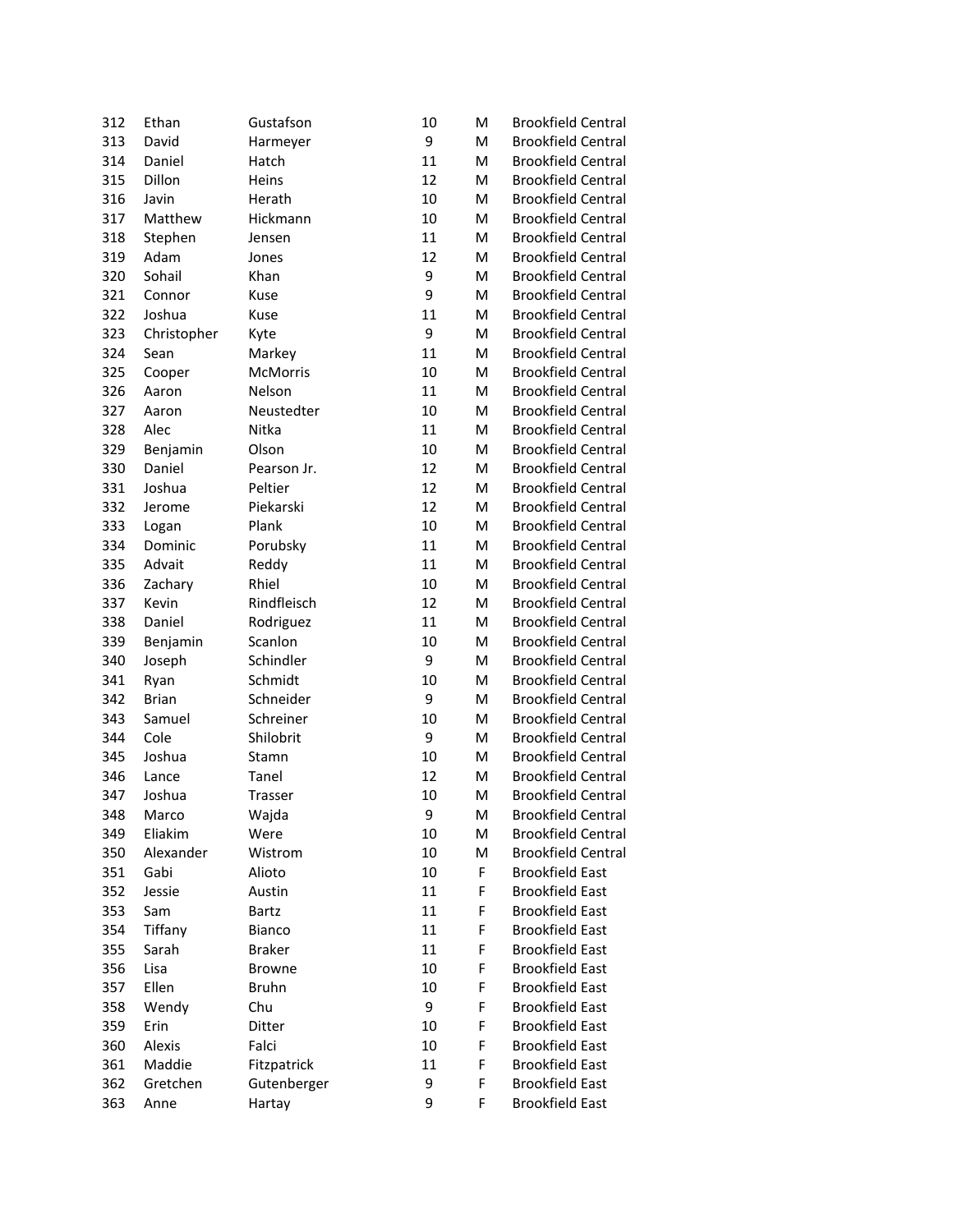| 364 | Katy           | Kemnitz       | 9  | F | <b>Brookfield East</b> |
|-----|----------------|---------------|----|---|------------------------|
| 365 | Lindsay        | Kennedy       | 11 | F | <b>Brookfield East</b> |
| 366 | Ashlea         | Kielar        | 10 | F | <b>Brookfield East</b> |
| 367 | Gen            | Klinker       | 12 | F | <b>Brookfield East</b> |
| 368 | Haley          | Knight        | 10 | F | <b>Brookfield East</b> |
| 369 | Maddie         | Krueger       | 11 | F | <b>Brookfield East</b> |
| 370 | Allyx          | Kvasnicka     | 12 | F | <b>Brookfield East</b> |
| 371 | Emma           | Larson        | 10 | F | <b>Brookfield East</b> |
| 372 | Madison        | Lecher        | 9  | F | <b>Brookfield East</b> |
| 373 | Emma           | Lucas         | 11 | F | <b>Brookfield East</b> |
| 374 | Emma           | Lynch         | 12 | F | <b>Brookfield East</b> |
| 375 | Maddie         | Malloy        | 9  | F | <b>Brookfield East</b> |
| 376 | Zainab         | Maqgood       | 9  | F | <b>Brookfield East</b> |
| 377 | <b>Brianna</b> | Mathison      | 12 | F | <b>Brookfield East</b> |
| 378 | Darby          | Mcmanus       | 9  | F | <b>Brookfield East</b> |
| 379 | Eydrid         | Mortansdottir | 11 | F | <b>Brookfield East</b> |
| 380 | Melanie        | Multhauf      | 9  | F | <b>Brookfield East</b> |
| 381 | Holly          | Muth          | 10 | F | <b>Brookfield East</b> |
| 382 | Elizabeth      | Noel          | 10 | F | <b>Brookfield East</b> |
| 383 | Julia          | Olenchek      | 9  | F | <b>Brookfield East</b> |
| 384 | Gina           | Pagel         | 11 | F | <b>Brookfield East</b> |
| 385 | Molly          | Perkins       | 10 | F | <b>Brookfield East</b> |
| 386 | Angela         | Pichler       | 10 | F | <b>Brookfield East</b> |
| 387 | Grace          | Pitzen        | 9  | F | <b>Brookfield East</b> |
| 388 | Sam            | Retzlaff      | 10 | F | <b>Brookfield East</b> |
| 389 | Hannah         | Ruehl         | 11 | F | <b>Brookfield East</b> |
| 390 | Rhianna        | Seibel        | 11 | F | <b>Brookfield East</b> |
|     |                |               |    | F | <b>Brookfield East</b> |
| 391 | Alex           | Shore         | 10 |   |                        |
| 392 | Alex           | Sinson        | 10 | F | <b>Brookfield East</b> |
| 393 | Lizzie         | Spenner       | 9  | F | <b>Brookfield East</b> |
| 394 | Chatay         | Vang          | 11 | F | <b>Brookfield East</b> |
| 395 | Sam            | Vanrens       | 12 | F | <b>Brookfield East</b> |
| 396 | Anisha         | Verma         | 12 | F | <b>Brookfield East</b> |
| 397 | Nadia          | Vogel         | 10 | F | <b>Brookfield East</b> |
| 398 | Kayleigh       | Webber        | 11 | F | <b>Brookfield East</b> |
| 399 | Abigail        | Weisse        | 10 | F | <b>Brookfield East</b> |
| 400 | Rachel         | Werking       | 10 | F | <b>Brookfield East</b> |
| 401 | Sarah          | Werking       | 10 | F | <b>Brookfield East</b> |
| 402 | Sam            | <b>Beste</b>  | 11 | M | <b>Brookfield East</b> |
| 403 | Stephen        | <b>Browne</b> | 12 | M | <b>Brookfield East</b> |
| 404 | Dominic        | Cafaro        | 10 | M | <b>Brookfield East</b> |
| 405 | Trace          | Carrosco      | 11 | M | <b>Brookfield East</b> |
| 406 | Steven         | Chamberlin    | 11 | M | <b>Brookfield East</b> |
| 407 | Tibor          | Duliskovich   | 11 | M | <b>Brookfield East</b> |
| 408 | <b>Nick</b>    | Ezzel         | 12 | M | <b>Brookfield East</b> |
| 409 | Justin         | Forbes        | 9  | M | <b>Brookfield East</b> |
| 410 | Stuart         | Gildea        | 9  | M | <b>Brookfield East</b> |
| 411 | Colin          | Grandlich     | 11 | M | <b>Brookfield East</b> |
| 412 | Patrick        | Griffen       | 10 | M | <b>Brookfield East</b> |
| 413 | Zachary        | Kieler        | 9  | M | <b>Brookfield East</b> |
| 414 | Sean           | Kiepper       | 9  | M | <b>Brookfield East</b> |
| 415 | Nathaniel      | Krakauer      | 11 | M | <b>Brookfield East</b> |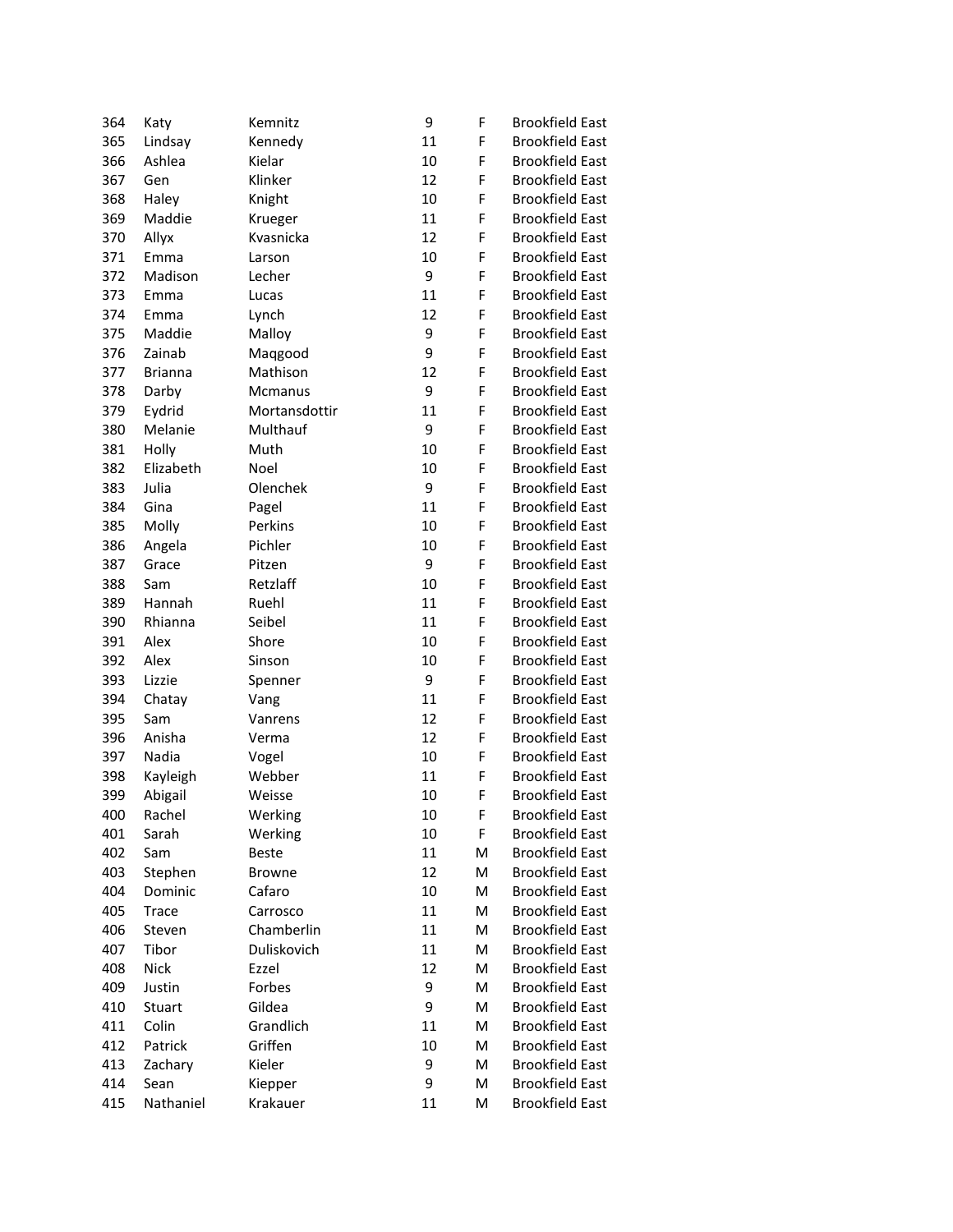| 416 | <b>Nick</b>   | Krueger       | 10 | M  | <b>Brookfield East</b>   |
|-----|---------------|---------------|----|----|--------------------------|
| 417 | Peter         | Kuenzle       | 12 | M  | <b>Brookfield East</b>   |
| 418 | Kenn          | Larsen        | 11 | M  | <b>Brookfield East</b>   |
| 419 | Donovan       | Lutz          | 10 | M  | <b>Brookfield East</b>   |
| 420 | Alex          | McTaggart     | 11 | M  | <b>Brookfield East</b>   |
| 421 | Samuel        | Meysemboug    | 9  | M  | <b>Brookfield East</b>   |
| 422 | Sufyan        | Ottman        | 11 | M  | <b>Brookfield East</b>   |
| 423 | Andrew        | Pelto         | 12 | M  | <b>Brookfield East</b>   |
| 424 | Garth         | Post          | 12 | M  | <b>Brookfield East</b>   |
| 425 | Kiran         | Prasad        | 9  | M  | <b>Brookfield East</b>   |
| 426 | Jack          | Printz        | 11 | M  | <b>Brookfield East</b>   |
| 427 | Vincent       | Ryan          | 11 | M  | <b>Brookfield East</b>   |
| 428 | Cole          | Sabinash      | 9  | M  | <b>Brookfield East</b>   |
| 429 | Thaad         | Sapa-Kotlerak | 10 | M  | <b>Brookfield East</b>   |
| 430 | Eric          | Schuh         | 9  | M  | <b>Brookfield East</b>   |
| 431 | Greg          | Schuh         | 9  | M  | <b>Brookfield East</b>   |
| 432 | Chris         | Selzer        | 11 | M  | <b>Brookfield East</b>   |
| 433 | Nathaniel     | Sobczak       | 11 | M  | <b>Brookfield East</b>   |
| 434 | Evan          | Solie         | 11 | M  | <b>Brookfield East</b>   |
| 435 | Nathaniel     | <b>Stack</b>  | 12 | M  | <b>Brookfield East</b>   |
| 436 |               | <b>Stack</b>  | 10 | M  | <b>Brookfield East</b>   |
| 437 | Tyler         | Vincent       | 9  | M  | <b>Brookfield East</b>   |
| 438 | Daniel        | Viveros       | 12 | M  | <b>Brookfield East</b>   |
| 439 | Paul          | Weiskopf      | 10 | M  | <b>Brookfield East</b>   |
| 440 | Alex          | Winghart      | 10 | M  | <b>Brookfield East</b>   |
| 441 | Marissa       | Baumhardt     | 12 | F  | <b>Catholic Memorial</b> |
| 442 | Renee         | Bixby         | 10 | F  | <b>Catholic Memorial</b> |
| 443 | Sam           | Blaha         | 10 | F  | <b>Catholic Memorial</b> |
| 444 | Bailey        | Finnegan      | 12 | F  | <b>Catholic Memorial</b> |
| 445 | Emily         | Grubich       | 11 | F  | <b>Catholic Memorial</b> |
| 446 | Jess          | Hyde          | 12 | F  | <b>Catholic Memorial</b> |
| 447 | Emily         | Kern          | 12 | F  | <b>Catholic Memorial</b> |
| 448 | <b>Brenna</b> | Lewandowski   | 10 | F  | <b>Catholic Memorial</b> |
| 449 | Rachel        | Mlsna         | 11 | F  | <b>Catholic Memorial</b> |
| 450 | Isabel        | Pesci         | 10 | F  | <b>Catholic Memorial</b> |
| 451 | Maddie        | Sibilsky      | 9  | F  | <b>Catholic Memorial</b> |
| 452 | Andrea        | Sullivan      | 12 | F. | Catholic Memorial        |
| 453 | Erin          | Wright        | 9  | F  | <b>Catholic Memorial</b> |
| 454 | Allie         | Fons          | 12 | F  | Franklin                 |
| 455 | Maddy         | Gierach       | 12 | F  | Franklin                 |
| 456 | Melanie       | Hansen        | 11 | F  | Franklin                 |
| 457 | Megan         | Kleyheeg      | 9  | F  | Franklin                 |
| 458 | Hailey        | Migliano      | 9  | F  | Franklin                 |
| 459 | Jensen        | Ritzow        | 10 | F  | Franklin                 |
| 460 | Monica        | Sweet         | 12 | F  | Franklin                 |
| 461 | Ben           | Alt           | 12 | M  | Franklin                 |
| 462 | Bennett       | Dirsmeyer     | 9  | M  | Franklin                 |
| 463 | Austin        | Eppin         | 11 | M  | Franklin                 |
| 464 | Max           | Fassbender    | 10 | M  | Franklin                 |
| 465 | Joe           | Frisch        | 9  | M  | Franklin                 |
| 466 | Jake          | Gain          | 11 | M  | Franklin                 |
| 467 | Sam           | Harmeyer      | 11 | M  | Franklin                 |
|     |               |               |    |    |                          |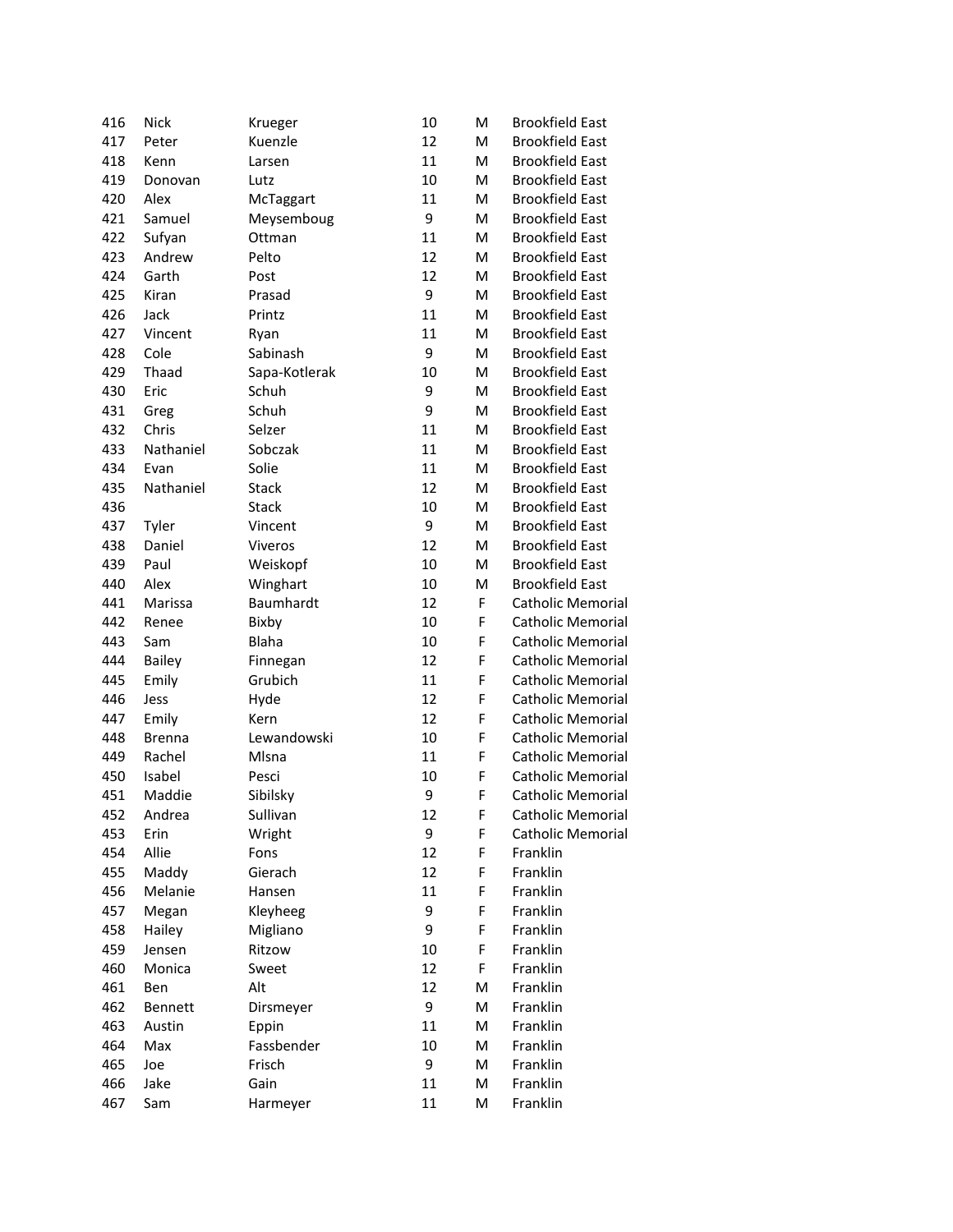| 468 | Henry      | Klein           | 11 | M | Franklin  |
|-----|------------|-----------------|----|---|-----------|
| 469 | Zack       | Lee             | 11 | M | Franklin  |
| 470 | Cale       | Pliska          | 9  | M | Franklin  |
| 471 | Andy       | Stengel         | 10 | M | Franklin  |
| 472 | Amanda     | Albright        | 11 | F | Homestead |
| 473 | Elisabeth  | Balistreri      | 12 | F | Homestead |
| 474 | Olivia     | Barrington      | 12 | F | Homestead |
| 475 | Shelby     | Berlin          | 12 | F | Homestead |
| 476 | Sophia     | Bern            | 9  | F | Homestead |
| 477 | Kristin    | Boerresen       | 12 | F | Homestead |
| 478 | Amanda     | Boll            | 10 | F | Homestead |
| 479 | Hanna      | <b>Braaten</b>  | 11 | F | Homestead |
| 480 | Sally      | <b>Bradford</b> | 10 | F | Homestead |
| 481 | Katie      | Cao             | 9  | F | Homestead |
| 482 | Katie      | Cavanaugh       | 12 | F | Homestead |
| 483 | Sarah      | Clark           | 12 | F | Homestead |
| 484 | Abby       | Claussen        | 11 | F | Homestead |
| 485 | Grace      | Clemons         | 12 | F | Homestead |
| 486 | Larissa    | Clopton         | 12 | F | Homestead |
| 487 | Erin       | Connolly        | 10 | F | Homestead |
| 488 | Olivia     | Damron          | 10 | F | Homestead |
| 489 | Kate       | Daniels         | 11 | F | Homestead |
| 490 | Luisa      | Dummann         | 12 | F | Homestead |
| 491 | Beth       | Emery           | 10 | F | Homestead |
| 492 | Lexi       | Emond           | 10 | F | Homestead |
| 493 | Cat        | Formella        | 11 | F | Homestead |
| 494 | Abby       | Francis         | 11 | F | Homestead |
| 495 | Alyssa     | Francis         | 10 | F | Homestead |
| 496 | Maddie     | Frank           | 11 | F | Homestead |
| 497 | Katie      | Gebhardt        | 9  | F | Homestead |
| 498 | Allie      | Gehr            | 11 | F | Homestead |
| 499 | Erin       | Gifford         | 10 | F | Homestead |
| 500 | Grace      | Gonzalez        | 12 | F | Homestead |
| 501 | Olivia     | Gonzalez        | 11 | F | Homestead |
| 502 | Kate       | Gorlinski       | 9  | F | Homestead |
| 503 | Alison     | Greisch         | 9  | F | Homestead |
| 504 | Christal   | Hearn           | 10 | F | Homestead |
| 505 | Mikaela    | Hoard           | 9  | F | Homestead |
| 506 | Kayla      | Hubbell         | 10 | F | Homestead |
| 507 | Zoe        | Hurdle          | 10 | F | Homestead |
| 508 | Capucine   | Joubert         | 12 | F | Homestead |
| 509 | Georgeanna | Joubert         | 10 | F | Homestead |
| 510 | Grace      | Karegeannes     | 9  | F | Homestead |
| 511 | Anna       | Keller          | 10 | F | Homestead |
| 512 | Dani       | Kenwood         | 10 | F | Homestead |
| 513 | Lexi       | Kenwood         | 11 | F | Homestead |
| 514 | Anna       | Kornreich       | 10 | F | Homestead |
| 515 | Anna       | Lauenstein      | 9  | F | Homestead |
| 516 | Allie      | Levin           | 9  | F | Homestead |
| 517 | Rena       | Liu             | 9  | F | Homestead |
| 518 | Sophie     | Looker          | 10 | F | Homestead |
| 519 | Becky      | Martin          | 11 | F | Homestead |
|     |            |                 |    |   |           |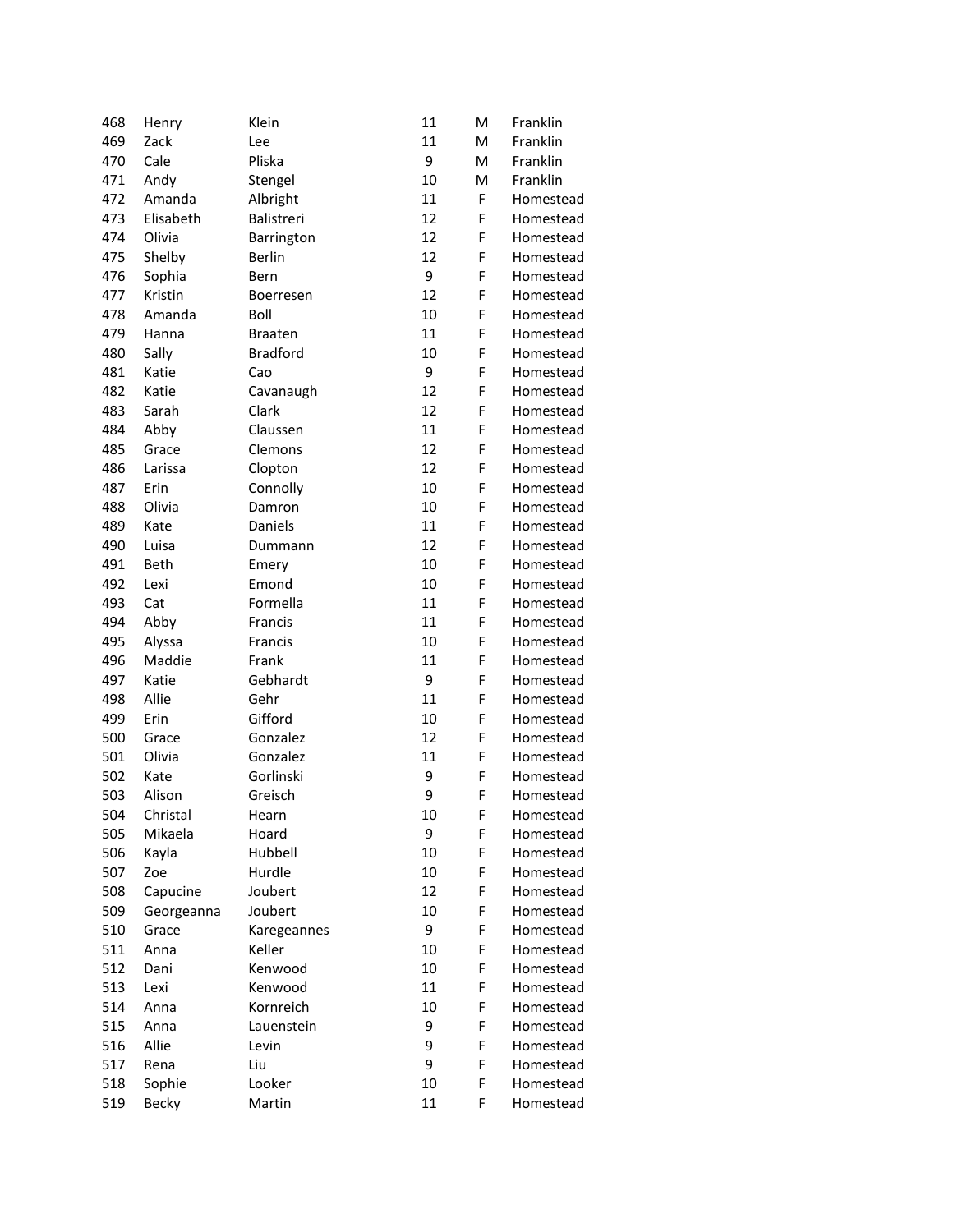| 520 | Maggie    | Martin               | 10 | F | Homestead |
|-----|-----------|----------------------|----|---|-----------|
| 521 | Ann-Marie | Metzendorf           | 12 | F | Homestead |
| 522 | Stephanie | Metzendorf           | 9  | F | Homestead |
| 523 | Jenna     | Miller               | 11 | F | Homestead |
| 524 | Rachel    | Novak                | 10 | F | Homestead |
| 525 | Claire    | O'Brien              | 9  | F | Homestead |
| 526 | MacKenzie | O'Reilly-Christensen | 12 | F | Homestead |
| 527 | McKayla   | Plamann              | 12 | F | Homestead |
| 528 | Pratima   | Plamann              | 10 | F | Homestead |
| 529 | McKenzie  | Quinlevan            | 11 | F | Homestead |
| 530 | Mary      | Reilly               | 11 | F | Homestead |
| 531 | Grace     | Reimer               | 11 | F | Homestead |
| 532 | Allie     | Richards             | 12 | F | Homestead |
| 533 | Michaela  | Rusch                | 11 | F | Homestead |
| 534 | Cassie    | Shaurette            | 10 | F | Homestead |
| 535 | Kelly     | Simon                | 12 | F | Homestead |
| 536 | Mary Kate | Simon                | 10 | F | Homestead |
| 537 | Sophie    | Smith                | 10 | F | Homestead |
| 538 | Katie     | Soyka                | 10 | F | Homestead |
| 539 | Amelia    | Stastney             | 10 | F | Homestead |
| 540 | Bella     | Stechschulte         | 11 | F | Homestead |
| 541 | Lauren    | Steinert             | 12 | F | Homestead |
| 542 | Jadin     | Stoffel              | 11 | F | Homestead |
| 543 | Anna      | Ward                 | 10 | F | Homestead |
| 544 | Katie     | Wegmann              | 9  | F | Homestead |
| 545 | Mary      | Weitzer              | 9  | F | Homestead |
| 546 | Justin    | Albright             | 9  | M | Homestead |
| 547 | Mike      | Ball                 | 10 | M | Homestead |
| 548 | JP        | Benson               | 9  | M | Homestead |
| 549 | Matt      | <b>Berlin</b>        | 9  | M | Homestead |
| 550 | Kevin     | Berridge             | 9  | M | Homestead |
| 551 | Tej       | <b>Bindra</b>        | 11 | M | Homestead |
| 552 | Tom       | Blaubach             | 10 | M | Homestead |
| 553 | Chris     | Broghammer           | 12 | M | Homestead |
| 554 | Austin    | Cao                  | 12 | M | Homestead |
| 555 | Jack      | Cavanaugh            | 10 | M | Homestead |
| 556 | Peter     | Chapin               | 11 | M | Homestead |
| 557 | Eddie     | Cheng                | 10 | M | Homestead |
| 558 | Henry     | Desmond              | 11 | M | Homestead |
| 559 | Jack      | Downey               | 11 | M | Homestead |
| 560 | Will      | Gebhardt             | 11 | M | Homestead |
| 561 | Alex      | Jambor               | 12 | M | Homestead |
| 562 | Matt      | Klimkosky            | 9  | M | Homestead |
| 563 | Danny     | Knuth                | 11 | M | Homestead |
| 564 | Jack      | Konrath              | 9  | M | Homestead |
| 565 | Logan     | Kramer               | 9  | M | Homestead |
| 566 | Jordan    | Kranich              | 10 | M | Homestead |
| 567 | Daniel    | Liu                  | 12 | M | Homestead |
| 568 | Connor    | McCormick            | 10 | M | Homestead |
| 569 | Dan       | Metzendorf           | 11 | M | Homestead |
| 570 | Jack      | Miller               | 10 | M | Homestead |
| 571 | Tom       | Miller               | 9  | M | Homestead |
|     |           |                      |    |   |           |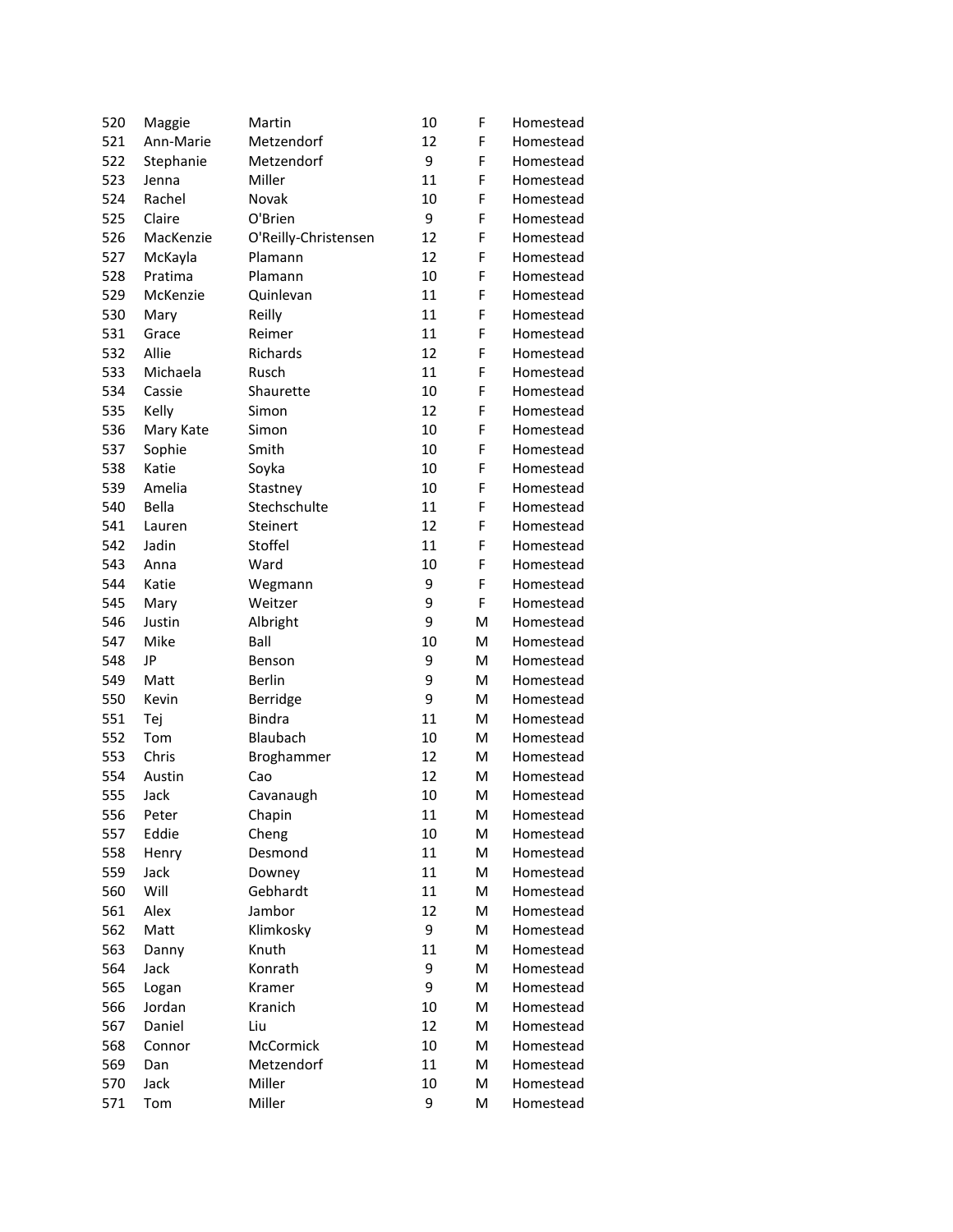| 572 | Sharad        | Mukerji        | 11 | M | Homestead        |
|-----|---------------|----------------|----|---|------------------|
| 573 | Liam          | Norman         | 12 | M | Homestead        |
| 574 | Partick       | Norman         | 10 | M | Homestead        |
| 575 | Marshall      | Peng           | 10 | M | Homestead        |
| 576 | Jorge         | Perez          | 9  | M | Homestead        |
| 577 | Adam          | Peterson       | 10 | M | Homestead        |
| 578 | Zach          | Price          | 12 | M | Homestead        |
| 579 | Antonio       | Pulito         | 9  | M | Homestead        |
| 580 | Charlie       | Robbins        | 10 | M | Homestead        |
| 581 | Evan          | Routhier       | 10 | M | Homestead        |
| 582 | Ben           | Starsky        | 9  | M | Homestead        |
| 583 | Matt          | Stevenson      | 10 | M | Homestead        |
| 584 | Conlin        | Stienert       | 10 | M | Homestead        |
| 585 | Mac           | Sudderberg     | 11 | M | Homestead        |
| 586 | Charlie       | Weir           | 9  | M | Homestead        |
| 587 | Phil          | Zuccarro       | 9  | M | Homestead        |
| 588 | Vince         | Zuccarro       | 11 | M | Homestead        |
| 589 | Alyssa        | <b>Barnett</b> | 12 | F | Janesville Craig |
| 590 | Alexis        | <b>Briggs</b>  | 10 | F | Janesville Craig |
| 591 | Sammy         | Champion       | 10 | F | Janesville Craig |
| 592 | Morgan        | Exner          | 10 | F | Janesville Craig |
| 593 | Jocelyn       | Gaddini        | 11 | F | Janesville Craig |
| 594 | Madison       | Garvin         | 9  | F | Janesville Craig |
| 595 | Allison       | Gehrke         | 11 | F | Janesville Craig |
| 596 | Emily         | Hay            | 9  | F | Janesville Craig |
| 597 | Kim           | Klusmeyer      | 12 | F | Janesville Craig |
| 598 | Hailey        | Laube          | 9  | F | Janesville Craig |
| 599 | Sydney        | Salmon         | 11 | F | Janesville Craig |
| 600 | Shantae       | Schumacher     | 9  | F | Janesville Craig |
| 601 | Teagan        | Schwantes      | 12 | F | Janesville Craig |
| 602 | olol          | Slatter        | 11 | F | Janesville Craig |
| 603 | Karolina      | Wallin         | 12 | F | Janesville Craig |
| 604 | Hailey        | White          | 11 | F | Janesville Craig |
| 605 | Payton        | Bender         | 10 | M | Janesville Craig |
| 606 | Henry         | <b>Bolster</b> | 12 | M | Janesville Craig |
| 607 | Noah          | Brown          | 9  | M | Janesville Craig |
| 608 | Colin         | Cabelka        | 12 | М | Janesville Craig |
| 609 | <b>Brent</b>  | Clanfield      | 11 | M | Janesville Craig |
| 610 | Joe           | Cooper         | 9  | М | Janesville Craig |
| 611 | Spencer       | Easton         | 9  | M | Janesville Craig |
| 612 | Riley         | Ennocenti      | 9  | M | Janesville Craig |
| 613 | Nathan        | Farrell        | 9  | M | Janesville Craig |
| 614 |               | Farris         | 9  | M | Janesville Craig |
| 615 | Dayne<br>Mark | Fiore          | 10 | M | Janesville Craig |
| 616 |               | Fujisawa       | 12 | M | Janesville Craig |
|     | Kei<br>Jacob  | Gestrich       | 9  | M |                  |
| 617 |               |                |    |   | Janesville Craig |
| 618 | Zach          | Gestrich       | 10 | M | Janesville Craig |
| 619 | Christian     | Gilmore        | 11 | M | Janesville Craig |
| 620 | Landon        | Graham         | 10 | M | Janesville Craig |
| 621 | Jake          | Hackett        | 10 | M | Janesville Craig |
| 622 | Zach          | Hanel          | 9  | M | Janesville Craig |
| 623 | Steven        | Hanson         | 11 | M | Janesville Craig |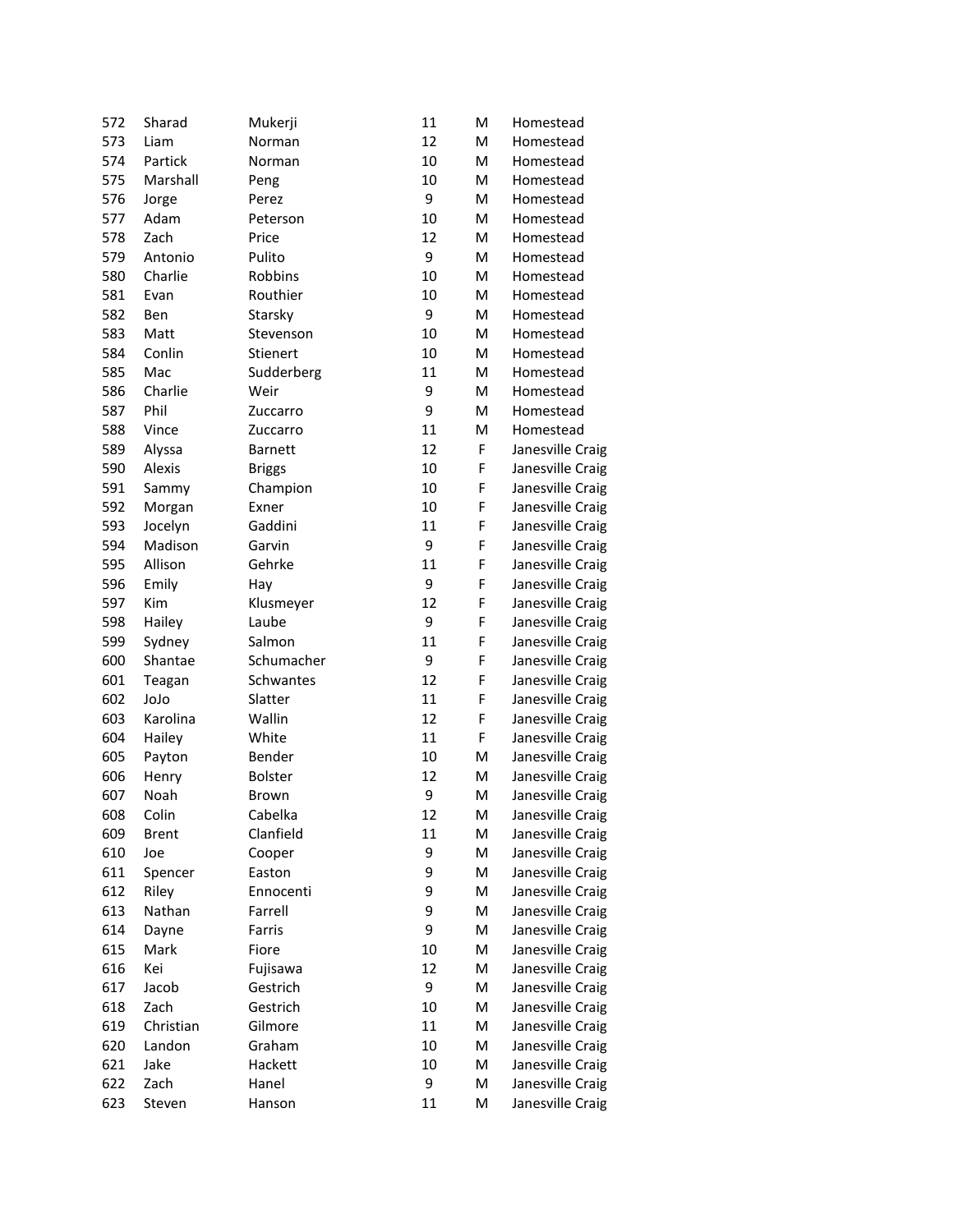| 624 | Maxwell        | Harden           | 11 | M                                                                                                          | Janesville Craig    |
|-----|----------------|------------------|----|------------------------------------------------------------------------------------------------------------|---------------------|
| 625 | Sawyer         | Hrycay           | 10 | ${\sf M}$                                                                                                  | Janesville Craig    |
| 626 | Kevin          | Karraker         | 10 | M                                                                                                          | Janesville Craig    |
| 627 | Ben            | Kubiak           | 11 | M                                                                                                          | Janesville Craig    |
| 628 | Evan           | Lalor            | 12 | M                                                                                                          | Janesville Craig    |
| 629 | Mitchell       | Lorenz           | 9  | M                                                                                                          | Janesville Craig    |
| 630 | Michael        | MacDougall       | 12 | M                                                                                                          | Janesville Craig    |
| 631 | <b>Bradley</b> | Mainock          | 9  | M                                                                                                          | Janesville Craig    |
| 632 | Alec           | McCann           | 12 | M                                                                                                          | Janesville Craig    |
| 633 | Caleb          | Mollett          | 11 | ${\sf M}$                                                                                                  | Janesville Craig    |
| 634 | Andrew         | Moore            | 9  | M                                                                                                          | Janesville Craig    |
| 635 | Michael        | Nitz             | 9  | M                                                                                                          | Janesville Craig    |
| 636 | Trajan         | Perleberg        | 10 | M                                                                                                          | Janesville Craig    |
| 637 | Taylor         | Pusakulick       | 10 | $\mathsf{M}% _{T}=\mathsf{M}_{T}\!\left( a,b\right) ,\ \mathsf{M}_{T}=\mathsf{M}_{T}\!\left( a,b\right) ,$ | Janesville Craig    |
| 638 | David          | Shulta           | 12 | M                                                                                                          | Janesville Craig    |
| 639 | Collin         | Smith            | 10 | M                                                                                                          | Janesville Craig    |
| 640 | Max            | Snyder           | 12 | M                                                                                                          | Janesville Craig    |
| 641 | Kellen         | <b>Stearns</b>   | 12 | M                                                                                                          | Janesville Craig    |
| 642 | Jarod          | Wasson           | 10 | M                                                                                                          | Janesville Craig    |
| 643 | Caleb          | Williams         | 9  | M                                                                                                          | Janesville Craig    |
| 644 | Collin         | Wojcik           | 11 | M                                                                                                          | Janesville Craig    |
| 645 | <b>Brett</b>   | Ziebell          | 11 | M                                                                                                          | Janesville Craig    |
| 646 | Braeden        | Anex             | 10 | M                                                                                                          | <b>Madison West</b> |
| 647 | Magnus         | Arney            | 10 | M                                                                                                          | <b>Madison West</b> |
| 648 | Henry          | <b>Barford</b>   | 9  | M                                                                                                          | <b>Madison West</b> |
| 649 | Chris          | Bartholomew      | 9  | M                                                                                                          | <b>Madison West</b> |
| 650 | Dawit          | <b>Barton</b>    | 9  | M                                                                                                          | <b>Madison West</b> |
| 651 | Justin         | Bednarski        | 11 | M                                                                                                          | <b>Madison West</b> |
| 652 | Curtis         | Bengston         | 10 | M                                                                                                          | <b>Madison West</b> |
| 653 | Sam            | <b>Bishop</b>    | 9  | M                                                                                                          | <b>Madison West</b> |
| 654 | Ethan          | Boynton          | 11 | M                                                                                                          | <b>Madison West</b> |
| 655 | Ben            | <b>Brazelton</b> | 10 | M                                                                                                          | <b>Madison West</b> |
| 656 | Tommy          | <b>Brazelton</b> | 12 | M                                                                                                          | <b>Madison West</b> |
| 657 | AJ             | <b>Brown</b>     | 11 | M                                                                                                          | <b>Madison West</b> |
| 658 | Reece          | <b>Brown</b>     | 9  | M                                                                                                          | <b>Madison West</b> |
| 659 | Thomas         | <b>Butler</b>    | 9  | M                                                                                                          | <b>Madison West</b> |
| 660 | Oliver         | Cardona          | 11 | M                                                                                                          | Madison West        |
| 661 | Elijah         | Carrel           | 12 | M                                                                                                          | <b>Madison West</b> |
| 662 | Nate           | Chotlos          | 12 | M                                                                                                          | <b>Madison West</b> |
| 663 | <b>Brad</b>    | Consigny         | 12 | M                                                                                                          | <b>Madison West</b> |
| 664 | Tim            | Consigny         | 9  | M                                                                                                          | <b>Madison West</b> |
| 665 | Dante          | Diaz             | 9  | M                                                                                                          | <b>Madison West</b> |
| 666 | Nathan         | Ehrlich          | 11 | M                                                                                                          | <b>Madison West</b> |
| 667 | Adam           | Ellmann          | 9  | M                                                                                                          | <b>Madison West</b> |
| 668 | Daniel         | Fain             | 12 | M                                                                                                          | <b>Madison West</b> |
| 669 | Gus            | Faye             | 9  | M                                                                                                          | <b>Madison West</b> |
| 670 | Daniel         | Feder-Johnson    | 10 | ${\sf M}$                                                                                                  | <b>Madison West</b> |
| 671 | Mason          | Flanagan         | 11 | M                                                                                                          | <b>Madison West</b> |
| 672 | Will           | Flanigan         | 12 | M                                                                                                          | <b>Madison West</b> |
| 673 | Ben            | Fordyce          | 10 | M                                                                                                          | <b>Madison West</b> |
| 674 | Noah           | Friedlander      | 10 | M                                                                                                          | <b>Madison West</b> |
| 675 | Andrew         | Frohna           | 9  | M                                                                                                          | <b>Madison West</b> |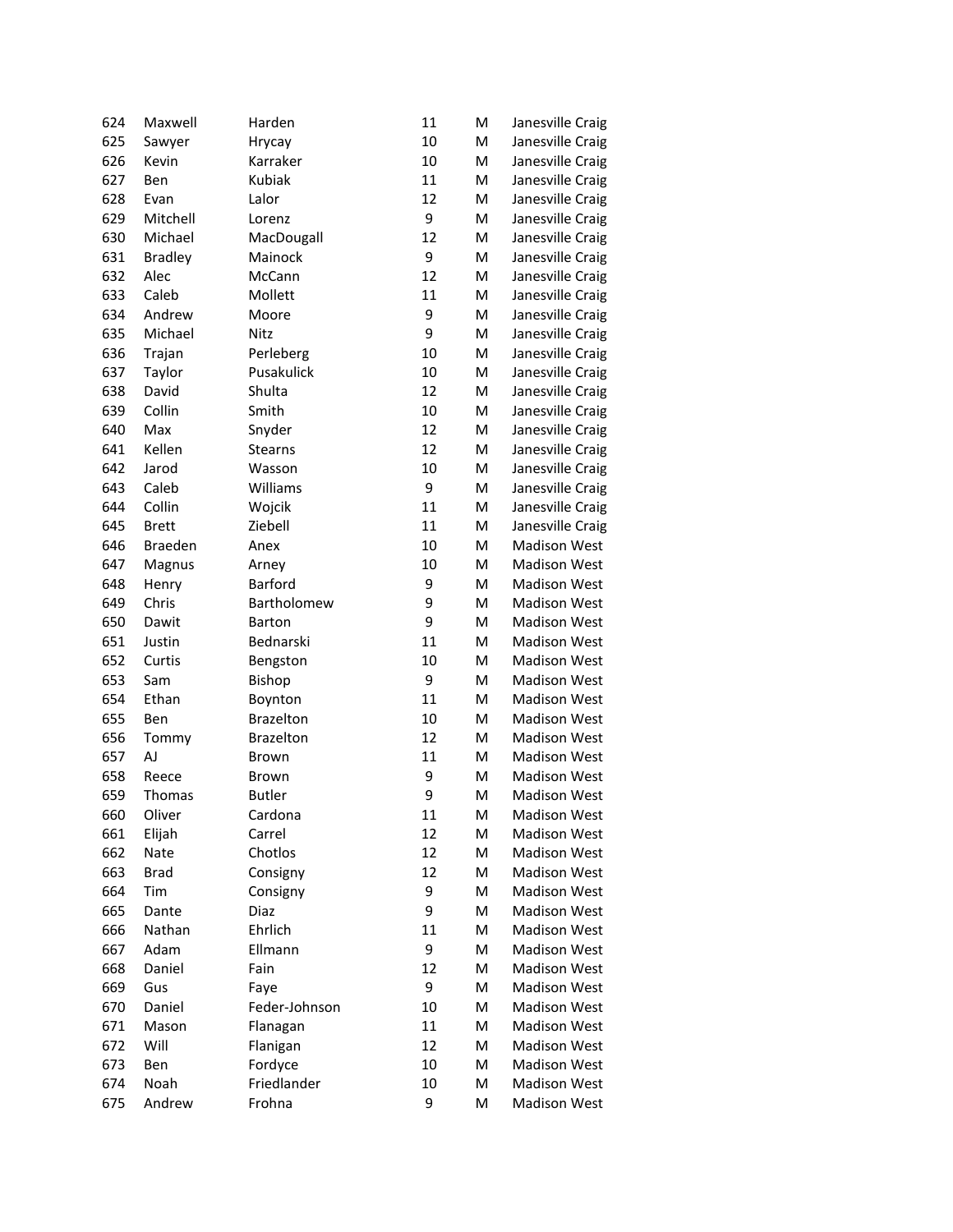| 676 | Max          | Golden          | 10 | M | <b>Madison West</b> |
|-----|--------------|-----------------|----|---|---------------------|
| 677 | Olin         | Hacker          | 11 | M | <b>Madison West</b> |
| 678 | Gabe         | Heinemann       | 9  | M | <b>Madison West</b> |
| 679 | Oliver       | Hitchcock       | 10 | M | <b>Madison West</b> |
| 680 | Griffin      | Hurley          | 12 | M | <b>Madison West</b> |
| 681 | David        | Ji              | 9  | M | <b>Madison West</b> |
| 682 | Peter        | Ji              | 11 | M | <b>Madison West</b> |
| 683 | Kevin        | Jiang           | 11 | M | <b>Madison West</b> |
| 684 | Adam         | Jiumaleh        | 11 | M | <b>Madison West</b> |
| 685 | Avery        | Kanel           | 9  | M | <b>Madison West</b> |
| 686 | Elliot       | Kessinger       | 9  | M | <b>Madison West</b> |
| 687 | Vincent      | <b>Knauss</b>   | 10 | M | <b>Madison West</b> |
| 688 | Soren        | Koskinen        | 10 | M | <b>Madison West</b> |
| 689 | Reed         | Lawrence        | 10 | M | <b>Madison West</b> |
| 690 | Nick         | Lawson          | 10 | M | <b>Madison West</b> |
| 691 | Kevin        | Li              | 11 | M | <b>Madison West</b> |
| 692 | Victor       | Lien            | 9  | M | <b>Madison West</b> |
| 693 | Andrew       | Lindstrom       | 12 | M | <b>Madison West</b> |
| 694 | Stefo        | Livorni         | 9  | M | <b>Madison West</b> |
| 695 | Sean         | Maloney         | 11 | M | <b>Madison West</b> |
| 696 | Alex         | Manville        | 10 | M | <b>Madison West</b> |
| 697 | Jonah        | Mathew          | 10 | M | <b>Madison West</b> |
| 698 | <b>Nate</b>  | Millmann        | 9  | M | <b>Madison West</b> |
| 699 | Jack         | Niewold         | 11 | M | <b>Madison West</b> |
| 700 | Erick        | Nilsen          | 12 | M | <b>Madison West</b> |
| 701 | Michael      | Nuenninghoff    | 12 | M | <b>Madison West</b> |
| 702 | Russell      | O'Brien         | 10 | M | <b>Madison West</b> |
| 703 | lan          | O'Connor-Giles  | 12 | M | <b>Madison West</b> |
| 704 | Jack         | O'Donnell-Mache | 9  | M | <b>Madison West</b> |
| 705 | Casey        | Olson           | 10 | M | <b>Madison West</b> |
| 706 | Will         | Olson           | 11 | M | <b>Madison West</b> |
| 707 | Izak         | Oltman          | 11 | M | <b>Madison West</b> |
| 708 | Alex         | Pajewski        | 9  | M | <b>Madison West</b> |
| 709 | Clark        | Piper           | 10 | M | <b>Madison West</b> |
| 710 | Ryan         | Prehara         | 10 | M | <b>Madison West</b> |
| 711 | Anand        | Raman           | 10 | M | <b>Madison West</b> |
| 712 | Michael      | Reynolds        | 11 | M | Madison West        |
| 713 | Luke         | Rickey          | 12 | M | <b>Madison West</b> |
| 714 | Ben          | Ryan            | 9  | M | <b>Madison West</b> |
| 715 | Henry        | Schmit          | 11 | M | <b>Madison West</b> |
| 716 | Dominic      | Silveira        | 12 | M | <b>Madison West</b> |
| 717 | Will         | Simonson        | 11 | M | <b>Madison West</b> |
| 718 | Andrew       | Statz           | 9  | M | <b>Madison West</b> |
| 719 | Tom          | Stone           | 12 | M | <b>Madison West</b> |
| 720 | <b>Brett</b> | Stratton        | 12 | M | <b>Madison West</b> |
| 721 | Griff        | Tatarsky        | 12 | M | <b>Madison West</b> |
| 722 | Alex         | Thompson        | 9  | M | <b>Madison West</b> |
| 723 | Sean         | Topel           | 9  | M | <b>Madison West</b> |
| 724 | Tommy        | Vassallo        | 10 | M | <b>Madison West</b> |
| 725 | Max          | Walker          | 9  | M | <b>Madison West</b> |
| 726 | Daniel       | Whipple         | 10 | M | <b>Madison West</b> |
| 727 | David        | Wilkie          | 11 | M | <b>Madison West</b> |
|     |              |                 |    |   |                     |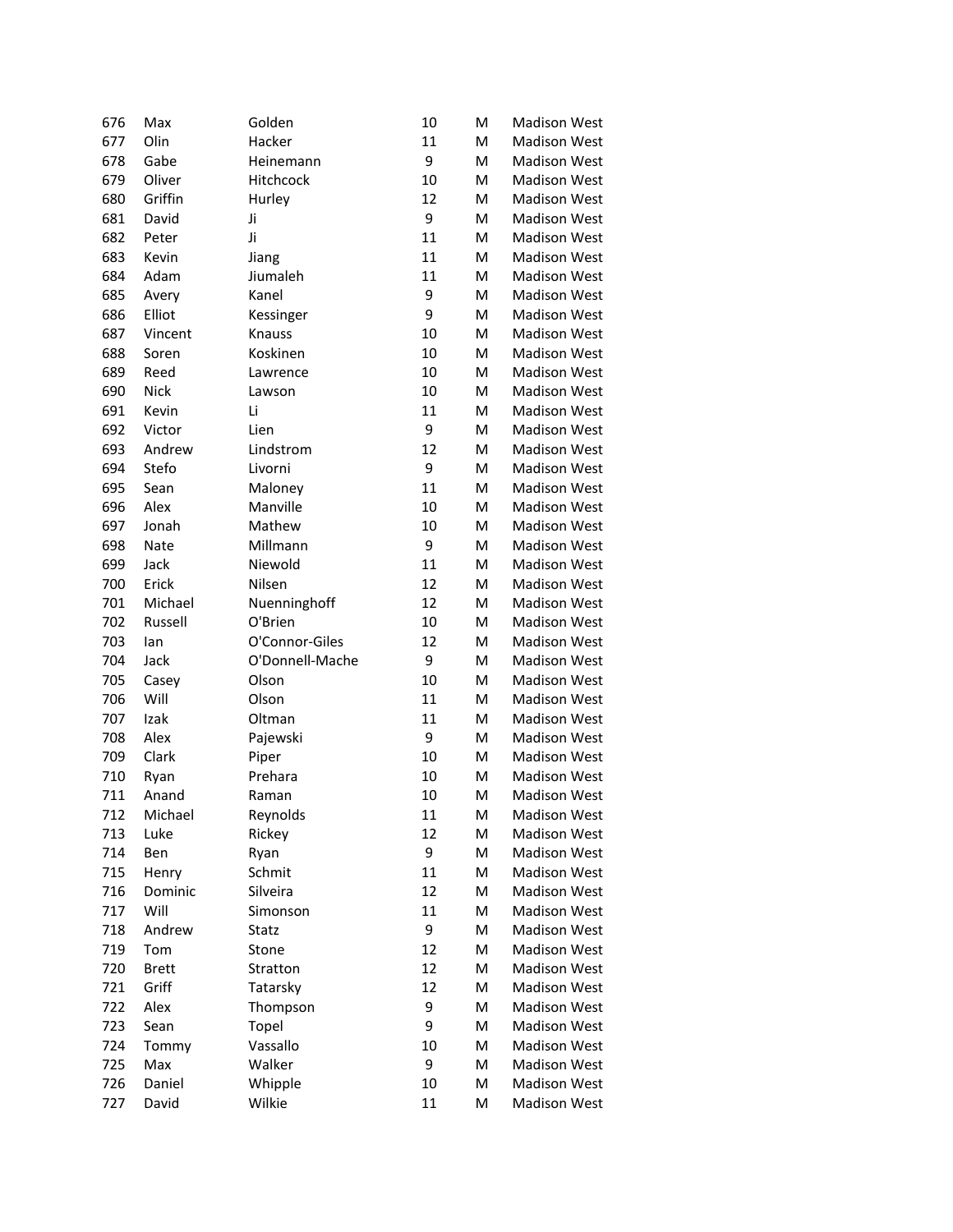| 728 | Caleb         | Wilson         | 11 | M | <b>Madison West</b>      |
|-----|---------------|----------------|----|---|--------------------------|
| 729 | Eli           | Wilson         | 10 | M | <b>Madison West</b>      |
| 730 | <b>Nick</b>   | Winder         | 12 | M | <b>Madison West</b>      |
| 731 | Parker        | Wisdom         | 11 | M | <b>Madison West</b>      |
| 732 | Grant         | Witynski       | 10 | M | <b>Madison West</b>      |
| 733 | Johannes      | Wolter         | 10 | M | <b>Madison West</b>      |
| 734 | Noah          | Zamzow-Schmidt | 9  | M | <b>Madison West</b>      |
| 735 | Sabeli        | Barron         | 10 | F | Maine West               |
| 736 | Rachelle      | Bugajsky       | 12 | F | Maine West               |
| 737 | Lesley        | Bux            | 9  | F | Maine West               |
| 738 | Samantha      | Candra         | 9  | F | Maine West               |
| 739 | Cathleen      | Cu             | 11 | F | Maine West               |
| 740 | Anastasiya    | Danylkiv       | 10 | F | Maine West               |
| 741 | Kaylyn        | Davila         | 10 | F | Maine West               |
| 742 | Veronica      | Diaz           | 10 | F | Maine West               |
| 743 | Lillyana      | Gonzalez       | 10 | F | Maine West               |
| 744 | <b>Brooke</b> | Gorski         | 9  | F | Maine West               |
| 745 | Ashley        | Grahn          | 12 | F | Maine West               |
| 746 | Monica        | Herera         | 12 | F | Maine West               |
| 747 | Kristen       | Janzen         | 12 | F | Maine West               |
| 748 | Lisset        | Jimenez        | 11 | F | Maine West               |
| 749 | Jennifer      | Lopez          | 9  | F | Maine West               |
| 750 | Jubia         | Lukose         | 12 | F | Maine West               |
| 751 | Kate          | Madden         | 11 | F | Maine West               |
| 752 | Cinthia       | Manzanarez     | 9  | F | Maine West               |
| 753 | Sammy         | Marin          | 12 | F | Maine West               |
| 754 | Karina        | Marin-Serrano  | 9  | F | Maine West               |
| 755 | Anne          | McCrea         | 10 | F | Maine West               |
| 756 | <b>Tess</b>   | McDonald       | 11 | F | Maine West               |
| 757 | Monica        | Mendoza        | 9  | F | Maine West               |
| 758 | Mohini        | Morker         | 11 | F | Maine West               |
| 759 | Denisse       | <b>Nobles</b>  | 9  | F | Maine West               |
| 760 | Hannah        | Nykiel         | 10 | F | Maine West               |
| 761 | <b>Brooke</b> | O'Toole        | 10 | F | Maine West               |
| 762 | Jacqueline    | Ortiz          | 12 | F | Maine West               |
| 763 | Richa         | Patel          | 10 | F | Maine West               |
| 764 | Kaitlyn       | Piskorowski    | 12 | F | Maine West               |
| 765 | Nicole        |                |    | F |                          |
|     | Ella          | Popova         | 12 | F | Maine West<br>Maine West |
| 766 |               | Powell         | 9  |   |                          |
| 767 | Jacziry       | Reyes          | 9  | F | Maine West               |
| 768 | Erin          | Ross           | 12 | F | Maine West               |
| 769 | Ewelina       | Roszko         | 10 | F | Maine West               |
| 770 | Annie         | Salcedo        | 9  | F | Maine West               |
| 771 | kiki          | snyder         | 12 | F | Maine West               |
| 772 | Zahra         | Sultani        | 9  | F | Maine West               |
| 773 | Ashiya        | Thomas         | 10 | F | Maine West               |
| 774 | Nancy         | Toledo         | 12 | F | Maine West               |
| 775 | Iren          | Urdova         | 12 | F | Maine West               |
| 776 | Angela        | Vega           | 10 | F | Maine West               |
| 777 | Katxzine      | Velasquez      | 10 | F | Maine West               |
| 778 | Katy          | Walczak        | 9  | F | Maine West               |
| 779 | Jessica       | Wold           | 10 | F | Maine West               |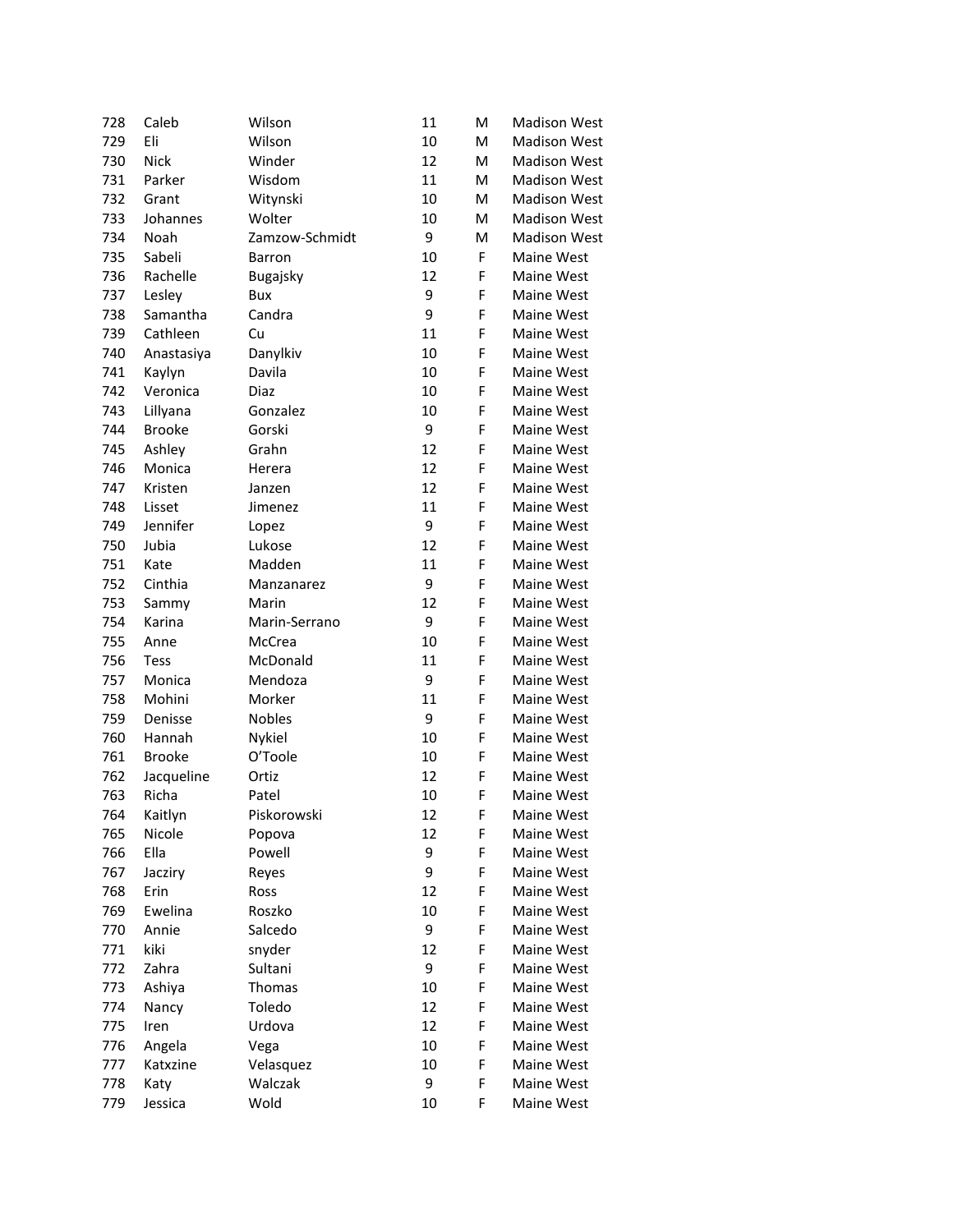| 780 | Ashley    | Allen           | 9  | F | Maine West        |
|-----|-----------|-----------------|----|---|-------------------|
| 781 | Marco     | <b>Barrera</b>  | 11 | M | <b>Maine West</b> |
| 782 | Tom       | Biju            | 12 | M | Maine West        |
| 783 | Paul      | <b>Bilski</b>   | 11 | M | Maine West        |
| 784 | Geoff     | Brzezowski      | 12 | M | Maine West        |
| 785 | David     | Castelan        | 11 | M | Maine West        |
| 786 | Ike       | Cermak          | 9  | M | Maine West        |
| 787 | Mannie    | Cruz            | 10 | M | Maine West        |
| 788 | Ryan      | Duellman        | 9  | M | Maine West        |
| 789 | Tim       | Flemke          | 10 | М | Maine West        |
| 790 | Joey      | Galvan          | 10 | M | Maine West        |
| 791 | Dan       | Garcia          | 12 | M | Maine West        |
| 792 | Jesse     | Garcia          | 12 | M | Maine West        |
| 793 | Sebestian | Hernandez       | 12 | M | Maine West        |
| 794 | Liam      | Higgins         | 12 | M | Maine West        |
| 795 | Adam      | Hill            | 11 | M | Maine West        |
| 796 | Jake      | Hill            | 11 | M | Maine West        |
| 797 | Maverick  | Horton          | 9  | M | Maine West        |
| 798 | Shane     | Huffaker        | 10 | M | Maine West        |
| 799 | Austin    | Jablenski       | 12 | M | Maine West        |
| 800 | Alex      | Juszczynski     | 12 | M | Maine West        |
| 801 | Joey      | Kedziora        | 10 | M | Maine West        |
| 802 | Erik      | Klingenberg     | 9  | M | Maine West        |
| 803 | Sanha     | Lim             | 9  | M | Maine West        |
| 804 | Alex      | Liston          | 11 | M | Maine West        |
| 805 | Alec      | Logan           | 12 | M | Maine West        |
| 806 | Angel     | Maldonado       | 10 | M | Maine West        |
| 807 | Julian    | Martin          | 12 | M | Maine West        |
| 808 | Lucas     | Martin-Ranft    | 11 | M | Maine West        |
| 809 | Connor    | McGing          | 9  | M | Maine West        |
| 810 | David     | Meyers          | 12 | M | Maine West        |
| 811 | Tom       | Monroe          | 12 | M | Maine West        |
| 812 | Michael   | Moore           | 9  | M | Maine West        |
| 813 | Josh      | Okunfolami      | 9  | M | Maine West        |
| 814 | Dan       | Oparzun         | 11 | M | Maine West        |
| 815 | Erik      | Ortega          | 10 | M | Maine West        |
| 816 | Ronald    | Ray             | 9  | М | Maine West        |
| 817 | Antonio   | Rivera          | 9  | M | Maine West        |
| 818 | Alex      | Romza           | 12 | M | Maine West        |
| 819 | Geoff     | Rozo            | 12 | M | Maine West        |
| 820 | Aaron     | Schreyer-Miller | 9  | M | Maine West        |
| 821 | Ivan      | Torres          | 12 | M | Maine West        |
| 822 | Justin    | Varkey          | 9  | M | Maine West        |
| 823 | Sam       | Vergil          | 9  | M | Maine West        |
| 824 | Ashur     | Visperas        | 11 | M | Maine West        |
| 825 | Mark      | White           | 10 | M | Maine West        |
| 826 | Matt      | Willett         | 9  | M | Maine West        |
| 827 | Vince     | Wong            | 9  | M | Maine West        |
| 828 | Julian    | Zavala          | 10 | M | Maine West        |
| 829 | Armando   | Acevedo         | 9  | M | Marquette Univ    |
| 830 | Colm      | Alba            | 10 | M | Marquette Univ    |
| 831 | Jeff      | Anguil          | 10 | M | Marquette Univ    |
|     |           |                 |    |   |                   |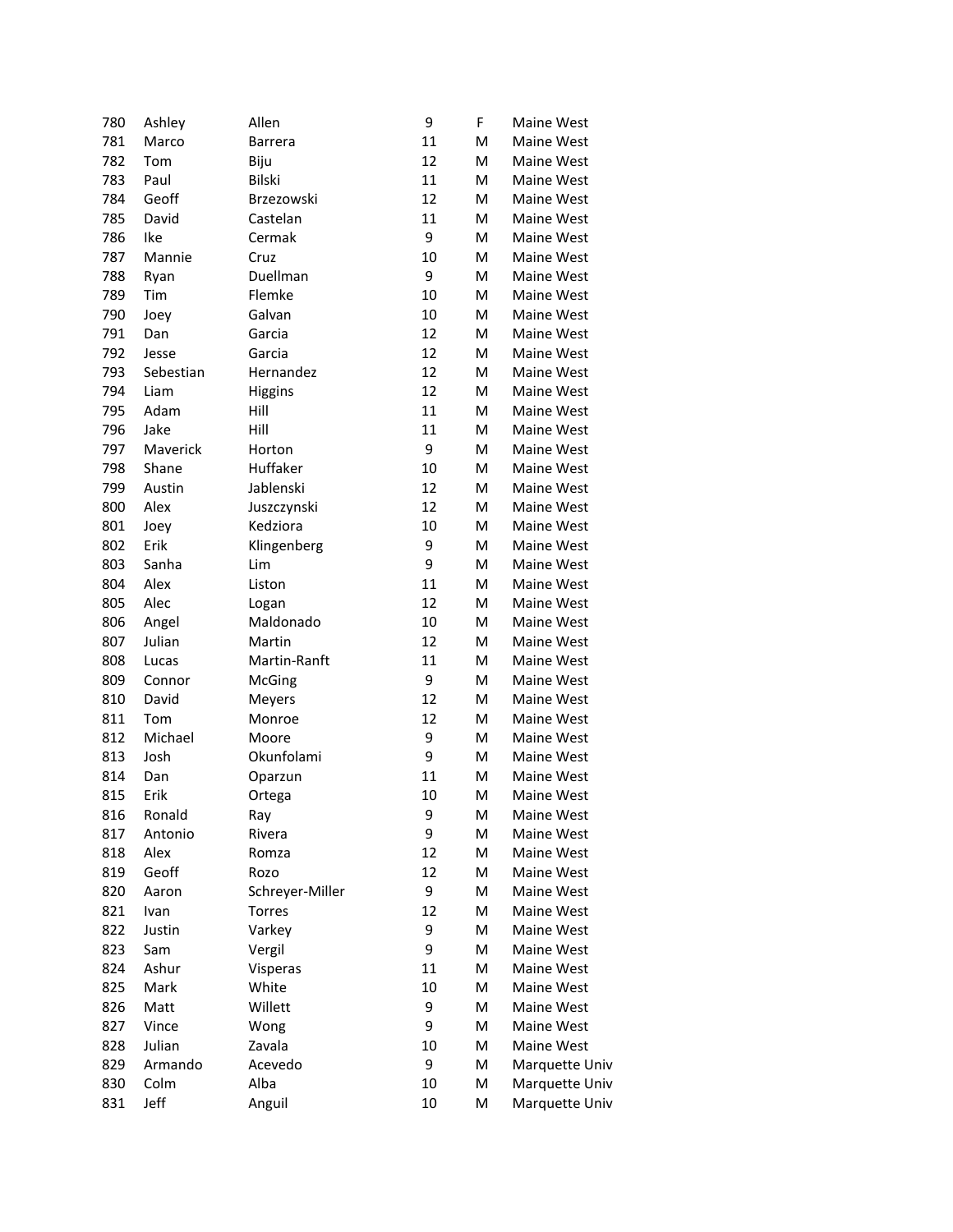| 11<br>833<br>Hank<br>M<br><b>Bauer</b><br>Marquette Univ<br>11<br>834<br><b>Bloch</b><br>M<br>Evan<br>Marquette Univ<br>Blochowicz<br>11<br>835<br>Joshua<br>M<br>Marquette Univ<br>9<br>836<br>Borden<br>M<br>Lucas<br>Marquette Univ<br>11<br>837<br>Robert<br><b>Bretl</b><br>M<br>Marquette Univ<br>11<br>838<br>William<br><b>Brodd</b><br>M<br>Marquette Univ<br>9<br>839<br>Brzozowski<br>M<br>Thomas<br>Marquette Univ<br>12<br>840<br>Matt<br><b>Burbach</b><br>M<br>Marquette Univ<br>9<br>841<br><b>Butler</b><br>M<br>Marquette Univ<br>Steven<br>842<br>Caballero<br>11<br>Ben<br>M<br>Marquette Univ<br>9<br>843<br>Camacho<br>M<br>Alejandro<br>Marquette Univ<br>844<br>Will<br>10<br>M<br>Cappon<br>Marquette Univ<br>9<br>845<br>M<br>Victor<br>Cardenas<br>Marquette Univ<br>846<br>11<br>M<br>Brent<br>Carter<br>Marquette Univ<br>847<br>11<br>M<br>Ryan<br>Carter<br>Marquette Univ<br>9<br>848<br>M<br>Jack<br>Charon<br>Marquette Univ<br>849<br>Chisholm<br>10<br>M<br>Ted<br>Marquette Univ<br>12<br>850<br>Conlon<br>Emmett<br>M<br>Marquette Univ<br>851<br>Patrick<br>Crowley<br>10<br>M<br>Marquette Univ<br>12<br>852<br>M<br>Hunter<br>Daley<br>Marquette Univ<br>12<br>853<br>M<br>Tony<br>De Leo<br>Marquette Univ<br>854<br>10<br>M<br>Riley<br>DeMeulenaere<br>Marquette Univ<br>855<br>9<br>M<br>Doyle<br>Marquette Univ<br>Joe<br>9<br>856<br>John<br>M<br>Doyle<br>Marquette Univ<br>9<br>857<br>Will<br>Drake<br>M<br>Marquette Univ<br>9<br>858<br>John<br>Eberle<br>M<br>Marquette Univ<br>859<br>Ehrlich<br>10<br>M<br>Leo<br>Marquette Univ<br>11<br>860<br>Charlie<br>Elliott<br>M<br>Marquette Univ<br>12<br>861<br>Eduardo<br>M<br>Enriquez<br>Marquette Univ<br>12<br>862<br>Jack<br>Felser<br>M<br>Marquette Univ<br>11<br>863<br>Fendt<br>M<br>Kieran<br>Marquette Univ<br>9<br>864<br>M<br>Florance<br>Marquette Univ<br>Henry<br>865<br>10<br>M<br>Jack<br>Foy<br>Marquette Univ<br>866<br>Alex<br>Friedrich<br>9<br>M<br>Marquette Univ<br>9<br>867<br>Fernando<br>M<br>Marquette Univ<br>Gamero<br>868<br>Mario<br>10<br>Marquette Univ<br>Gasparri<br>M<br>869<br>12<br>Jacob<br>Giese<br>M<br>Marquette Univ<br>9<br>M<br>870<br>Tim<br>Gomez<br>Marquette Univ<br>9<br>M<br>871<br>Aaron<br>Gorman<br>Marquette Univ<br>872<br>Matt<br>Gottsacker<br>11<br>M<br>Marquette Univ<br>873<br>Oliver<br>10<br>M<br>Grassmann<br>Marquette Univ<br>874<br>Anthony<br>10<br>Greco<br>M<br>Marquette Univ<br>9<br>875<br>Grindel<br>Marquette Univ<br>Ben<br>M<br>Paul<br>10<br>M<br>Marquette Univ<br>876<br>Grum<br>William<br>Guns<br>11<br>M<br>Marquette Univ<br>877<br>11<br>Luke<br><b>Harkins</b><br>M<br>Marquette Univ<br>878<br>10<br>Marquette Univ<br>879<br>Jacob<br>Harrington<br>M<br>880<br>Aiden<br>Hartnett<br>12<br>M<br>Marquette Univ<br>11<br>881<br>Jack<br>Heinrich<br>M<br>Marquette Univ<br>Emilio<br>882<br>Hernandez<br>9<br>M<br>Marquette Univ<br>9<br>M | 832 | Jack      | <b>Barczak</b> | 10 | M | Marquette Univ |
|------------------------------------------------------------------------------------------------------------------------------------------------------------------------------------------------------------------------------------------------------------------------------------------------------------------------------------------------------------------------------------------------------------------------------------------------------------------------------------------------------------------------------------------------------------------------------------------------------------------------------------------------------------------------------------------------------------------------------------------------------------------------------------------------------------------------------------------------------------------------------------------------------------------------------------------------------------------------------------------------------------------------------------------------------------------------------------------------------------------------------------------------------------------------------------------------------------------------------------------------------------------------------------------------------------------------------------------------------------------------------------------------------------------------------------------------------------------------------------------------------------------------------------------------------------------------------------------------------------------------------------------------------------------------------------------------------------------------------------------------------------------------------------------------------------------------------------------------------------------------------------------------------------------------------------------------------------------------------------------------------------------------------------------------------------------------------------------------------------------------------------------------------------------------------------------------------------------------------------------------------------------------------------------------------------------------------------------------------------------------------------------------------------------------------------------------------------------------------------------------------------------------------------------------------------------------------------------------------------------------------------------------------------------------------------------------------------------------------------------------------------------------------------------------------------------------------------------------------------------------------------------------------------------------------------------|-----|-----------|----------------|----|---|----------------|
|                                                                                                                                                                                                                                                                                                                                                                                                                                                                                                                                                                                                                                                                                                                                                                                                                                                                                                                                                                                                                                                                                                                                                                                                                                                                                                                                                                                                                                                                                                                                                                                                                                                                                                                                                                                                                                                                                                                                                                                                                                                                                                                                                                                                                                                                                                                                                                                                                                                                                                                                                                                                                                                                                                                                                                                                                                                                                                                                          |     |           |                |    |   |                |
|                                                                                                                                                                                                                                                                                                                                                                                                                                                                                                                                                                                                                                                                                                                                                                                                                                                                                                                                                                                                                                                                                                                                                                                                                                                                                                                                                                                                                                                                                                                                                                                                                                                                                                                                                                                                                                                                                                                                                                                                                                                                                                                                                                                                                                                                                                                                                                                                                                                                                                                                                                                                                                                                                                                                                                                                                                                                                                                                          |     |           |                |    |   |                |
|                                                                                                                                                                                                                                                                                                                                                                                                                                                                                                                                                                                                                                                                                                                                                                                                                                                                                                                                                                                                                                                                                                                                                                                                                                                                                                                                                                                                                                                                                                                                                                                                                                                                                                                                                                                                                                                                                                                                                                                                                                                                                                                                                                                                                                                                                                                                                                                                                                                                                                                                                                                                                                                                                                                                                                                                                                                                                                                                          |     |           |                |    |   |                |
|                                                                                                                                                                                                                                                                                                                                                                                                                                                                                                                                                                                                                                                                                                                                                                                                                                                                                                                                                                                                                                                                                                                                                                                                                                                                                                                                                                                                                                                                                                                                                                                                                                                                                                                                                                                                                                                                                                                                                                                                                                                                                                                                                                                                                                                                                                                                                                                                                                                                                                                                                                                                                                                                                                                                                                                                                                                                                                                                          |     |           |                |    |   |                |
|                                                                                                                                                                                                                                                                                                                                                                                                                                                                                                                                                                                                                                                                                                                                                                                                                                                                                                                                                                                                                                                                                                                                                                                                                                                                                                                                                                                                                                                                                                                                                                                                                                                                                                                                                                                                                                                                                                                                                                                                                                                                                                                                                                                                                                                                                                                                                                                                                                                                                                                                                                                                                                                                                                                                                                                                                                                                                                                                          |     |           |                |    |   |                |
|                                                                                                                                                                                                                                                                                                                                                                                                                                                                                                                                                                                                                                                                                                                                                                                                                                                                                                                                                                                                                                                                                                                                                                                                                                                                                                                                                                                                                                                                                                                                                                                                                                                                                                                                                                                                                                                                                                                                                                                                                                                                                                                                                                                                                                                                                                                                                                                                                                                                                                                                                                                                                                                                                                                                                                                                                                                                                                                                          |     |           |                |    |   |                |
|                                                                                                                                                                                                                                                                                                                                                                                                                                                                                                                                                                                                                                                                                                                                                                                                                                                                                                                                                                                                                                                                                                                                                                                                                                                                                                                                                                                                                                                                                                                                                                                                                                                                                                                                                                                                                                                                                                                                                                                                                                                                                                                                                                                                                                                                                                                                                                                                                                                                                                                                                                                                                                                                                                                                                                                                                                                                                                                                          |     |           |                |    |   |                |
|                                                                                                                                                                                                                                                                                                                                                                                                                                                                                                                                                                                                                                                                                                                                                                                                                                                                                                                                                                                                                                                                                                                                                                                                                                                                                                                                                                                                                                                                                                                                                                                                                                                                                                                                                                                                                                                                                                                                                                                                                                                                                                                                                                                                                                                                                                                                                                                                                                                                                                                                                                                                                                                                                                                                                                                                                                                                                                                                          |     |           |                |    |   |                |
|                                                                                                                                                                                                                                                                                                                                                                                                                                                                                                                                                                                                                                                                                                                                                                                                                                                                                                                                                                                                                                                                                                                                                                                                                                                                                                                                                                                                                                                                                                                                                                                                                                                                                                                                                                                                                                                                                                                                                                                                                                                                                                                                                                                                                                                                                                                                                                                                                                                                                                                                                                                                                                                                                                                                                                                                                                                                                                                                          |     |           |                |    |   |                |
|                                                                                                                                                                                                                                                                                                                                                                                                                                                                                                                                                                                                                                                                                                                                                                                                                                                                                                                                                                                                                                                                                                                                                                                                                                                                                                                                                                                                                                                                                                                                                                                                                                                                                                                                                                                                                                                                                                                                                                                                                                                                                                                                                                                                                                                                                                                                                                                                                                                                                                                                                                                                                                                                                                                                                                                                                                                                                                                                          |     |           |                |    |   |                |
|                                                                                                                                                                                                                                                                                                                                                                                                                                                                                                                                                                                                                                                                                                                                                                                                                                                                                                                                                                                                                                                                                                                                                                                                                                                                                                                                                                                                                                                                                                                                                                                                                                                                                                                                                                                                                                                                                                                                                                                                                                                                                                                                                                                                                                                                                                                                                                                                                                                                                                                                                                                                                                                                                                                                                                                                                                                                                                                                          |     |           |                |    |   |                |
|                                                                                                                                                                                                                                                                                                                                                                                                                                                                                                                                                                                                                                                                                                                                                                                                                                                                                                                                                                                                                                                                                                                                                                                                                                                                                                                                                                                                                                                                                                                                                                                                                                                                                                                                                                                                                                                                                                                                                                                                                                                                                                                                                                                                                                                                                                                                                                                                                                                                                                                                                                                                                                                                                                                                                                                                                                                                                                                                          |     |           |                |    |   |                |
|                                                                                                                                                                                                                                                                                                                                                                                                                                                                                                                                                                                                                                                                                                                                                                                                                                                                                                                                                                                                                                                                                                                                                                                                                                                                                                                                                                                                                                                                                                                                                                                                                                                                                                                                                                                                                                                                                                                                                                                                                                                                                                                                                                                                                                                                                                                                                                                                                                                                                                                                                                                                                                                                                                                                                                                                                                                                                                                                          |     |           |                |    |   |                |
|                                                                                                                                                                                                                                                                                                                                                                                                                                                                                                                                                                                                                                                                                                                                                                                                                                                                                                                                                                                                                                                                                                                                                                                                                                                                                                                                                                                                                                                                                                                                                                                                                                                                                                                                                                                                                                                                                                                                                                                                                                                                                                                                                                                                                                                                                                                                                                                                                                                                                                                                                                                                                                                                                                                                                                                                                                                                                                                                          |     |           |                |    |   |                |
|                                                                                                                                                                                                                                                                                                                                                                                                                                                                                                                                                                                                                                                                                                                                                                                                                                                                                                                                                                                                                                                                                                                                                                                                                                                                                                                                                                                                                                                                                                                                                                                                                                                                                                                                                                                                                                                                                                                                                                                                                                                                                                                                                                                                                                                                                                                                                                                                                                                                                                                                                                                                                                                                                                                                                                                                                                                                                                                                          |     |           |                |    |   |                |
|                                                                                                                                                                                                                                                                                                                                                                                                                                                                                                                                                                                                                                                                                                                                                                                                                                                                                                                                                                                                                                                                                                                                                                                                                                                                                                                                                                                                                                                                                                                                                                                                                                                                                                                                                                                                                                                                                                                                                                                                                                                                                                                                                                                                                                                                                                                                                                                                                                                                                                                                                                                                                                                                                                                                                                                                                                                                                                                                          |     |           |                |    |   |                |
|                                                                                                                                                                                                                                                                                                                                                                                                                                                                                                                                                                                                                                                                                                                                                                                                                                                                                                                                                                                                                                                                                                                                                                                                                                                                                                                                                                                                                                                                                                                                                                                                                                                                                                                                                                                                                                                                                                                                                                                                                                                                                                                                                                                                                                                                                                                                                                                                                                                                                                                                                                                                                                                                                                                                                                                                                                                                                                                                          |     |           |                |    |   |                |
|                                                                                                                                                                                                                                                                                                                                                                                                                                                                                                                                                                                                                                                                                                                                                                                                                                                                                                                                                                                                                                                                                                                                                                                                                                                                                                                                                                                                                                                                                                                                                                                                                                                                                                                                                                                                                                                                                                                                                                                                                                                                                                                                                                                                                                                                                                                                                                                                                                                                                                                                                                                                                                                                                                                                                                                                                                                                                                                                          |     |           |                |    |   |                |
|                                                                                                                                                                                                                                                                                                                                                                                                                                                                                                                                                                                                                                                                                                                                                                                                                                                                                                                                                                                                                                                                                                                                                                                                                                                                                                                                                                                                                                                                                                                                                                                                                                                                                                                                                                                                                                                                                                                                                                                                                                                                                                                                                                                                                                                                                                                                                                                                                                                                                                                                                                                                                                                                                                                                                                                                                                                                                                                                          |     |           |                |    |   |                |
|                                                                                                                                                                                                                                                                                                                                                                                                                                                                                                                                                                                                                                                                                                                                                                                                                                                                                                                                                                                                                                                                                                                                                                                                                                                                                                                                                                                                                                                                                                                                                                                                                                                                                                                                                                                                                                                                                                                                                                                                                                                                                                                                                                                                                                                                                                                                                                                                                                                                                                                                                                                                                                                                                                                                                                                                                                                                                                                                          |     |           |                |    |   |                |
|                                                                                                                                                                                                                                                                                                                                                                                                                                                                                                                                                                                                                                                                                                                                                                                                                                                                                                                                                                                                                                                                                                                                                                                                                                                                                                                                                                                                                                                                                                                                                                                                                                                                                                                                                                                                                                                                                                                                                                                                                                                                                                                                                                                                                                                                                                                                                                                                                                                                                                                                                                                                                                                                                                                                                                                                                                                                                                                                          |     |           |                |    |   |                |
|                                                                                                                                                                                                                                                                                                                                                                                                                                                                                                                                                                                                                                                                                                                                                                                                                                                                                                                                                                                                                                                                                                                                                                                                                                                                                                                                                                                                                                                                                                                                                                                                                                                                                                                                                                                                                                                                                                                                                                                                                                                                                                                                                                                                                                                                                                                                                                                                                                                                                                                                                                                                                                                                                                                                                                                                                                                                                                                                          |     |           |                |    |   |                |
|                                                                                                                                                                                                                                                                                                                                                                                                                                                                                                                                                                                                                                                                                                                                                                                                                                                                                                                                                                                                                                                                                                                                                                                                                                                                                                                                                                                                                                                                                                                                                                                                                                                                                                                                                                                                                                                                                                                                                                                                                                                                                                                                                                                                                                                                                                                                                                                                                                                                                                                                                                                                                                                                                                                                                                                                                                                                                                                                          |     |           |                |    |   |                |
|                                                                                                                                                                                                                                                                                                                                                                                                                                                                                                                                                                                                                                                                                                                                                                                                                                                                                                                                                                                                                                                                                                                                                                                                                                                                                                                                                                                                                                                                                                                                                                                                                                                                                                                                                                                                                                                                                                                                                                                                                                                                                                                                                                                                                                                                                                                                                                                                                                                                                                                                                                                                                                                                                                                                                                                                                                                                                                                                          |     |           |                |    |   |                |
|                                                                                                                                                                                                                                                                                                                                                                                                                                                                                                                                                                                                                                                                                                                                                                                                                                                                                                                                                                                                                                                                                                                                                                                                                                                                                                                                                                                                                                                                                                                                                                                                                                                                                                                                                                                                                                                                                                                                                                                                                                                                                                                                                                                                                                                                                                                                                                                                                                                                                                                                                                                                                                                                                                                                                                                                                                                                                                                                          |     |           |                |    |   |                |
|                                                                                                                                                                                                                                                                                                                                                                                                                                                                                                                                                                                                                                                                                                                                                                                                                                                                                                                                                                                                                                                                                                                                                                                                                                                                                                                                                                                                                                                                                                                                                                                                                                                                                                                                                                                                                                                                                                                                                                                                                                                                                                                                                                                                                                                                                                                                                                                                                                                                                                                                                                                                                                                                                                                                                                                                                                                                                                                                          |     |           |                |    |   |                |
|                                                                                                                                                                                                                                                                                                                                                                                                                                                                                                                                                                                                                                                                                                                                                                                                                                                                                                                                                                                                                                                                                                                                                                                                                                                                                                                                                                                                                                                                                                                                                                                                                                                                                                                                                                                                                                                                                                                                                                                                                                                                                                                                                                                                                                                                                                                                                                                                                                                                                                                                                                                                                                                                                                                                                                                                                                                                                                                                          |     |           |                |    |   |                |
|                                                                                                                                                                                                                                                                                                                                                                                                                                                                                                                                                                                                                                                                                                                                                                                                                                                                                                                                                                                                                                                                                                                                                                                                                                                                                                                                                                                                                                                                                                                                                                                                                                                                                                                                                                                                                                                                                                                                                                                                                                                                                                                                                                                                                                                                                                                                                                                                                                                                                                                                                                                                                                                                                                                                                                                                                                                                                                                                          |     |           |                |    |   |                |
|                                                                                                                                                                                                                                                                                                                                                                                                                                                                                                                                                                                                                                                                                                                                                                                                                                                                                                                                                                                                                                                                                                                                                                                                                                                                                                                                                                                                                                                                                                                                                                                                                                                                                                                                                                                                                                                                                                                                                                                                                                                                                                                                                                                                                                                                                                                                                                                                                                                                                                                                                                                                                                                                                                                                                                                                                                                                                                                                          |     |           |                |    |   |                |
|                                                                                                                                                                                                                                                                                                                                                                                                                                                                                                                                                                                                                                                                                                                                                                                                                                                                                                                                                                                                                                                                                                                                                                                                                                                                                                                                                                                                                                                                                                                                                                                                                                                                                                                                                                                                                                                                                                                                                                                                                                                                                                                                                                                                                                                                                                                                                                                                                                                                                                                                                                                                                                                                                                                                                                                                                                                                                                                                          |     |           |                |    |   |                |
|                                                                                                                                                                                                                                                                                                                                                                                                                                                                                                                                                                                                                                                                                                                                                                                                                                                                                                                                                                                                                                                                                                                                                                                                                                                                                                                                                                                                                                                                                                                                                                                                                                                                                                                                                                                                                                                                                                                                                                                                                                                                                                                                                                                                                                                                                                                                                                                                                                                                                                                                                                                                                                                                                                                                                                                                                                                                                                                                          |     |           |                |    |   |                |
|                                                                                                                                                                                                                                                                                                                                                                                                                                                                                                                                                                                                                                                                                                                                                                                                                                                                                                                                                                                                                                                                                                                                                                                                                                                                                                                                                                                                                                                                                                                                                                                                                                                                                                                                                                                                                                                                                                                                                                                                                                                                                                                                                                                                                                                                                                                                                                                                                                                                                                                                                                                                                                                                                                                                                                                                                                                                                                                                          |     |           |                |    |   |                |
|                                                                                                                                                                                                                                                                                                                                                                                                                                                                                                                                                                                                                                                                                                                                                                                                                                                                                                                                                                                                                                                                                                                                                                                                                                                                                                                                                                                                                                                                                                                                                                                                                                                                                                                                                                                                                                                                                                                                                                                                                                                                                                                                                                                                                                                                                                                                                                                                                                                                                                                                                                                                                                                                                                                                                                                                                                                                                                                                          |     |           |                |    |   |                |
|                                                                                                                                                                                                                                                                                                                                                                                                                                                                                                                                                                                                                                                                                                                                                                                                                                                                                                                                                                                                                                                                                                                                                                                                                                                                                                                                                                                                                                                                                                                                                                                                                                                                                                                                                                                                                                                                                                                                                                                                                                                                                                                                                                                                                                                                                                                                                                                                                                                                                                                                                                                                                                                                                                                                                                                                                                                                                                                                          |     |           |                |    |   |                |
|                                                                                                                                                                                                                                                                                                                                                                                                                                                                                                                                                                                                                                                                                                                                                                                                                                                                                                                                                                                                                                                                                                                                                                                                                                                                                                                                                                                                                                                                                                                                                                                                                                                                                                                                                                                                                                                                                                                                                                                                                                                                                                                                                                                                                                                                                                                                                                                                                                                                                                                                                                                                                                                                                                                                                                                                                                                                                                                                          |     |           |                |    |   |                |
|                                                                                                                                                                                                                                                                                                                                                                                                                                                                                                                                                                                                                                                                                                                                                                                                                                                                                                                                                                                                                                                                                                                                                                                                                                                                                                                                                                                                                                                                                                                                                                                                                                                                                                                                                                                                                                                                                                                                                                                                                                                                                                                                                                                                                                                                                                                                                                                                                                                                                                                                                                                                                                                                                                                                                                                                                                                                                                                                          |     |           |                |    |   |                |
|                                                                                                                                                                                                                                                                                                                                                                                                                                                                                                                                                                                                                                                                                                                                                                                                                                                                                                                                                                                                                                                                                                                                                                                                                                                                                                                                                                                                                                                                                                                                                                                                                                                                                                                                                                                                                                                                                                                                                                                                                                                                                                                                                                                                                                                                                                                                                                                                                                                                                                                                                                                                                                                                                                                                                                                                                                                                                                                                          |     |           |                |    |   |                |
|                                                                                                                                                                                                                                                                                                                                                                                                                                                                                                                                                                                                                                                                                                                                                                                                                                                                                                                                                                                                                                                                                                                                                                                                                                                                                                                                                                                                                                                                                                                                                                                                                                                                                                                                                                                                                                                                                                                                                                                                                                                                                                                                                                                                                                                                                                                                                                                                                                                                                                                                                                                                                                                                                                                                                                                                                                                                                                                                          |     |           |                |    |   |                |
|                                                                                                                                                                                                                                                                                                                                                                                                                                                                                                                                                                                                                                                                                                                                                                                                                                                                                                                                                                                                                                                                                                                                                                                                                                                                                                                                                                                                                                                                                                                                                                                                                                                                                                                                                                                                                                                                                                                                                                                                                                                                                                                                                                                                                                                                                                                                                                                                                                                                                                                                                                                                                                                                                                                                                                                                                                                                                                                                          |     |           |                |    |   |                |
|                                                                                                                                                                                                                                                                                                                                                                                                                                                                                                                                                                                                                                                                                                                                                                                                                                                                                                                                                                                                                                                                                                                                                                                                                                                                                                                                                                                                                                                                                                                                                                                                                                                                                                                                                                                                                                                                                                                                                                                                                                                                                                                                                                                                                                                                                                                                                                                                                                                                                                                                                                                                                                                                                                                                                                                                                                                                                                                                          |     |           |                |    |   |                |
|                                                                                                                                                                                                                                                                                                                                                                                                                                                                                                                                                                                                                                                                                                                                                                                                                                                                                                                                                                                                                                                                                                                                                                                                                                                                                                                                                                                                                                                                                                                                                                                                                                                                                                                                                                                                                                                                                                                                                                                                                                                                                                                                                                                                                                                                                                                                                                                                                                                                                                                                                                                                                                                                                                                                                                                                                                                                                                                                          |     |           |                |    |   |                |
|                                                                                                                                                                                                                                                                                                                                                                                                                                                                                                                                                                                                                                                                                                                                                                                                                                                                                                                                                                                                                                                                                                                                                                                                                                                                                                                                                                                                                                                                                                                                                                                                                                                                                                                                                                                                                                                                                                                                                                                                                                                                                                                                                                                                                                                                                                                                                                                                                                                                                                                                                                                                                                                                                                                                                                                                                                                                                                                                          |     |           |                |    |   |                |
|                                                                                                                                                                                                                                                                                                                                                                                                                                                                                                                                                                                                                                                                                                                                                                                                                                                                                                                                                                                                                                                                                                                                                                                                                                                                                                                                                                                                                                                                                                                                                                                                                                                                                                                                                                                                                                                                                                                                                                                                                                                                                                                                                                                                                                                                                                                                                                                                                                                                                                                                                                                                                                                                                                                                                                                                                                                                                                                                          |     |           |                |    |   |                |
|                                                                                                                                                                                                                                                                                                                                                                                                                                                                                                                                                                                                                                                                                                                                                                                                                                                                                                                                                                                                                                                                                                                                                                                                                                                                                                                                                                                                                                                                                                                                                                                                                                                                                                                                                                                                                                                                                                                                                                                                                                                                                                                                                                                                                                                                                                                                                                                                                                                                                                                                                                                                                                                                                                                                                                                                                                                                                                                                          |     |           |                |    |   |                |
|                                                                                                                                                                                                                                                                                                                                                                                                                                                                                                                                                                                                                                                                                                                                                                                                                                                                                                                                                                                                                                                                                                                                                                                                                                                                                                                                                                                                                                                                                                                                                                                                                                                                                                                                                                                                                                                                                                                                                                                                                                                                                                                                                                                                                                                                                                                                                                                                                                                                                                                                                                                                                                                                                                                                                                                                                                                                                                                                          |     |           |                |    |   |                |
|                                                                                                                                                                                                                                                                                                                                                                                                                                                                                                                                                                                                                                                                                                                                                                                                                                                                                                                                                                                                                                                                                                                                                                                                                                                                                                                                                                                                                                                                                                                                                                                                                                                                                                                                                                                                                                                                                                                                                                                                                                                                                                                                                                                                                                                                                                                                                                                                                                                                                                                                                                                                                                                                                                                                                                                                                                                                                                                                          |     |           |                |    |   |                |
|                                                                                                                                                                                                                                                                                                                                                                                                                                                                                                                                                                                                                                                                                                                                                                                                                                                                                                                                                                                                                                                                                                                                                                                                                                                                                                                                                                                                                                                                                                                                                                                                                                                                                                                                                                                                                                                                                                                                                                                                                                                                                                                                                                                                                                                                                                                                                                                                                                                                                                                                                                                                                                                                                                                                                                                                                                                                                                                                          |     |           |                |    |   |                |
|                                                                                                                                                                                                                                                                                                                                                                                                                                                                                                                                                                                                                                                                                                                                                                                                                                                                                                                                                                                                                                                                                                                                                                                                                                                                                                                                                                                                                                                                                                                                                                                                                                                                                                                                                                                                                                                                                                                                                                                                                                                                                                                                                                                                                                                                                                                                                                                                                                                                                                                                                                                                                                                                                                                                                                                                                                                                                                                                          |     |           |                |    |   |                |
|                                                                                                                                                                                                                                                                                                                                                                                                                                                                                                                                                                                                                                                                                                                                                                                                                                                                                                                                                                                                                                                                                                                                                                                                                                                                                                                                                                                                                                                                                                                                                                                                                                                                                                                                                                                                                                                                                                                                                                                                                                                                                                                                                                                                                                                                                                                                                                                                                                                                                                                                                                                                                                                                                                                                                                                                                                                                                                                                          |     |           |                |    |   |                |
|                                                                                                                                                                                                                                                                                                                                                                                                                                                                                                                                                                                                                                                                                                                                                                                                                                                                                                                                                                                                                                                                                                                                                                                                                                                                                                                                                                                                                                                                                                                                                                                                                                                                                                                                                                                                                                                                                                                                                                                                                                                                                                                                                                                                                                                                                                                                                                                                                                                                                                                                                                                                                                                                                                                                                                                                                                                                                                                                          |     |           |                |    |   |                |
|                                                                                                                                                                                                                                                                                                                                                                                                                                                                                                                                                                                                                                                                                                                                                                                                                                                                                                                                                                                                                                                                                                                                                                                                                                                                                                                                                                                                                                                                                                                                                                                                                                                                                                                                                                                                                                                                                                                                                                                                                                                                                                                                                                                                                                                                                                                                                                                                                                                                                                                                                                                                                                                                                                                                                                                                                                                                                                                                          | 883 | Francisco | Hernandez      |    |   | Marquette Univ |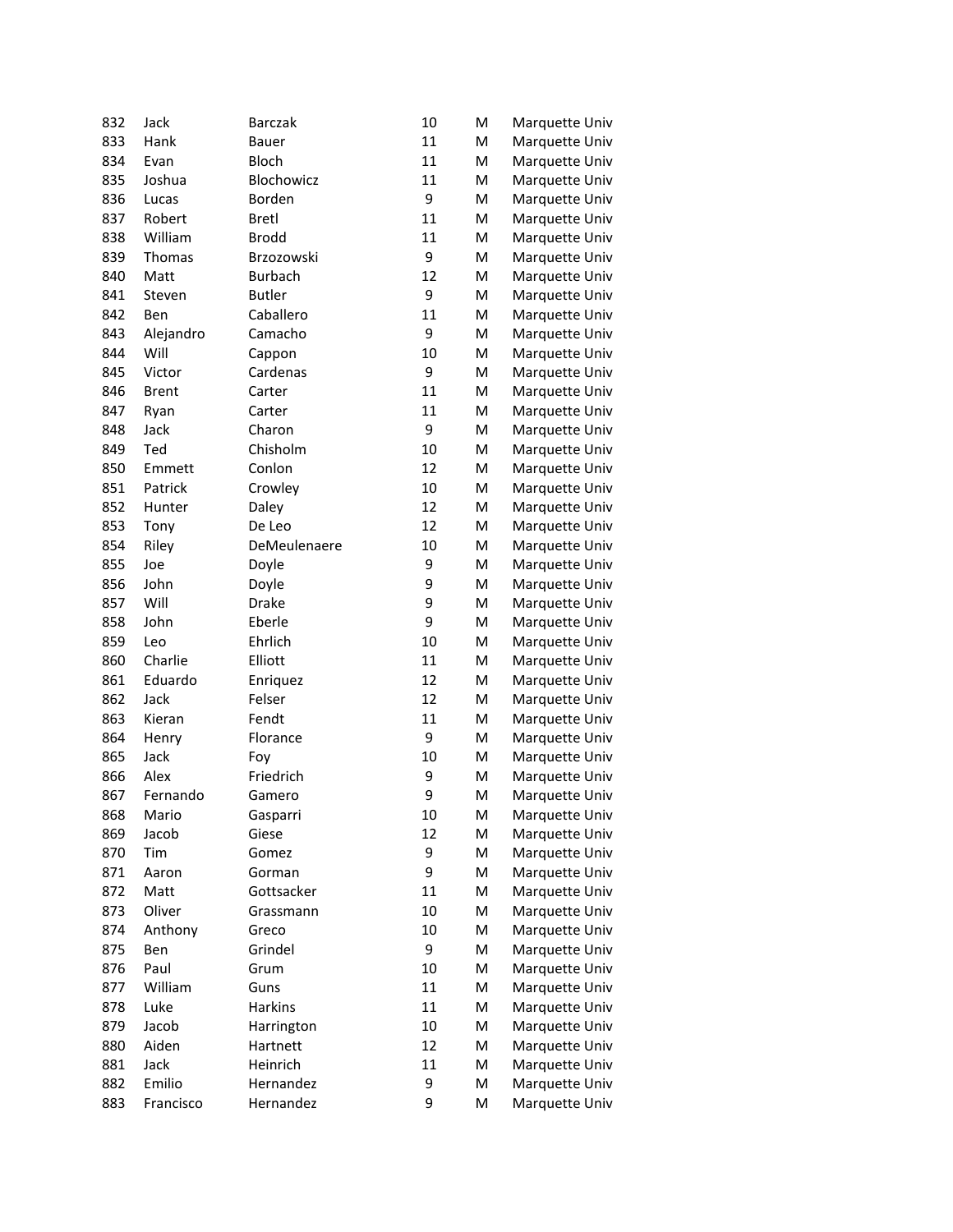| 884 | Henry          | Hill         | 9  | M | Marquette Univ |
|-----|----------------|--------------|----|---|----------------|
| 885 | John           | Hill         | 9  | M | Marquette Univ |
| 886 | Gavin          | Hock         | 9  | M | Marquette Univ |
| 887 | Alex           | Hushek       | 9  | M | Marquette Univ |
| 888 | Joe            | Hushek       | 12 | M | Marquette Univ |
| 889 | Hayden         | Hussey       | 12 | M | Marquette Univ |
| 890 | Andrew         | Idarraga     | 11 | M | Marquette Univ |
| 891 | Charles        | Jaskolski    | 10 | M | Marquette Univ |
| 892 | Anthony        | Jenouri      | 10 | M | Marquette Univ |
| 893 | Luis           | Jimenez      | 11 | M | Marquette Univ |
| 894 | Ben            | Johnson      | 9  | M | Marquette Univ |
| 895 | Chris          | Johnson      | 12 | M | Marquette Univ |
| 896 | Jeremy         | Johnson      | 9  | M | Marquette Univ |
| 897 | Ben            | Judd         | 12 | M | Marquette Univ |
| 898 | Andy           | Kahler       | 9  | M | Marquette Univ |
| 899 | <b>Nick</b>    | Kimball      | 11 | M | Marquette Univ |
| 900 | Jake           | Klenz        | 9  | M | Marquette Univ |
| 901 | Ryan           | Koch         | 9  | M | Marquette Univ |
| 902 | Kevin          | Kohl         | 11 | M | Marquette Univ |
| 903 | Joe            | Kraker       | 12 | M | Marquette Univ |
| 904 | Joe            | Langhoff     | 9  | M | Marquette Univ |
| 905 | Saul           | Lopez        | 11 | M | Marquette Univ |
| 906 | Henry          | Luedtke      | 12 | M | Marquette Univ |
| 907 | Donovan        | Lyon         | 11 | M | Marquette Univ |
| 908 | Greger         | Makowski     | 10 | M | Marquette Univ |
| 909 | Matt           | Malone       | 9  | M | Marquette Univ |
| 910 | Aidan          | Matchette    | 9  | M | Marquette Univ |
| 911 | Ryan           | Matzuk       | 12 | M | Marquette Univ |
| 912 | Ryan           | Mauk         | 10 | M | Marquette Univ |
| 913 | Cal            | McCaffrey    | 9  | M | Marquette Univ |
| 914 | Nicholas       | McDonough    | 9  | M | Marquette Univ |
| 915 | <b>Brennan</b> | McGinn       | 11 | M | Marquette Univ |
| 916 | Thomas         | McGinn       | 11 | M | Marquette Univ |
| 917 | Nolan          | Meilinger    | 11 | M | Marquette Univ |
| 918 | Charlie        | Mellin       | 9  | M | Marquette Univ |
| 919 | Anthony        | Merrill      | 9  | M | Marquette Univ |
| 920 | <b>Brian</b>   | Meyer        | 9  | M | Marquette Univ |
| 921 | Michael        | Mulhaney     | 12 | M | Marquette Univ |
| 922 | Kyle           | Murphy       | 9  | M | Marquette Univ |
| 923 | Nathan         | Myklebust    | 11 | M | Marquette Univ |
| 924 | Mark           | Nichol       | 11 | M | Marquette Univ |
| 925 | Jack           | Nichols      | 9  | M | Marquette Univ |
| 926 | Alex           | Nogalski     | 12 | M | Marquette Univ |
| 927 | Ben            | Nolan        | 10 | M | Marquette Univ |
| 928 | Ed             | <b>Nunez</b> | 12 | M | Marquette Univ |
| 929 | Ryan           | O'Connell    | 12 | M | Marquette Univ |
| 930 | Quinn          | O'Connor     | 9  | M | Marquette Univ |
| 931 | John           | Otten        | 9  | M | Marquette Univ |
| 932 | Joe            | Packham      | 9  | M | Marquette Univ |
| 933 | Jared          | Pope         | 12 | M | Marquette Univ |
| 934 | David          | Quick        | 11 | M | Marquette Univ |
| 935 | Caeleb         | Rauh         | 10 | M | Marquette Univ |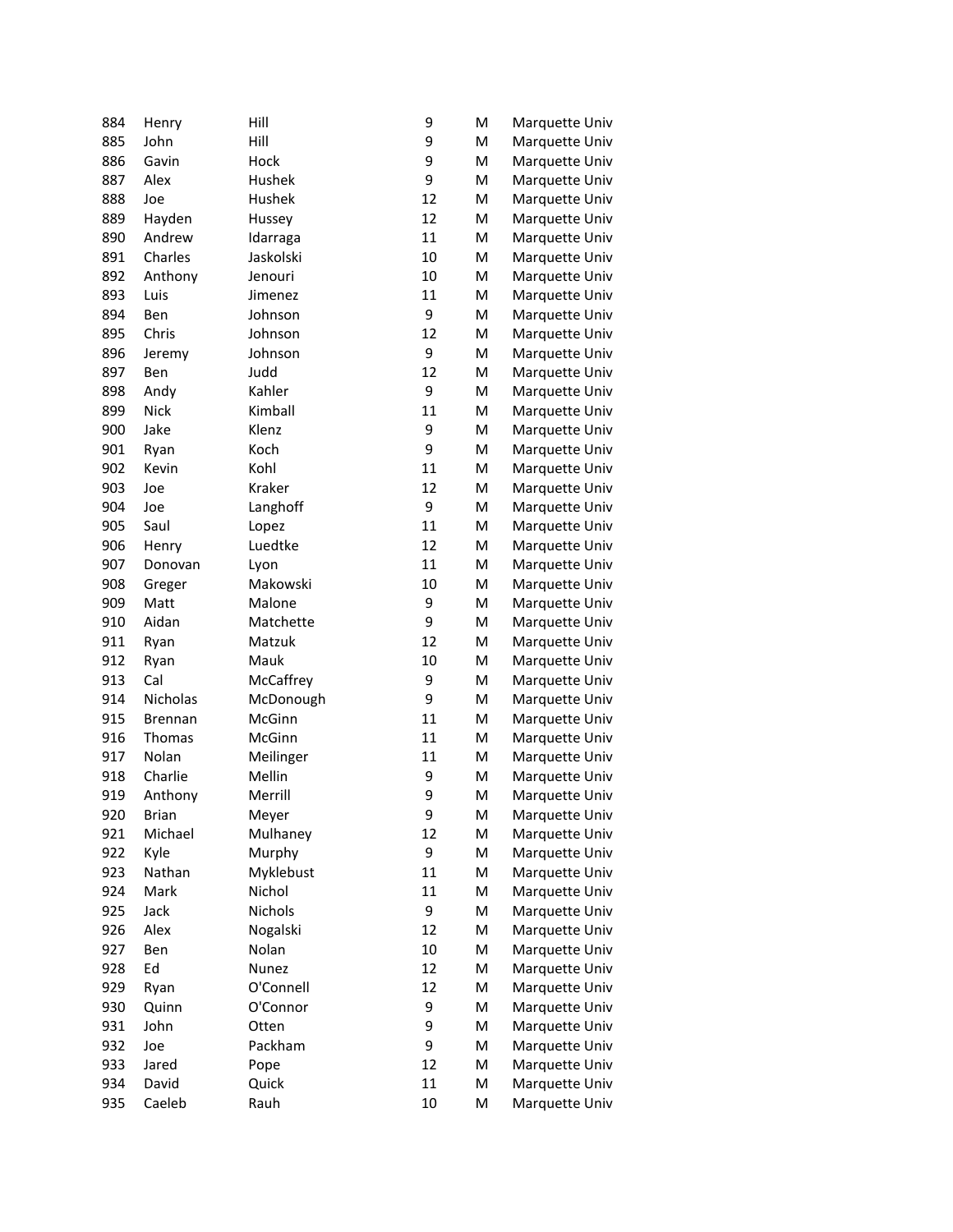| 936 | Andrew       | Rettko         | 9  | M | Marquette Univ    |
|-----|--------------|----------------|----|---|-------------------|
| 937 | Tyler        | Ries           | 12 | M | Marquette Univ    |
| 938 | Angel        | Rodriguez      | 10 | M | Marquette Univ    |
| 939 | Mitchell     | Roeske         | 12 | M | Marquette Univ    |
| 940 | <b>Myles</b> | Roeske         | 10 | M | Marquette Univ    |
| 941 | Seth         | Roge           | 9  | M | Marquette Univ    |
| 942 | <b>Nick</b>  | Rokosz         | 11 | M | Marquette Univ    |
| 943 | Peter        | Rozewicz       | 9  | M | Marquette Univ    |
| 944 | Christian    | Sanchez        | 10 | M | Marquette Univ    |
| 945 | Thomas       | Sargent        | 9  | M | Marquette Univ    |
| 946 | Paul         | Scheidt        | 10 | M | Marquette Univ    |
| 947 | Robert       | Scheidt        | 10 | M | Marquette Univ    |
| 948 | Peter        | Schelble       | 11 | M | Marquette Univ    |
| 949 | Sam          | Schelble       | 9  | M | Marquette Univ    |
| 950 | Ben          | Schlidt        | 9  | M | Marquette Univ    |
| 951 | Joseph       | Schultz        | 10 | M | Marquette Univ    |
| 952 | Ryan         | Sharafinski    | 9  | M | Marquette Univ    |
| 953 | Jack         | Sheffield      | 9  | M | Marquette Univ    |
| 954 | Scott        | Shultz         | 11 | M | Marquette Univ    |
| 955 | <b>Brent</b> | Silverman      | 10 | M | Marquette Univ    |
| 956 | Niko         | Sjogren        | 11 | M | Marquette Univ    |
| 957 | Jon          | Skipper        | 10 | M | Marquette Univ    |
| 958 | Henry        | Smith          | 9  | M | Marquette Univ    |
| 959 | Mario        | Sotomayor      | 10 | M | Marquette Univ    |
| 960 | Ben          | Sprenger       | 12 | M | Marquette Univ    |
| 961 | Jeremy       | Steinhafel     | 12 | M | Marquette Univ    |
| 962 | Thomas       | Stewart        | 9  | M | Marquette Univ    |
| 963 | Nicholas     | Takton         | 10 | M | Marquette Univ    |
| 964 | Alex         | Teske          | 9  | M | Marquette Univ    |
| 965 | Joe          | Valentyn       | 11 | M | Marquette Univ    |
| 966 | Francisco    | Vazquez        | 9  | M | Marquette Univ    |
| 967 | Keegan       | Von Estorff    | 11 | M | Marquette Univ    |
| 968 | Jack         | Wahl           | 9  | M | Marquette Univ    |
| 969 | Mike         | Wangard        | 12 | M | Marquette Univ    |
| 970 | Mitchell     | Welch          | 12 | M | Marquette Univ    |
| 971 | Ethan        | Westfall       | 9  | M | Marquette Univ    |
| 972 | Ryan         | Wexler         | 9  | M | Marquette Univ    |
| 973 | Cullen       | White          | 11 | M | Marquette Univ    |
| 974 | Christian    | Wimmer         | 12 | M | Marquette Univ    |
| 975 | Harrison     | Winkel         | 10 | М | Marquette Univ    |
| 976 | <b>Noah</b>  | Wlodarski      | 10 | M | Marquette Univ    |
| 977 | Adrianna     | <b>Blevins</b> | 9  | F | Milwaukee Pius XI |
| 978 | Sophia       | Boettcher      | 9  | F | Milwaukee Pius XI |
| 979 | Skylar       | Clark          | 10 | F | Milwaukee Pius XI |
| 980 | Samantha     | Contreras      | 9  | F | Milwaukee Pius XI |
| 981 | Steph        | Contreras      | 12 | F | Milwaukee Pius XI |
| 982 | Yanni        | Criswell       | 10 | F | Milwaukee Pius XI |
| 983 | Gen          | Desotelle      | 10 | F | Milwaukee Pius XI |
| 984 | Amy          | Fangmann       | 11 | F | Milwaukee Pius XI |
| 985 | Sarah        | Fischer        | 9  | F | Milwaukee Pius XI |
| 986 | Kathryn      | Flees          | 10 | F | Milwaukee Pius XI |
| 987 | Katie        | Gardner        | 10 | F | Milwaukee Pius XI |
|     |              |                |    |   |                   |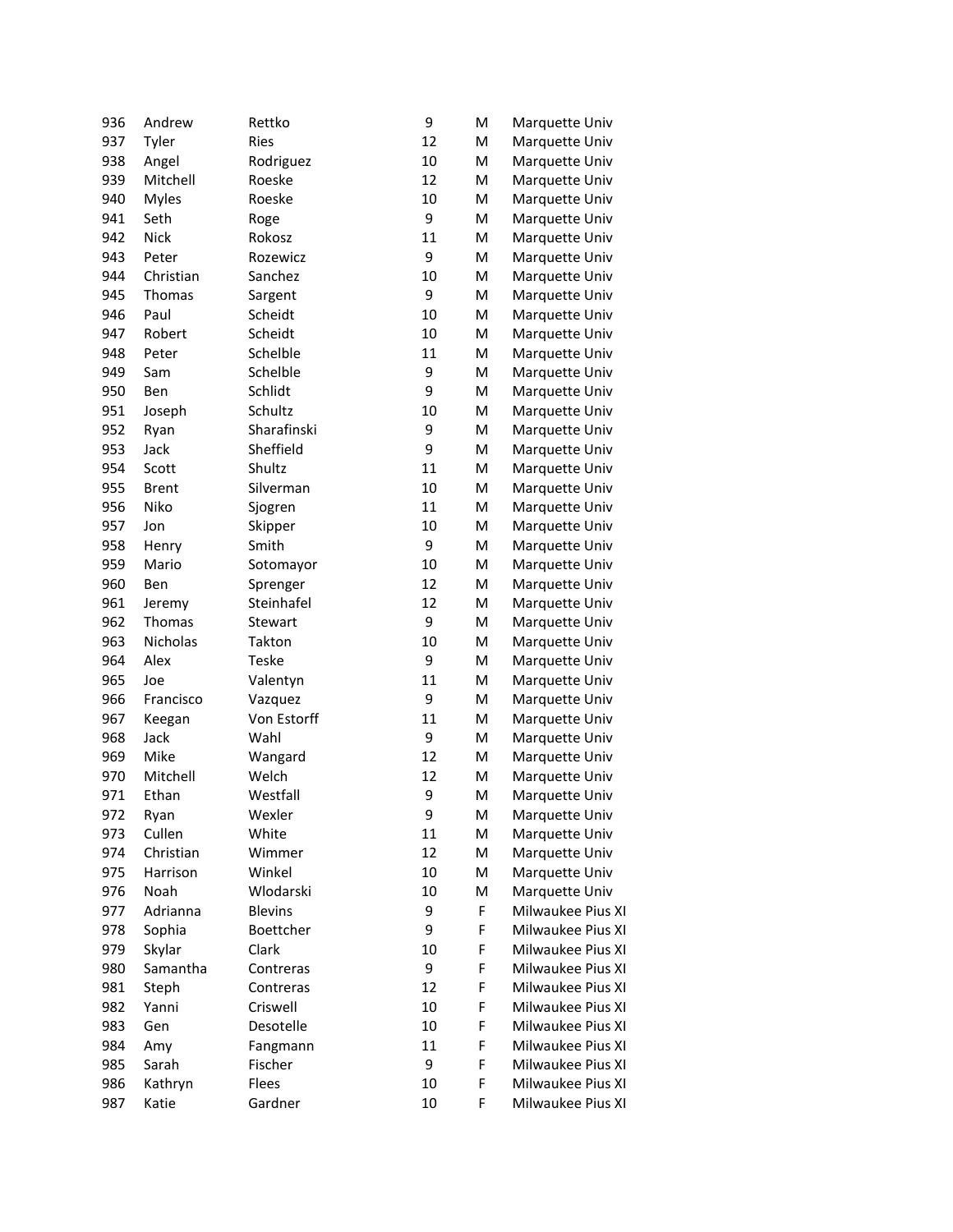| F<br>989<br>Hall<br>9<br>Milwaukee Pius XI<br>Samone<br>9<br>F<br>990<br>Milwaukee Pius XI<br>Kayla<br>Harris<br>F<br>991<br>10<br>Milwaukee Pius XI<br>Sarah<br>Hazen<br>992<br>9<br>F<br>Klawein<br>Milwaukee Pius XI<br>Leanne<br>F<br>993<br>Kosmatka<br>11<br>Milwaukee Pius XI<br>Grace<br>994<br>9<br>F<br>Rachel<br>Milwaukee Pius XI<br>Kraetz<br>995<br>Sheridan<br>Lamothe<br>10<br>F<br>Milwaukee Pius XI<br>996<br>Mc Carthy<br>11<br>F<br>Milwaukee Pius XI<br>Emma<br>997<br>Miller<br>9<br>F<br>Milwaukee Pius XI<br>Rose<br>998<br>9<br>F<br>Milwaukee Pius XI<br>Emma<br>Mrotek<br>999<br>Mullooly<br>F<br>Milwaukee Pius XI<br>Evy<br>10<br>F<br>O'Brien<br>11<br>Milwaukee Pius XI<br>1000<br>Catie<br>9<br>F<br>Rachel<br>Milwaukee Pius XI<br>1001<br>Pogodzinski<br>F<br>Bella<br>12<br>Milwaukee Pius XI<br>1002<br>Poulos<br>F<br>9<br>Milwaukee Pius XI<br>1003<br>Gabby<br>Poulos<br>9<br>F<br>Milwaukee Pius XI<br>1004<br>Delmi<br>Reyes<br>9<br>F<br>Rice<br>Milwaukee Pius XI<br>1005<br>Maya<br>12<br>F<br>1006<br>Roback<br>Milwaukee Pius XI<br>Jess<br>F<br>1007<br>Yasmine<br>Sahid<br>11<br>Milwaukee Pius XI<br>9<br>F<br>Angelica<br>Milwaukee Pius XI<br>1008<br>Salgado<br>F<br>Schafer<br>10<br>Milwaukee Pius XI<br>1009<br>Molly<br>F<br>10<br>Milwaukee Pius XI<br>1010<br>Syd<br>Schlager<br>Schnese<br>10<br>F<br>Milwaukee Pius XI<br>1011<br>Anna-Marie<br>1012<br>Natalie<br>Schraith<br>12<br>F<br>Milwaukee Pius XI<br>1013<br>11<br>F<br>Milwaukee Pius XI<br>Leah<br>Stolz<br>F<br>1014<br>9<br>Milwaukee Pius XI<br>Abby<br>Turner<br>Caroline<br>Walz<br>12<br>F<br>Milwaukee Pius XI<br>1015<br>9<br>F<br>1016<br>White<br>Milwaukee Pius XI<br>Dani<br>9<br>F<br>Williams<br>Milwaukee Pius XI<br>1017<br>Grace<br>F<br>1018<br>12<br>Milwaukee Pius XI<br>Janie<br>Williamson<br>12<br>M<br>Milwaukee Pius XI<br>1019<br>Christopher<br><b>Barnes</b><br>12<br>M<br>1020<br>Jerad<br>Milwaukee Pius XI<br>Bergstrom<br>11<br>1021<br>Carl<br>M<br>Milwaukee Pius XI<br>Burgermeister<br>Chelius<br>12<br>Milwaukee Pius XI<br>1022<br>м<br>Joe<br>Chelius<br>Milwaukee Pius XI<br>1023<br>Thomas<br>10<br>M<br>Jackie<br>11<br>Milwaukee Pius XI<br>1024<br>M<br>Du<br>1025<br>Milwaukee Pius XI<br>Ibric<br>10<br>M<br>Thomas<br>Jake<br>Kallan<br>12<br>Milwaukee Pius XI<br>1026<br>M<br>10<br>Milwaukee Pius XI<br>1027<br>Drew<br>Komas<br>M<br>Will<br>12<br>Milwaukee Pius XI<br>1028<br>Komas<br>M<br>1029<br>Oswaldo<br>9<br>Milwaukee Pius XI<br>Mora<br>M<br>O'Brien<br>Milwaukee Pius XI<br>1030<br>Chip<br>10<br>M<br>1031<br>Richard<br>9<br>Milwaukee Pius XI<br>Shiqing<br>M<br>Siegrfried<br>Milwaukee Pius XI<br>1032<br>Davan<br>10<br>M<br>1033<br>Cole<br>Stefaniak<br>11<br>Milwaukee Pius XI<br>M<br>9<br>Yunhan<br>Milwaukee Pius XI<br>1034<br>Mico<br>M<br>F<br>1035<br>Allie<br>Adali<br>11<br>Muskego<br>F<br>1036<br>11<br>Muskego<br>Leanna<br>Barr<br>9<br>F<br>1037<br>Muskego<br>Bevilacque<br>Paige<br>F<br>Blomdahl<br>Carlee<br>10<br>Muskego<br>1038<br>F<br>9 | 988  | Carol | Gross | 12 | F | Milwaukee Pius XI |
|----------------------------------------------------------------------------------------------------------------------------------------------------------------------------------------------------------------------------------------------------------------------------------------------------------------------------------------------------------------------------------------------------------------------------------------------------------------------------------------------------------------------------------------------------------------------------------------------------------------------------------------------------------------------------------------------------------------------------------------------------------------------------------------------------------------------------------------------------------------------------------------------------------------------------------------------------------------------------------------------------------------------------------------------------------------------------------------------------------------------------------------------------------------------------------------------------------------------------------------------------------------------------------------------------------------------------------------------------------------------------------------------------------------------------------------------------------------------------------------------------------------------------------------------------------------------------------------------------------------------------------------------------------------------------------------------------------------------------------------------------------------------------------------------------------------------------------------------------------------------------------------------------------------------------------------------------------------------------------------------------------------------------------------------------------------------------------------------------------------------------------------------------------------------------------------------------------------------------------------------------------------------------------------------------------------------------------------------------------------------------------------------------------------------------------------------------------------------------------------------------------------------------------------------------------------------------------------------------------------------------------------------------------------------------------------------------------------------------------------------------------------------------------------------------------------------------------------------------------------------------------------------------------------------------------------------------------------------------------------------------------------------------------------------------------------|------|-------|-------|----|---|-------------------|
|                                                                                                                                                                                                                                                                                                                                                                                                                                                                                                                                                                                                                                                                                                                                                                                                                                                                                                                                                                                                                                                                                                                                                                                                                                                                                                                                                                                                                                                                                                                                                                                                                                                                                                                                                                                                                                                                                                                                                                                                                                                                                                                                                                                                                                                                                                                                                                                                                                                                                                                                                                                                                                                                                                                                                                                                                                                                                                                                                                                                                                                                |      |       |       |    |   |                   |
|                                                                                                                                                                                                                                                                                                                                                                                                                                                                                                                                                                                                                                                                                                                                                                                                                                                                                                                                                                                                                                                                                                                                                                                                                                                                                                                                                                                                                                                                                                                                                                                                                                                                                                                                                                                                                                                                                                                                                                                                                                                                                                                                                                                                                                                                                                                                                                                                                                                                                                                                                                                                                                                                                                                                                                                                                                                                                                                                                                                                                                                                |      |       |       |    |   |                   |
|                                                                                                                                                                                                                                                                                                                                                                                                                                                                                                                                                                                                                                                                                                                                                                                                                                                                                                                                                                                                                                                                                                                                                                                                                                                                                                                                                                                                                                                                                                                                                                                                                                                                                                                                                                                                                                                                                                                                                                                                                                                                                                                                                                                                                                                                                                                                                                                                                                                                                                                                                                                                                                                                                                                                                                                                                                                                                                                                                                                                                                                                |      |       |       |    |   |                   |
|                                                                                                                                                                                                                                                                                                                                                                                                                                                                                                                                                                                                                                                                                                                                                                                                                                                                                                                                                                                                                                                                                                                                                                                                                                                                                                                                                                                                                                                                                                                                                                                                                                                                                                                                                                                                                                                                                                                                                                                                                                                                                                                                                                                                                                                                                                                                                                                                                                                                                                                                                                                                                                                                                                                                                                                                                                                                                                                                                                                                                                                                |      |       |       |    |   |                   |
|                                                                                                                                                                                                                                                                                                                                                                                                                                                                                                                                                                                                                                                                                                                                                                                                                                                                                                                                                                                                                                                                                                                                                                                                                                                                                                                                                                                                                                                                                                                                                                                                                                                                                                                                                                                                                                                                                                                                                                                                                                                                                                                                                                                                                                                                                                                                                                                                                                                                                                                                                                                                                                                                                                                                                                                                                                                                                                                                                                                                                                                                |      |       |       |    |   |                   |
|                                                                                                                                                                                                                                                                                                                                                                                                                                                                                                                                                                                                                                                                                                                                                                                                                                                                                                                                                                                                                                                                                                                                                                                                                                                                                                                                                                                                                                                                                                                                                                                                                                                                                                                                                                                                                                                                                                                                                                                                                                                                                                                                                                                                                                                                                                                                                                                                                                                                                                                                                                                                                                                                                                                                                                                                                                                                                                                                                                                                                                                                |      |       |       |    |   |                   |
|                                                                                                                                                                                                                                                                                                                                                                                                                                                                                                                                                                                                                                                                                                                                                                                                                                                                                                                                                                                                                                                                                                                                                                                                                                                                                                                                                                                                                                                                                                                                                                                                                                                                                                                                                                                                                                                                                                                                                                                                                                                                                                                                                                                                                                                                                                                                                                                                                                                                                                                                                                                                                                                                                                                                                                                                                                                                                                                                                                                                                                                                |      |       |       |    |   |                   |
|                                                                                                                                                                                                                                                                                                                                                                                                                                                                                                                                                                                                                                                                                                                                                                                                                                                                                                                                                                                                                                                                                                                                                                                                                                                                                                                                                                                                                                                                                                                                                                                                                                                                                                                                                                                                                                                                                                                                                                                                                                                                                                                                                                                                                                                                                                                                                                                                                                                                                                                                                                                                                                                                                                                                                                                                                                                                                                                                                                                                                                                                |      |       |       |    |   |                   |
|                                                                                                                                                                                                                                                                                                                                                                                                                                                                                                                                                                                                                                                                                                                                                                                                                                                                                                                                                                                                                                                                                                                                                                                                                                                                                                                                                                                                                                                                                                                                                                                                                                                                                                                                                                                                                                                                                                                                                                                                                                                                                                                                                                                                                                                                                                                                                                                                                                                                                                                                                                                                                                                                                                                                                                                                                                                                                                                                                                                                                                                                |      |       |       |    |   |                   |
|                                                                                                                                                                                                                                                                                                                                                                                                                                                                                                                                                                                                                                                                                                                                                                                                                                                                                                                                                                                                                                                                                                                                                                                                                                                                                                                                                                                                                                                                                                                                                                                                                                                                                                                                                                                                                                                                                                                                                                                                                                                                                                                                                                                                                                                                                                                                                                                                                                                                                                                                                                                                                                                                                                                                                                                                                                                                                                                                                                                                                                                                |      |       |       |    |   |                   |
|                                                                                                                                                                                                                                                                                                                                                                                                                                                                                                                                                                                                                                                                                                                                                                                                                                                                                                                                                                                                                                                                                                                                                                                                                                                                                                                                                                                                                                                                                                                                                                                                                                                                                                                                                                                                                                                                                                                                                                                                                                                                                                                                                                                                                                                                                                                                                                                                                                                                                                                                                                                                                                                                                                                                                                                                                                                                                                                                                                                                                                                                |      |       |       |    |   |                   |
|                                                                                                                                                                                                                                                                                                                                                                                                                                                                                                                                                                                                                                                                                                                                                                                                                                                                                                                                                                                                                                                                                                                                                                                                                                                                                                                                                                                                                                                                                                                                                                                                                                                                                                                                                                                                                                                                                                                                                                                                                                                                                                                                                                                                                                                                                                                                                                                                                                                                                                                                                                                                                                                                                                                                                                                                                                                                                                                                                                                                                                                                |      |       |       |    |   |                   |
|                                                                                                                                                                                                                                                                                                                                                                                                                                                                                                                                                                                                                                                                                                                                                                                                                                                                                                                                                                                                                                                                                                                                                                                                                                                                                                                                                                                                                                                                                                                                                                                                                                                                                                                                                                                                                                                                                                                                                                                                                                                                                                                                                                                                                                                                                                                                                                                                                                                                                                                                                                                                                                                                                                                                                                                                                                                                                                                                                                                                                                                                |      |       |       |    |   |                   |
|                                                                                                                                                                                                                                                                                                                                                                                                                                                                                                                                                                                                                                                                                                                                                                                                                                                                                                                                                                                                                                                                                                                                                                                                                                                                                                                                                                                                                                                                                                                                                                                                                                                                                                                                                                                                                                                                                                                                                                                                                                                                                                                                                                                                                                                                                                                                                                                                                                                                                                                                                                                                                                                                                                                                                                                                                                                                                                                                                                                                                                                                |      |       |       |    |   |                   |
|                                                                                                                                                                                                                                                                                                                                                                                                                                                                                                                                                                                                                                                                                                                                                                                                                                                                                                                                                                                                                                                                                                                                                                                                                                                                                                                                                                                                                                                                                                                                                                                                                                                                                                                                                                                                                                                                                                                                                                                                                                                                                                                                                                                                                                                                                                                                                                                                                                                                                                                                                                                                                                                                                                                                                                                                                                                                                                                                                                                                                                                                |      |       |       |    |   |                   |
|                                                                                                                                                                                                                                                                                                                                                                                                                                                                                                                                                                                                                                                                                                                                                                                                                                                                                                                                                                                                                                                                                                                                                                                                                                                                                                                                                                                                                                                                                                                                                                                                                                                                                                                                                                                                                                                                                                                                                                                                                                                                                                                                                                                                                                                                                                                                                                                                                                                                                                                                                                                                                                                                                                                                                                                                                                                                                                                                                                                                                                                                |      |       |       |    |   |                   |
|                                                                                                                                                                                                                                                                                                                                                                                                                                                                                                                                                                                                                                                                                                                                                                                                                                                                                                                                                                                                                                                                                                                                                                                                                                                                                                                                                                                                                                                                                                                                                                                                                                                                                                                                                                                                                                                                                                                                                                                                                                                                                                                                                                                                                                                                                                                                                                                                                                                                                                                                                                                                                                                                                                                                                                                                                                                                                                                                                                                                                                                                |      |       |       |    |   |                   |
|                                                                                                                                                                                                                                                                                                                                                                                                                                                                                                                                                                                                                                                                                                                                                                                                                                                                                                                                                                                                                                                                                                                                                                                                                                                                                                                                                                                                                                                                                                                                                                                                                                                                                                                                                                                                                                                                                                                                                                                                                                                                                                                                                                                                                                                                                                                                                                                                                                                                                                                                                                                                                                                                                                                                                                                                                                                                                                                                                                                                                                                                |      |       |       |    |   |                   |
|                                                                                                                                                                                                                                                                                                                                                                                                                                                                                                                                                                                                                                                                                                                                                                                                                                                                                                                                                                                                                                                                                                                                                                                                                                                                                                                                                                                                                                                                                                                                                                                                                                                                                                                                                                                                                                                                                                                                                                                                                                                                                                                                                                                                                                                                                                                                                                                                                                                                                                                                                                                                                                                                                                                                                                                                                                                                                                                                                                                                                                                                |      |       |       |    |   |                   |
|                                                                                                                                                                                                                                                                                                                                                                                                                                                                                                                                                                                                                                                                                                                                                                                                                                                                                                                                                                                                                                                                                                                                                                                                                                                                                                                                                                                                                                                                                                                                                                                                                                                                                                                                                                                                                                                                                                                                                                                                                                                                                                                                                                                                                                                                                                                                                                                                                                                                                                                                                                                                                                                                                                                                                                                                                                                                                                                                                                                                                                                                |      |       |       |    |   |                   |
|                                                                                                                                                                                                                                                                                                                                                                                                                                                                                                                                                                                                                                                                                                                                                                                                                                                                                                                                                                                                                                                                                                                                                                                                                                                                                                                                                                                                                                                                                                                                                                                                                                                                                                                                                                                                                                                                                                                                                                                                                                                                                                                                                                                                                                                                                                                                                                                                                                                                                                                                                                                                                                                                                                                                                                                                                                                                                                                                                                                                                                                                |      |       |       |    |   |                   |
|                                                                                                                                                                                                                                                                                                                                                                                                                                                                                                                                                                                                                                                                                                                                                                                                                                                                                                                                                                                                                                                                                                                                                                                                                                                                                                                                                                                                                                                                                                                                                                                                                                                                                                                                                                                                                                                                                                                                                                                                                                                                                                                                                                                                                                                                                                                                                                                                                                                                                                                                                                                                                                                                                                                                                                                                                                                                                                                                                                                                                                                                |      |       |       |    |   |                   |
|                                                                                                                                                                                                                                                                                                                                                                                                                                                                                                                                                                                                                                                                                                                                                                                                                                                                                                                                                                                                                                                                                                                                                                                                                                                                                                                                                                                                                                                                                                                                                                                                                                                                                                                                                                                                                                                                                                                                                                                                                                                                                                                                                                                                                                                                                                                                                                                                                                                                                                                                                                                                                                                                                                                                                                                                                                                                                                                                                                                                                                                                |      |       |       |    |   |                   |
|                                                                                                                                                                                                                                                                                                                                                                                                                                                                                                                                                                                                                                                                                                                                                                                                                                                                                                                                                                                                                                                                                                                                                                                                                                                                                                                                                                                                                                                                                                                                                                                                                                                                                                                                                                                                                                                                                                                                                                                                                                                                                                                                                                                                                                                                                                                                                                                                                                                                                                                                                                                                                                                                                                                                                                                                                                                                                                                                                                                                                                                                |      |       |       |    |   |                   |
|                                                                                                                                                                                                                                                                                                                                                                                                                                                                                                                                                                                                                                                                                                                                                                                                                                                                                                                                                                                                                                                                                                                                                                                                                                                                                                                                                                                                                                                                                                                                                                                                                                                                                                                                                                                                                                                                                                                                                                                                                                                                                                                                                                                                                                                                                                                                                                                                                                                                                                                                                                                                                                                                                                                                                                                                                                                                                                                                                                                                                                                                |      |       |       |    |   |                   |
|                                                                                                                                                                                                                                                                                                                                                                                                                                                                                                                                                                                                                                                                                                                                                                                                                                                                                                                                                                                                                                                                                                                                                                                                                                                                                                                                                                                                                                                                                                                                                                                                                                                                                                                                                                                                                                                                                                                                                                                                                                                                                                                                                                                                                                                                                                                                                                                                                                                                                                                                                                                                                                                                                                                                                                                                                                                                                                                                                                                                                                                                |      |       |       |    |   |                   |
|                                                                                                                                                                                                                                                                                                                                                                                                                                                                                                                                                                                                                                                                                                                                                                                                                                                                                                                                                                                                                                                                                                                                                                                                                                                                                                                                                                                                                                                                                                                                                                                                                                                                                                                                                                                                                                                                                                                                                                                                                                                                                                                                                                                                                                                                                                                                                                                                                                                                                                                                                                                                                                                                                                                                                                                                                                                                                                                                                                                                                                                                |      |       |       |    |   |                   |
|                                                                                                                                                                                                                                                                                                                                                                                                                                                                                                                                                                                                                                                                                                                                                                                                                                                                                                                                                                                                                                                                                                                                                                                                                                                                                                                                                                                                                                                                                                                                                                                                                                                                                                                                                                                                                                                                                                                                                                                                                                                                                                                                                                                                                                                                                                                                                                                                                                                                                                                                                                                                                                                                                                                                                                                                                                                                                                                                                                                                                                                                |      |       |       |    |   |                   |
|                                                                                                                                                                                                                                                                                                                                                                                                                                                                                                                                                                                                                                                                                                                                                                                                                                                                                                                                                                                                                                                                                                                                                                                                                                                                                                                                                                                                                                                                                                                                                                                                                                                                                                                                                                                                                                                                                                                                                                                                                                                                                                                                                                                                                                                                                                                                                                                                                                                                                                                                                                                                                                                                                                                                                                                                                                                                                                                                                                                                                                                                |      |       |       |    |   |                   |
|                                                                                                                                                                                                                                                                                                                                                                                                                                                                                                                                                                                                                                                                                                                                                                                                                                                                                                                                                                                                                                                                                                                                                                                                                                                                                                                                                                                                                                                                                                                                                                                                                                                                                                                                                                                                                                                                                                                                                                                                                                                                                                                                                                                                                                                                                                                                                                                                                                                                                                                                                                                                                                                                                                                                                                                                                                                                                                                                                                                                                                                                |      |       |       |    |   |                   |
|                                                                                                                                                                                                                                                                                                                                                                                                                                                                                                                                                                                                                                                                                                                                                                                                                                                                                                                                                                                                                                                                                                                                                                                                                                                                                                                                                                                                                                                                                                                                                                                                                                                                                                                                                                                                                                                                                                                                                                                                                                                                                                                                                                                                                                                                                                                                                                                                                                                                                                                                                                                                                                                                                                                                                                                                                                                                                                                                                                                                                                                                |      |       |       |    |   |                   |
|                                                                                                                                                                                                                                                                                                                                                                                                                                                                                                                                                                                                                                                                                                                                                                                                                                                                                                                                                                                                                                                                                                                                                                                                                                                                                                                                                                                                                                                                                                                                                                                                                                                                                                                                                                                                                                                                                                                                                                                                                                                                                                                                                                                                                                                                                                                                                                                                                                                                                                                                                                                                                                                                                                                                                                                                                                                                                                                                                                                                                                                                |      |       |       |    |   |                   |
|                                                                                                                                                                                                                                                                                                                                                                                                                                                                                                                                                                                                                                                                                                                                                                                                                                                                                                                                                                                                                                                                                                                                                                                                                                                                                                                                                                                                                                                                                                                                                                                                                                                                                                                                                                                                                                                                                                                                                                                                                                                                                                                                                                                                                                                                                                                                                                                                                                                                                                                                                                                                                                                                                                                                                                                                                                                                                                                                                                                                                                                                |      |       |       |    |   |                   |
|                                                                                                                                                                                                                                                                                                                                                                                                                                                                                                                                                                                                                                                                                                                                                                                                                                                                                                                                                                                                                                                                                                                                                                                                                                                                                                                                                                                                                                                                                                                                                                                                                                                                                                                                                                                                                                                                                                                                                                                                                                                                                                                                                                                                                                                                                                                                                                                                                                                                                                                                                                                                                                                                                                                                                                                                                                                                                                                                                                                                                                                                |      |       |       |    |   |                   |
|                                                                                                                                                                                                                                                                                                                                                                                                                                                                                                                                                                                                                                                                                                                                                                                                                                                                                                                                                                                                                                                                                                                                                                                                                                                                                                                                                                                                                                                                                                                                                                                                                                                                                                                                                                                                                                                                                                                                                                                                                                                                                                                                                                                                                                                                                                                                                                                                                                                                                                                                                                                                                                                                                                                                                                                                                                                                                                                                                                                                                                                                |      |       |       |    |   |                   |
|                                                                                                                                                                                                                                                                                                                                                                                                                                                                                                                                                                                                                                                                                                                                                                                                                                                                                                                                                                                                                                                                                                                                                                                                                                                                                                                                                                                                                                                                                                                                                                                                                                                                                                                                                                                                                                                                                                                                                                                                                                                                                                                                                                                                                                                                                                                                                                                                                                                                                                                                                                                                                                                                                                                                                                                                                                                                                                                                                                                                                                                                |      |       |       |    |   |                   |
|                                                                                                                                                                                                                                                                                                                                                                                                                                                                                                                                                                                                                                                                                                                                                                                                                                                                                                                                                                                                                                                                                                                                                                                                                                                                                                                                                                                                                                                                                                                                                                                                                                                                                                                                                                                                                                                                                                                                                                                                                                                                                                                                                                                                                                                                                                                                                                                                                                                                                                                                                                                                                                                                                                                                                                                                                                                                                                                                                                                                                                                                |      |       |       |    |   |                   |
|                                                                                                                                                                                                                                                                                                                                                                                                                                                                                                                                                                                                                                                                                                                                                                                                                                                                                                                                                                                                                                                                                                                                                                                                                                                                                                                                                                                                                                                                                                                                                                                                                                                                                                                                                                                                                                                                                                                                                                                                                                                                                                                                                                                                                                                                                                                                                                                                                                                                                                                                                                                                                                                                                                                                                                                                                                                                                                                                                                                                                                                                |      |       |       |    |   |                   |
|                                                                                                                                                                                                                                                                                                                                                                                                                                                                                                                                                                                                                                                                                                                                                                                                                                                                                                                                                                                                                                                                                                                                                                                                                                                                                                                                                                                                                                                                                                                                                                                                                                                                                                                                                                                                                                                                                                                                                                                                                                                                                                                                                                                                                                                                                                                                                                                                                                                                                                                                                                                                                                                                                                                                                                                                                                                                                                                                                                                                                                                                |      |       |       |    |   |                   |
|                                                                                                                                                                                                                                                                                                                                                                                                                                                                                                                                                                                                                                                                                                                                                                                                                                                                                                                                                                                                                                                                                                                                                                                                                                                                                                                                                                                                                                                                                                                                                                                                                                                                                                                                                                                                                                                                                                                                                                                                                                                                                                                                                                                                                                                                                                                                                                                                                                                                                                                                                                                                                                                                                                                                                                                                                                                                                                                                                                                                                                                                |      |       |       |    |   |                   |
|                                                                                                                                                                                                                                                                                                                                                                                                                                                                                                                                                                                                                                                                                                                                                                                                                                                                                                                                                                                                                                                                                                                                                                                                                                                                                                                                                                                                                                                                                                                                                                                                                                                                                                                                                                                                                                                                                                                                                                                                                                                                                                                                                                                                                                                                                                                                                                                                                                                                                                                                                                                                                                                                                                                                                                                                                                                                                                                                                                                                                                                                |      |       |       |    |   |                   |
|                                                                                                                                                                                                                                                                                                                                                                                                                                                                                                                                                                                                                                                                                                                                                                                                                                                                                                                                                                                                                                                                                                                                                                                                                                                                                                                                                                                                                                                                                                                                                                                                                                                                                                                                                                                                                                                                                                                                                                                                                                                                                                                                                                                                                                                                                                                                                                                                                                                                                                                                                                                                                                                                                                                                                                                                                                                                                                                                                                                                                                                                |      |       |       |    |   |                   |
|                                                                                                                                                                                                                                                                                                                                                                                                                                                                                                                                                                                                                                                                                                                                                                                                                                                                                                                                                                                                                                                                                                                                                                                                                                                                                                                                                                                                                                                                                                                                                                                                                                                                                                                                                                                                                                                                                                                                                                                                                                                                                                                                                                                                                                                                                                                                                                                                                                                                                                                                                                                                                                                                                                                                                                                                                                                                                                                                                                                                                                                                |      |       |       |    |   |                   |
|                                                                                                                                                                                                                                                                                                                                                                                                                                                                                                                                                                                                                                                                                                                                                                                                                                                                                                                                                                                                                                                                                                                                                                                                                                                                                                                                                                                                                                                                                                                                                                                                                                                                                                                                                                                                                                                                                                                                                                                                                                                                                                                                                                                                                                                                                                                                                                                                                                                                                                                                                                                                                                                                                                                                                                                                                                                                                                                                                                                                                                                                |      |       |       |    |   |                   |
|                                                                                                                                                                                                                                                                                                                                                                                                                                                                                                                                                                                                                                                                                                                                                                                                                                                                                                                                                                                                                                                                                                                                                                                                                                                                                                                                                                                                                                                                                                                                                                                                                                                                                                                                                                                                                                                                                                                                                                                                                                                                                                                                                                                                                                                                                                                                                                                                                                                                                                                                                                                                                                                                                                                                                                                                                                                                                                                                                                                                                                                                |      |       |       |    |   |                   |
|                                                                                                                                                                                                                                                                                                                                                                                                                                                                                                                                                                                                                                                                                                                                                                                                                                                                                                                                                                                                                                                                                                                                                                                                                                                                                                                                                                                                                                                                                                                                                                                                                                                                                                                                                                                                                                                                                                                                                                                                                                                                                                                                                                                                                                                                                                                                                                                                                                                                                                                                                                                                                                                                                                                                                                                                                                                                                                                                                                                                                                                                |      |       |       |    |   |                   |
|                                                                                                                                                                                                                                                                                                                                                                                                                                                                                                                                                                                                                                                                                                                                                                                                                                                                                                                                                                                                                                                                                                                                                                                                                                                                                                                                                                                                                                                                                                                                                                                                                                                                                                                                                                                                                                                                                                                                                                                                                                                                                                                                                                                                                                                                                                                                                                                                                                                                                                                                                                                                                                                                                                                                                                                                                                                                                                                                                                                                                                                                |      |       |       |    |   |                   |
|                                                                                                                                                                                                                                                                                                                                                                                                                                                                                                                                                                                                                                                                                                                                                                                                                                                                                                                                                                                                                                                                                                                                                                                                                                                                                                                                                                                                                                                                                                                                                                                                                                                                                                                                                                                                                                                                                                                                                                                                                                                                                                                                                                                                                                                                                                                                                                                                                                                                                                                                                                                                                                                                                                                                                                                                                                                                                                                                                                                                                                                                |      |       |       |    |   |                   |
|                                                                                                                                                                                                                                                                                                                                                                                                                                                                                                                                                                                                                                                                                                                                                                                                                                                                                                                                                                                                                                                                                                                                                                                                                                                                                                                                                                                                                                                                                                                                                                                                                                                                                                                                                                                                                                                                                                                                                                                                                                                                                                                                                                                                                                                                                                                                                                                                                                                                                                                                                                                                                                                                                                                                                                                                                                                                                                                                                                                                                                                                |      |       |       |    |   |                   |
|                                                                                                                                                                                                                                                                                                                                                                                                                                                                                                                                                                                                                                                                                                                                                                                                                                                                                                                                                                                                                                                                                                                                                                                                                                                                                                                                                                                                                                                                                                                                                                                                                                                                                                                                                                                                                                                                                                                                                                                                                                                                                                                                                                                                                                                                                                                                                                                                                                                                                                                                                                                                                                                                                                                                                                                                                                                                                                                                                                                                                                                                |      |       |       |    |   |                   |
|                                                                                                                                                                                                                                                                                                                                                                                                                                                                                                                                                                                                                                                                                                                                                                                                                                                                                                                                                                                                                                                                                                                                                                                                                                                                                                                                                                                                                                                                                                                                                                                                                                                                                                                                                                                                                                                                                                                                                                                                                                                                                                                                                                                                                                                                                                                                                                                                                                                                                                                                                                                                                                                                                                                                                                                                                                                                                                                                                                                                                                                                | 1039 | Megan | Curly |    |   | Muskego           |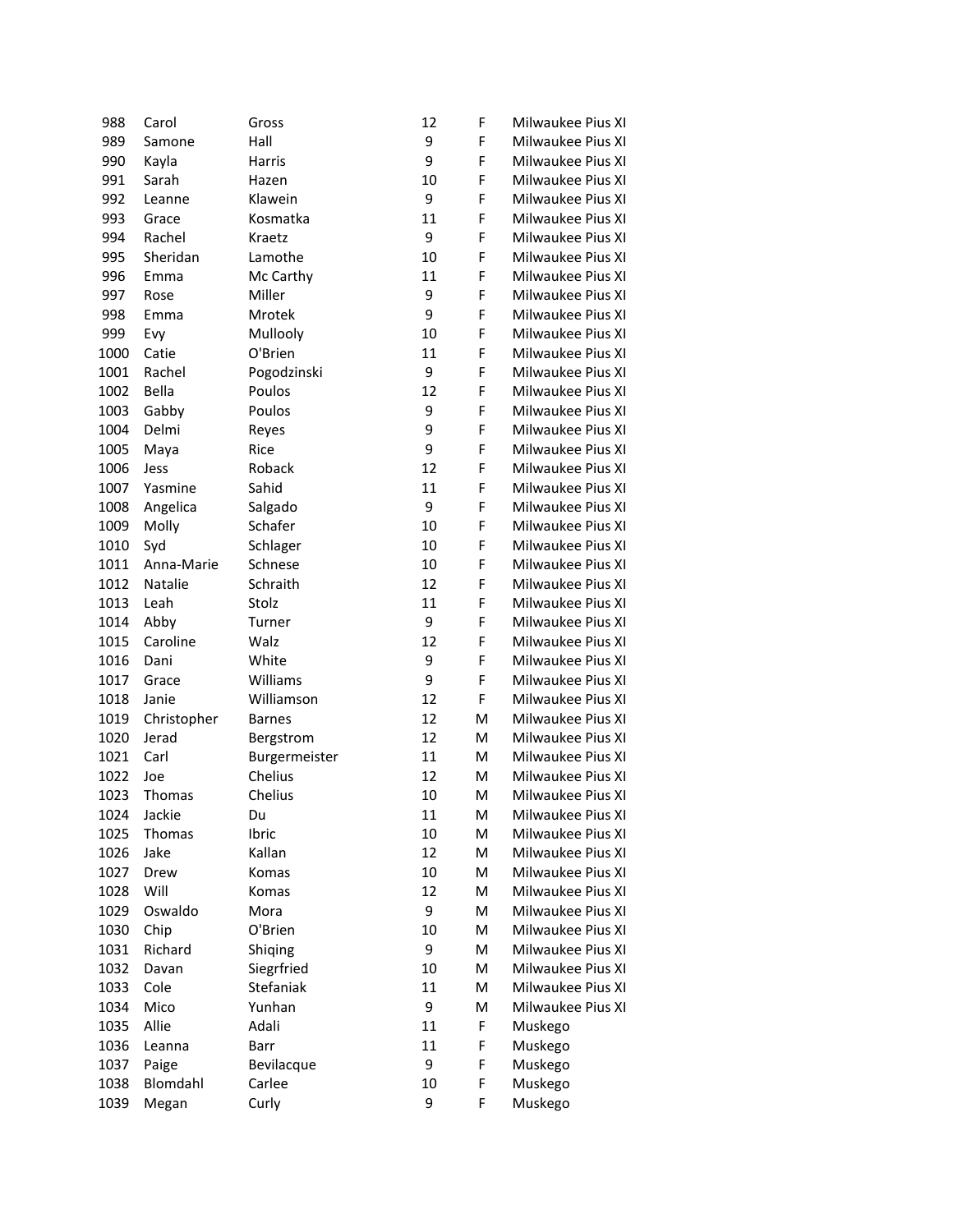| 1040 | Taylor      | Czerwinski        | 11 | F | Muskego |
|------|-------------|-------------------|----|---|---------|
| 1041 | Lindsey     | Dachowski         | 12 | F | Muskego |
| 1042 | Haley       | Daniels           | 10 | F | Muskego |
| 1043 | Madison     | Francis           | 11 | F | Muskego |
| 1044 | Gabby       | Garofani          | 9  | F | Muskego |
| 1045 | Rachel      | Herb              | 9  | F | Muskego |
| 1046 | Mary        | Holterman         | 10 | F | Muskego |
| 1047 | Makeala     | Hopp              | 10 | F | Muskego |
| 1048 | Audry       | Hyke              | 9  | F | Muskego |
| 1049 | Kayla       | Ignasiak          | 10 | F | Muskego |
| 1050 | Brittany    | Jensen            | 9  | F | Muskego |
| 1051 | Rebecca     | Johnson           | 9  | F | Muskego |
| 1052 | Courtney    | Keuer             | 9  | F | Muskego |
| 1053 | Emma        | Knasinski         | 9  | F | Muskego |
| 1054 | Megan       | Kocher            | 9  | F | Muskego |
| 1055 | Jenna       | Lederman          | 10 | F | Muskego |
| 1056 | Georgi      | Llanas            | 12 | F | Muskego |
| 1057 | <b>Bree</b> | Love              | 10 | F | Muskego |
| 1058 | Haley       | Maday             | 9  | F | Muskego |
| 1059 | Morgan      | Marek             | 11 | F | Muskego |
| 1060 | Ali         | Mazurkiewicz      | 9  | F | Muskego |
| 1061 | Sammy       | Megna             | 10 | F | Muskego |
| 1062 | Abigale     | Missiaen          | 9  | F | Muskego |
| 1063 | Mary        | Missiaen          | 12 | F | Muskego |
| 1064 | Gabby       | Mraz              | 10 | F | Muskego |
| 1065 | Jennie      | Nelsen            | 9  | F | Muskego |
| 1066 | Katie       | Nelsen            | 12 | F | Muskego |
| 1067 | Megan       | Paulson           | 9  | F | Muskego |
| 1068 | Lucy        | Pavelko           | 10 | F | Muskego |
| 1069 | Hannah      | Perry             | 10 | F | Muskego |
| 1070 | Leah        | Ponzi             | 9  | F | Muskego |
| 1071 | Sonya       | Ponzi             | 12 | F | Muskego |
| 1072 | Aly         | Robinson          | 12 | F | Muskego |
| 1073 | Arianna     | Sande             | 9  | F | Muskego |
| 1074 | Becca       | Schaefer          | 12 | F | Muskego |
| 1075 | Callie      | Schulist          | 9  | F | Muskego |
| 1076 | Carly       | Steiner           | 9  | F | Muskego |
| 1077 | Sarah       | Steiner           | 11 | F | Muskego |
| 1078 | Ellie       | Tadych            | 11 | F | Muskego |
| 1079 | Lizzie      | Terp              | 11 | F | Muskego |
| 1080 | Sarah       | Thorenson         | 11 | F | Muskego |
| 1081 | Lexie       | Tremble           | 11 | F | Muskego |
| 1082 | Sophia      | Vaccaro           | 9  | F | Muskego |
| 1083 | Jenna       | Van Dreel         | 9  | F | Muskego |
| 1084 | Lexa        | Van Fleet         | 10 | F | Muskego |
| 1085 | Kelsee      | York              | 12 | F | Muskego |
| 1086 | Michael     | Adali             | 12 | M | Muskego |
| 1087 | lan         | Anderson          | 10 | M | Muskego |
| 1088 | Noah        | <b>Bergs</b>      | 12 | M | Muskego |
| 1089 | Caleb       | Berlyn            | 12 | M | Muskego |
| 1090 | Nic         | <b>Blommel</b>    | 12 | M | Muskego |
| 1091 | Jake        | <b>Bourbonais</b> | 12 | M | Muskego |
|      |             |                   |    |   |         |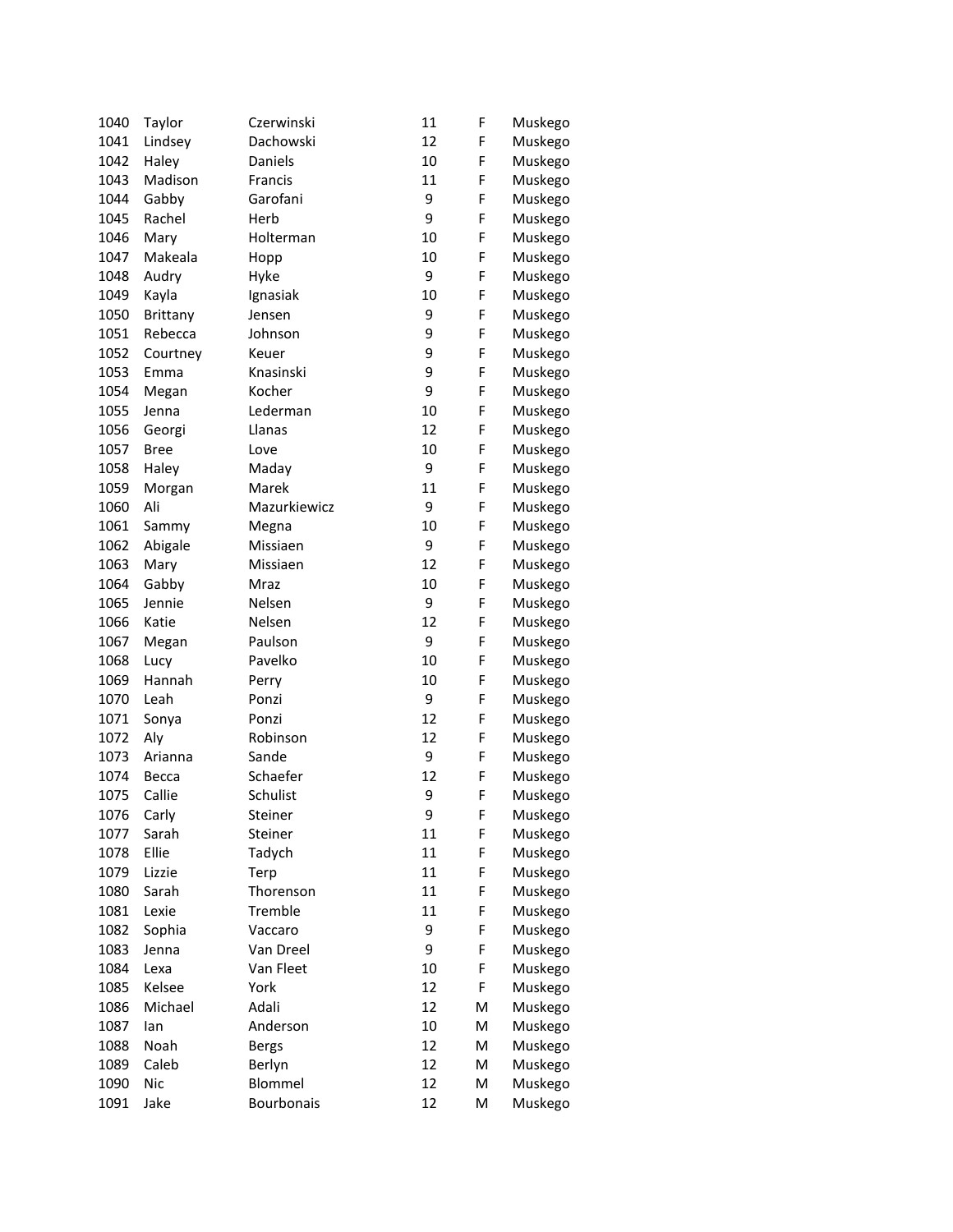| 1092 | <b>Nick</b>    | <b>Buske</b>  | 9  | M | Muskego               |
|------|----------------|---------------|----|---|-----------------------|
| 1093 | Clayton        | Cavanaugh     | 10 | M | Muskego               |
| 1094 | Tom            | Chapman       | 11 | M | Muskego               |
| 1095 | Josh           | Deakin        | 10 | M | Muskego               |
| 1096 | Dalton         | Dowd          | 9  | M | Muskego               |
| 1097 | Alex           | Erickson      | 11 | M | Muskego               |
| 1098 | Harrison       | Foss          | 10 | M | Muskego               |
| 1099 | Joseph         | Foye          | 9  | M | Muskego               |
| 1100 | Alex           | Graziano      | 11 | M | Muskego               |
| 1101 | Josh           | Herrmann      | 12 | M | Muskego               |
| 1102 | lan            | Hintz         | 12 | M | Muskego               |
| 1103 | Justin         | Jezuit        | 11 | M | Muskego               |
| 1104 | Glenn          | Kaboskey      | 9  | M | Muskego               |
| 1105 | Ethan          | Kern          | 11 | M | Muskego               |
| 1106 | Derek          | Kocher        | 12 | M | Muskego               |
| 1107 | Jacob          | Kuczkowski    | 9  | M | Muskego               |
| 1108 | Mitch          | Kwapick       | 12 | M | Muskego               |
| 1109 | Jared          | Lederman      | 12 | M | Muskego               |
| 1110 | Grant          | LeGros        | 10 | M | Muskego               |
| 1111 | Dan            | Matusinec     | 11 | M | Muskego               |
| 1112 | Henry          | McNally       | 11 | M | Muskego               |
| 1113 | Joe            | Nantz         | 10 | M | Muskego               |
| 1114 | Jeremy         | Peterson      | 12 | M | Muskego               |
| 1115 | Colin          | Reisenauer    | 12 | M | Muskego               |
| 1116 | Matt           | Robinson      | 12 | M | Muskego               |
| 1117 | Evan           | Rothwell      | 11 | M | Muskego               |
| 1118 | <b>Nick</b>    | Salo          | 10 | M | Muskego               |
| 1119 | Tom            | Schneider     | 11 | M | Muskego               |
| 1120 | Evan           | Seghers       | 10 | M | Muskego               |
| 1121 | Neil           | Slomczewski   | 12 | M | Muskego               |
| 1122 | Ethan          | Solom         | 10 | M | Muskego               |
| 1123 | Robert         | Somers        | 12 | M | Muskego               |
| 1124 | Alex           | Stuebe        | 12 | M | Muskego               |
| 1125 | Jake           | Vitt          | 10 | M | Muskego               |
| 1126 | Bobby          | Watson        | 9  | M | Muskego               |
| 1127 | Luke           | Weier         | 12 | M | Muskego               |
| 1128 | Tommy          | Wintheiser    | 9  | М | Muskego               |
| 1129 | <b>Brian</b>   | Woznicki      | 9  | M | Muskego               |
| 1130 | <b>Bettina</b> | Diedrich      | 11 | F | New Berlin Eisenhower |
| 1131 | Rebecca        | Eldien        | 11 | F | New Berlin Eisenhower |
| 1132 | Jayme          | Fletcher      | 10 | F | New Berlin Eisenhower |
| 1133 | Jenna          | Hashek        | 11 | F | New Berlin Eisenhower |
| 1134 | Alisha         | Kaucic        | 9  | F | New Berlin Eisenhower |
| 1135 | Hannah         | Kinzer        | 12 | F | New Berlin Eisenhower |
| 1136 | Nicole         | Olson         | 11 | F | New Berlin Eisenhower |
| 1137 | Mia            | Sienko        | 11 | F | New Berlin Eisenhower |
| 1138 | Tina           | Snyder        | 10 | F | New Berlin Eisenhower |
| 1139 | Gina           | Viola         | 9  | F | New Berlin Eisenhower |
| 1140 | Stephen        | Arcuri        | 12 | M | New Berlin Eisenhower |
| 1141 | Alexey         | Bickelhaupt   | 10 | M | New Berlin Eisenhower |
| 1142 | Ryan           | <b>Bratel</b> | 9  | M | New Berlin Eisenhower |
| 1143 | Nick           | <b>Buban</b>  | 11 | M | New Berlin Eisenhower |
|      |                |               |    |   |                       |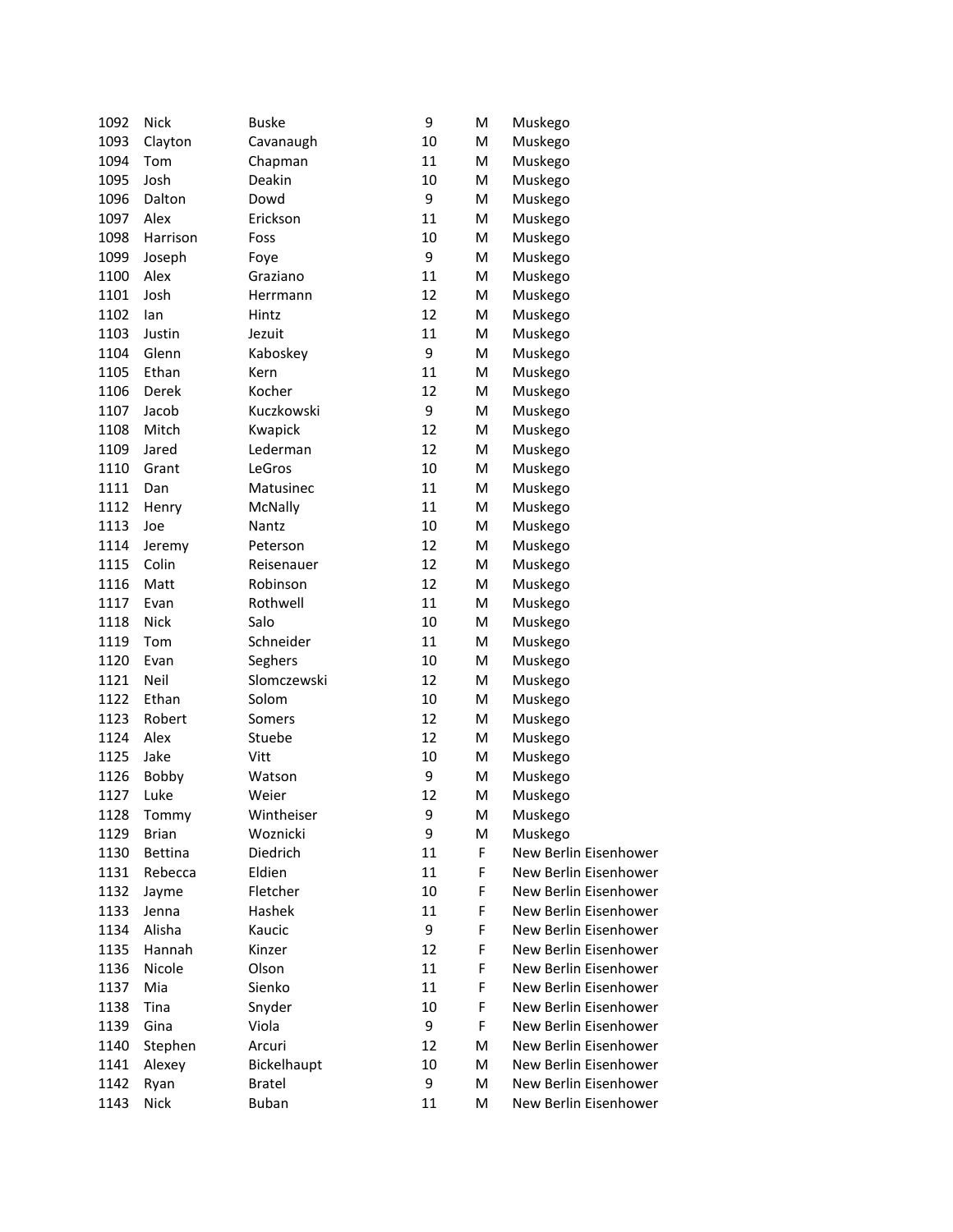| 1144 | Matt         | Cavanaugh       | 10 | M  | New Berlin Eisenhower |
|------|--------------|-----------------|----|----|-----------------------|
| 1145 | Jordan       | Forberg         | 9  | M  | New Berlin Eisenhower |
| 1146 | Zachary      | Hildebrand      | 9  | M  | New Berlin Eisenhower |
| 1147 | Matt         | Kizaric         | 11 | M  | New Berlin Eisenhower |
| 1148 | Jacob        | Korducki        | 9  | M  | New Berlin Eisenhower |
| 1149 | Zachary      | Lalor           | 10 | M  | New Berlin Eisenhower |
| 1150 | Jack         | Lodermeier      | 10 | M  | New Berlin Eisenhower |
| 1151 | Griffin      | Lowder          | 10 | M  | New Berlin Eisenhower |
| 1152 | Momin        | Mohis           | 11 | M  | New Berlin Eisenhower |
| 1153 | <b>Brian</b> | Schafer         | 12 | M  | New Berlin Eisenhower |
| 1154 | Andy         | Schrom          | 10 | M  | New Berlin Eisenhower |
| 1155 | Sean         | Seifert         | 11 | M  | New Berlin Eisenhower |
| 1156 | Sean         | Simpson         | 12 | M  | New Berlin Eisenhower |
| 1157 | Mitchell     | Swing           | 9  | M  | New Berlin Eisenhower |
| 1158 | Dallas       | Thompson        | 12 | M  | New Berlin Eisenhower |
| 1159 | Quinn        | Thompson        | 11 | M  | New Berlin Eisenhower |
| 1160 | Lian         | Arzbecker       | 12 | F  | Pewaukee              |
| 1161 | Rachel       | Bergelin        | 9  | F  | Pewaukee              |
| 1162 | Sarah        | Caccese         | 12 | F  | Pewaukee              |
| 1163 | Kaitlin      | Daul            | 10 | F  | Pewaukee              |
| 1164 | Sophia       | Desidero        | 9  | F  | Pewaukee              |
| 1165 | Kiley        | Fetherston      | 9  | F  | Pewaukee              |
| 1166 | Jennifer     | Gohlke          | 12 | F  | Pewaukee              |
| 1167 | Kayla        | Holzhauer       | 10 | F  | Pewaukee              |
| 1168 | Jenna        | Kaczmarski      | 11 | F  | Pewaukee              |
| 1169 | Taylor       | Kaine           | 12 | F  | Pewaukee              |
| 1170 | Kimberly     | Kapitan         | 11 | F  | Pewaukee              |
| 1171 | Ashton       | Keene           | 10 | F  | Pewaukee              |
| 1172 | Margaret     | Kyte            | 10 | F  | Pewaukee              |
| 1173 | Kelly        | Landry          | 12 | F  | Pewaukee              |
| 1174 | Samantha     | Marz            | 11 | F  | Pewaukee              |
| 1175 | Morgan       | Patterson       | 11 | F  | Pewaukee              |
| 1176 | Olivia       | Richie          | 12 | F  | Pewaukee              |
| 1177 | Allison      | Samuel          | 11 | F  | Pewaukee              |
| 1178 | Ericka       | Scaeffer        | 11 | F  | Pewaukee              |
| 1179 | Lindsay      | Scanlon         | 12 | F  | Pewaukee              |
| 1180 | Margaret     | Schauer         | 12 | F, | Pewaukee              |
| 1181 | Kendall      | Schoenike       | 9  | F  | Pewaukee              |
| 1182 | Annika       | Schulz          | 12 | F  | Pewaukee              |
| 1183 | Courtney     | Stanczak        | 12 | F  | Pewaukee              |
| 1184 | Emily        | Toureene        | 9  | F  | Pewaukee              |
| 1185 | Mai          | Vo              | 10 | F  | Pewaukee              |
| 1186 | Nina         | Wiley           | 10 | F  | Pewaukee              |
| 1187 | Kaitlyn      | Wood            | 12 | F  | Pewaukee              |
| 1188 | Karen        | Young           | 12 | F  | Pewaukee              |
| 1189 | Carson       | Abrahamson      | 9  | M  | Pewaukee              |
| 1190 | Andrew       | Allyn           | 9  | M  | Pewaukee              |
| 1191 | Ashton       | <b>Bucheger</b> | 11 | M  | Pewaukee              |
| 1192 | Peter        | Chan            | 9  | M  | Pewaukee              |
| 1193 | Michael      | Conrad          | 9  | M  | Pewaukee              |
| 1194 | <b>Brett</b> | Danner          | 10 | M  | Pewaukee              |
| 1195 | Nolan        | Fahey           | 11 | M  | Pewaukee              |
|      |              |                 |    |    |                       |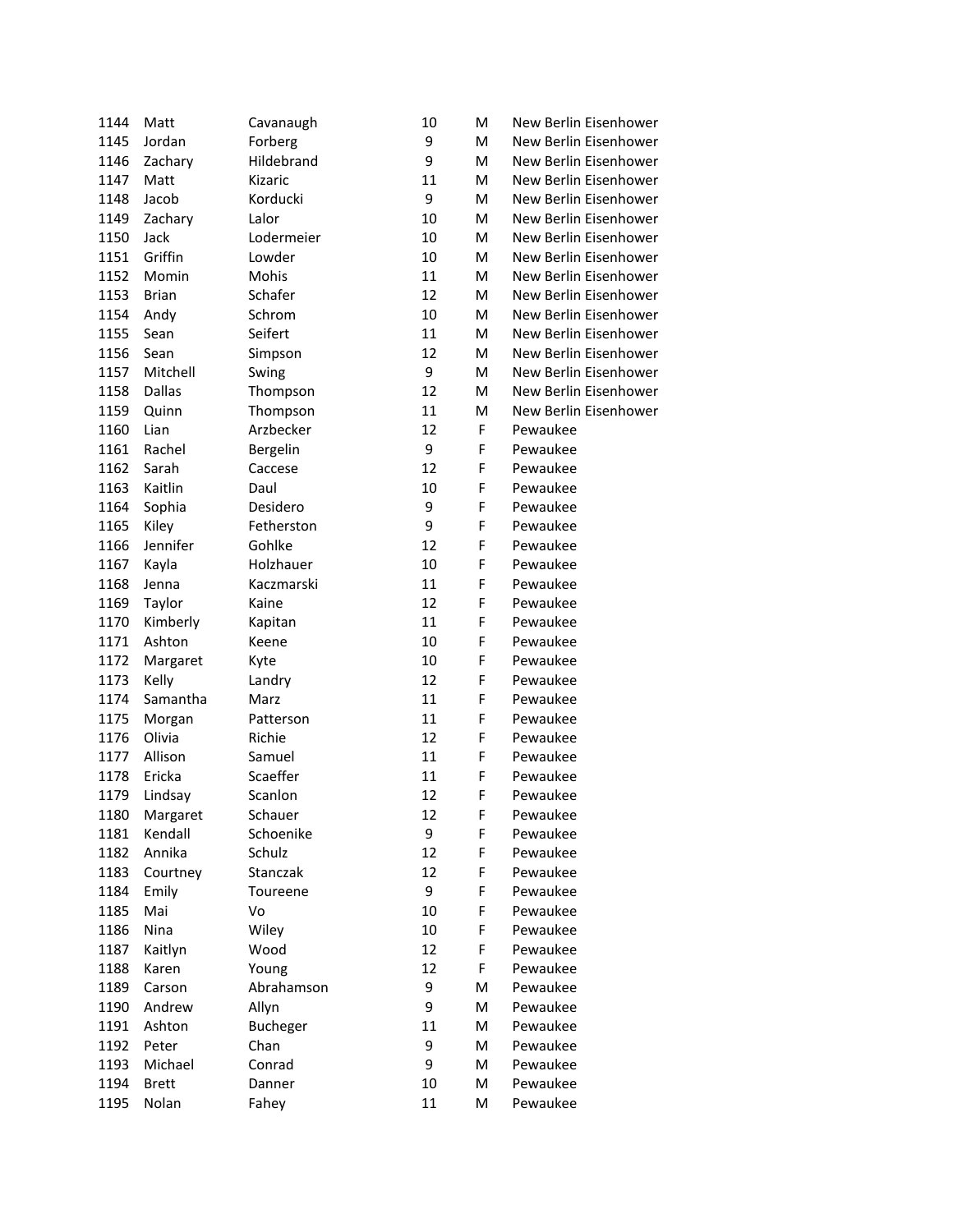| 1196         | Nicholas        | Fonte          | 9  | м | Pewaukee    |
|--------------|-----------------|----------------|----|---|-------------|
| 1197         | Kyle            | Gloss          | 12 | M | Pewaukee    |
| 1198         | Adam            | Goodyear       | 12 | M | Pewaukee    |
| 1199         | David           | Heinen         | 12 | M | Pewaukee    |
| 1200         | Mathew          | Henkes         | 10 | M | Pewaukee    |
| 1201         | Max             | Herget         | 9  | м | Pewaukee    |
| 1202         | Evan            | <b>Hicks</b>   | 11 | м | Pewaukee    |
| 1203         | Evan            | Hoffins        | 10 | м | Pewaukee    |
| 1204         | Tyler           | Hull           | 10 | M | Pewaukee    |
| 1205         | <b>Derek</b>    | Jacobs         | 11 | M | Pewaukee    |
| 1206         | James           | Jeffrey, Jr    | 11 | M | Pewaukee    |
| 1207         | Austin          | Mcbride        | 10 | M | Pewaukee    |
| 1208         | Charles         | Monday         | 9  | M | Pewaukee    |
| 1209         | Shawn           | Peterson       | 11 | M | Pewaukee    |
| 1210         | Devin           | Pribyl         | 11 | M | Pewaukee    |
| 1211         | Nicholas        | Roberts        | 10 | M | Pewaukee    |
| 1212         | Parker          | Sefcik         | 12 | M | Pewaukee    |
| 1213         | Stephen         | Sparacino      | 10 | M | Pewaukee    |
| 1214         | Tyler           | Stanczak       | 12 | M | Pewaukee    |
| 1215         | Jack            | Taylor         | 11 | M | Pewaukee    |
| 1216         | Daniel          | Trotier        | 10 | M | Pewaukee    |
| 1217         | Kyle            | Turba          | 9  | м | Pewaukee    |
| 1218         | Robert          | Wagner         | 10 | M | Pewaukee    |
| 1219         | Owen            | Wozniak        | 10 | M | Pewaukee    |
| 1220         | Micaela         | Christensen    | 11 | F | Racine Case |
| 1221         | Jo-Jo           | Currey         | 9  | F | Racine Case |
| 1222         | Katie           | Gengozian      | 12 | F | Racine Case |
| 1223         | Mary            | Graebner       | 11 | F | Racine Case |
| 1224         | <b>Breeanne</b> | Heusdens       | 9  | F | Racine Case |
| 1225         | Katie           | Kudrna         | 11 | F | Racine Case |
| 1226         | Danielle        | Moore          | 11 | F | Racine Case |
| 1227         | Olivia          | Poelmann       | 11 | F | Racine Case |
| 1228         | <b>BreAnna</b>  | Portale        | 10 | F | Racine Case |
| 1229         | Summer          | Ruetz          | 10 | F | Racine Case |
|              | Sophie          | Shields        | 10 | F | Racine Case |
| 1230<br>1231 | Amanda          | Van Swol       | 10 | F | Racine Case |
|              | Katelyn         | Van Swol       | 12 |   | Racine Case |
| 1232         |                 |                |    | F |             |
| 1233         | Emmalee         | Wollin         | 9  | F | Racine Case |
| 1234         | Alyson          | Ziegenhagen    | 9  | F | Racine Case |
| 1235         | Anthony         | Ace            | 10 | M | Racine Case |
| 1236         | Simeon          | Athlete        | 11 | M | Racine Case |
| 1237         | Marcus          | Baldwin        | 10 | M | Racine Case |
| 1238         | Jesse           | Ball           | 10 | M | Racine Case |
| 1239         | Jerome          | <b>Burgett</b> | 11 | M | Racine Case |
| 1240         | Juan            | Cervantes      | 10 | M | Racine Case |
| 1241         | Benito          | Cruz           | 12 | M | Racine Case |
| 1242         | Andy            | Dehahn         | 10 | M | Racine Case |
| 1243         | Christian       | Garcia         | 10 | M | Racine Case |
| 1244         | Karsten         | Gotfredsen     | 10 | M | Racine Case |
| 1245         | Luke            | Guillien       | 11 | M | Racine Case |
| 1246         | Charles         | Julius         | 11 | M | Racine Case |
| 1247         | Westin          | Knigge         | 11 | M | Racine Case |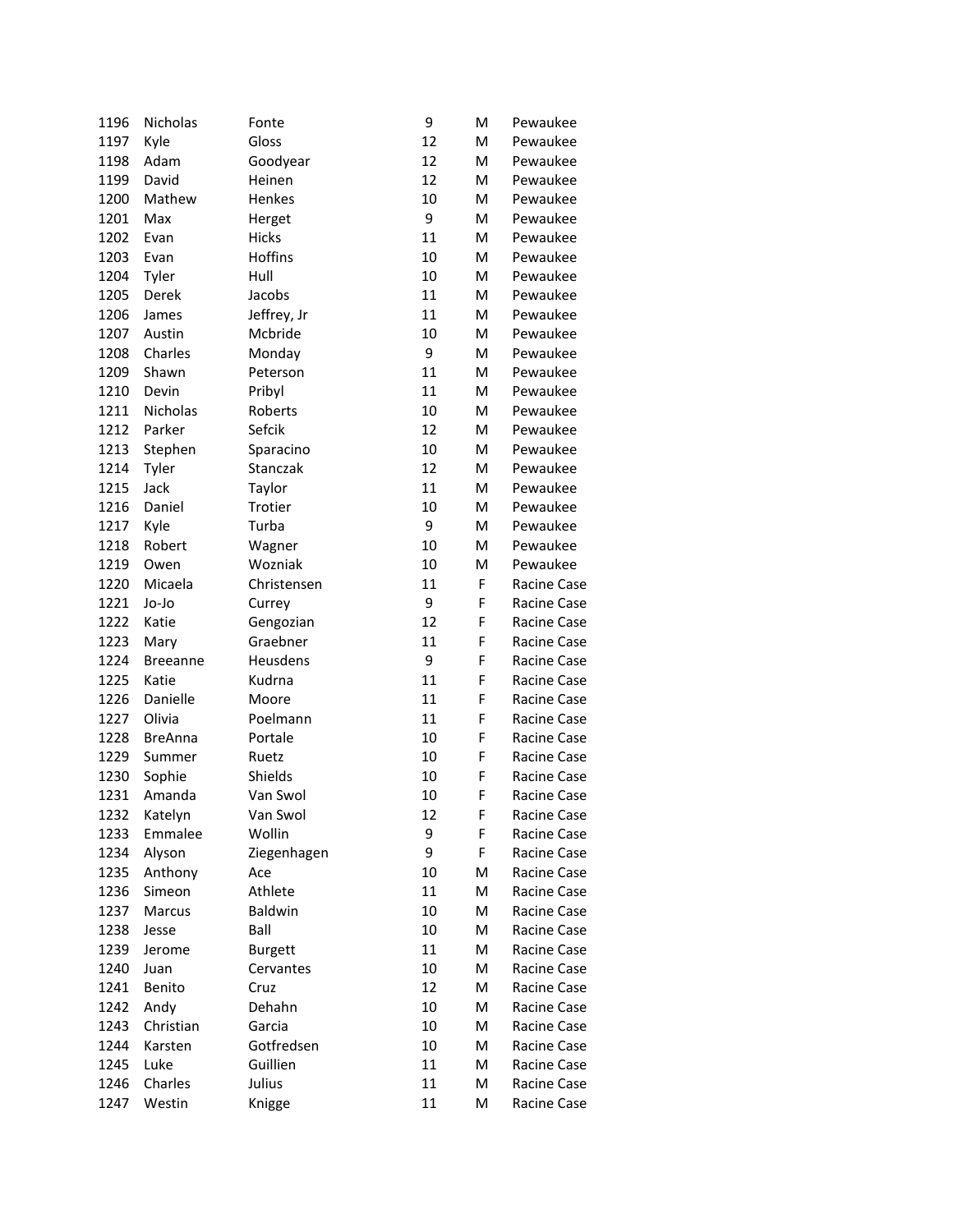| 1248 | Gus         | Langenfeld     | 12 | M           | Racine Case           |
|------|-------------|----------------|----|-------------|-----------------------|
| 1249 | Dakota      | Lavota         | 11 | M           | Racine Case           |
| 1250 | Jack        | Long           | 9  | M           | Racine Case           |
| 1251 | Glen        | Peltier        | 11 | M           | Racine Case           |
| 1252 | <b>Nick</b> | Schueppler     | 12 | M           | Racine Case           |
| 1253 | Jacob       | Sheedy         | 11 | M           | Racine Case           |
| 1254 | Shane       | Stenseng       | 11 | M           | Racine Case           |
| 1255 | Ty          | Stetler        | 9  | M           | Racine Case           |
| 1256 | Marvin      | Velasquez      | 11 | M           | Racine Case           |
| 1257 | Josh        | Venne          | 10 | M           | Racine Case           |
| 1258 | Alex        | Villalobos     | 10 | M           | Racine Case           |
| 1259 | Adam        | Weisbrod       | 10 | M           | Racine Case           |
| 1260 | Doug        | Woodard        | 12 | M           | Racine Case           |
| 1261 | Michael     | Lim            | 12 | M           | Racine Case           |
| 1262 | Shannon     | Campion        | 9  | F           | Racine Horlick        |
| 1263 | Delaney     | Coates         | 11 | F           | Racine Horlick        |
| 1264 | Victoria    | Coates         | 9  | F           | Racine Horlick        |
| 1265 | Megan       | Easton         | 12 | F           | Racine Horlick        |
| 1266 | Karina      | Frecka         | 11 | F           | Racine Horlick        |
| 1267 | Cerriyah    | Gibbs          | 9  | F           | Racine Horlick        |
| 1268 | Rayna       | Graham         | 12 | F           | Racine Horlick        |
| 1269 | Sarah       | Helding        | 12 | F           | Racine Horlick        |
| 1270 | Mia         | Kasper         | 9  | F           | Racine Horlick        |
| 1271 | Samantha    | Klis           | 11 | F           | Racine Horlick        |
| 1272 | Tina        | Lyons          | 11 | F           | Racine Horlick        |
| 1273 | Amari       | Morton         | 11 | F           | Racine Horlick        |
| 1274 | Rita        | Muzia          | 11 | F           | Racine Horlick        |
| 1275 | Tricia      | Peterson       | 12 | F           | Racine Horlick        |
| 1276 | Emily       | Piehler        | 11 | F           | Racine Horlick        |
| 1277 | Natalie     | Schultz        | 11 | $\mathsf F$ | Racine Horlick        |
| 1278 | Brittany    | Scott          | 11 | F           | Racine Horlick        |
| 1279 | Nicole      | Shields        | 10 | F           | Racine Horlick        |
| 1280 | Cassie      | Walek          | 11 | F           | Racine Horlick        |
| 1281 | Tommy       | Appleton       | 10 | M           | Racine Horlick        |
| 1282 | Josh        | Crowe          | 10 | M           | <b>Racine Horlick</b> |
| 1283 | Petar       | Djordjevic     | 12 | M           | Racine Horlick        |
| 1284 | Shawn       | Dobbie         | 9  | M           | Racine Horlick        |
| 1285 | Zach        | Eichhorn       | 10 | M           | Racine Horlick        |
| 1286 | Yahir       | Hernandez      | 12 | M           | Racine Horlick        |
| 1287 | Jake        | Lucareli       | 9  | Μ           | Racine Horlick        |
| 1288 | Zach        | Nelson         | 12 | M           | Racine Horlick        |
| 1289 | Nathan      | Perez          | 9  | M           | Racine Horlick        |
| 1290 | Andrew      | Piehler        | 12 | M           | Racine Horlick        |
| 1291 | Zach        | Schinkowitch   | 12 | M           | Racine Horlick        |
| 1292 | Alex        | Streckenbach   | 12 | M           | Racine Horlick        |
| 1293 | Mike        | Streckenbach   | 10 | M           | Racine Horlick        |
| 1294 | Jon         | Zimmerman      | 11 | M           | <b>Racine Horlick</b> |
| 1295 | Olivia      | Alvarez        | 12 | F           | Shorewood             |
| 1296 | Caitlin     | <b>Baltus</b>  | 12 | F           | Shorewood             |
| 1297 | Annelise    | <b>Bredeck</b> | 12 | F           | Shorewood             |
| 1298 | Ella        | Curran         | 10 | F           | Shorewood             |
| 1299 | Madeline    | DeCora         | 12 | F           | Shorewood             |
|      |             |                |    |             |                       |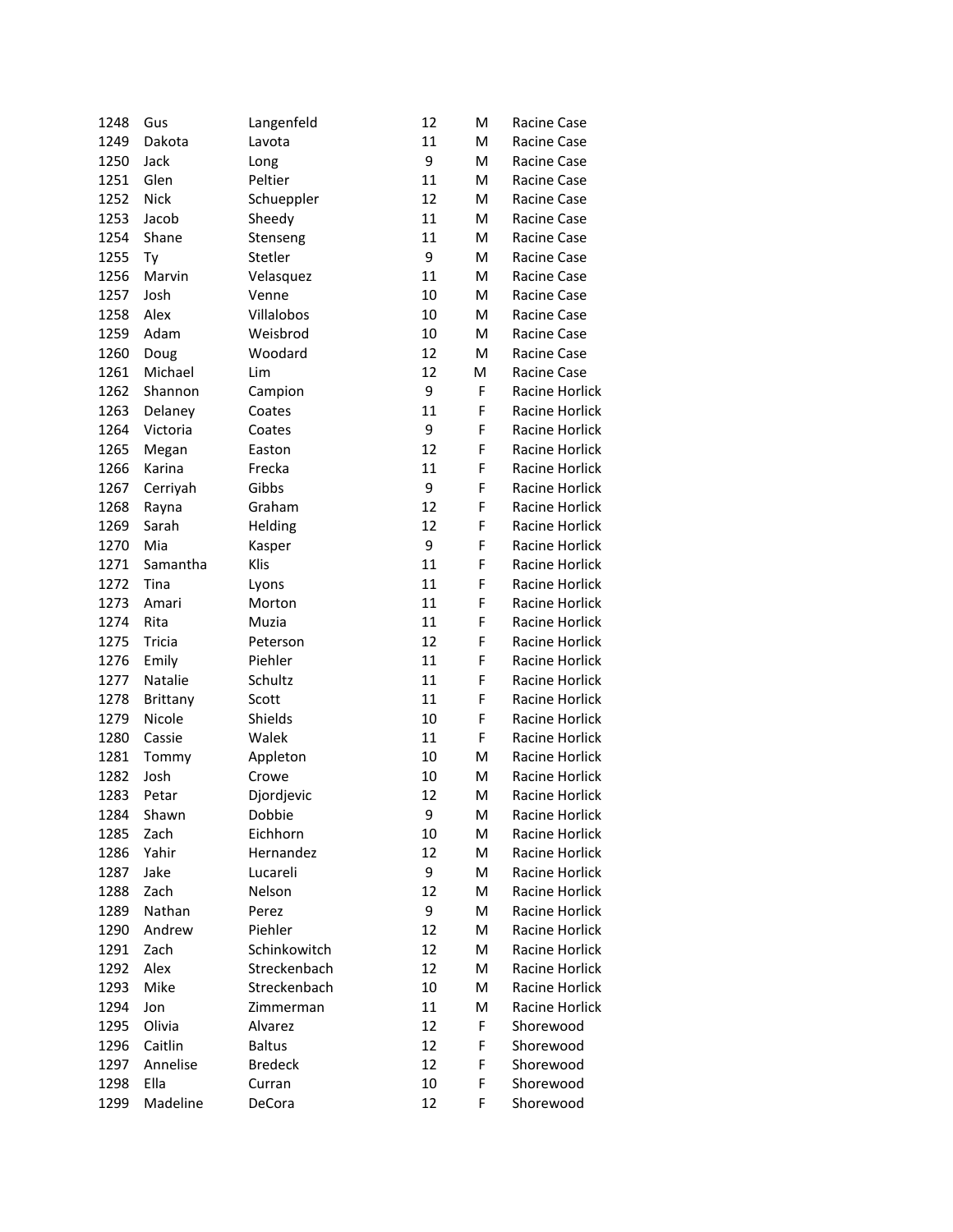| 1300 | Lulu        | DeVogel       | 12 | F | Shorewood |
|------|-------------|---------------|----|---|-----------|
| 1301 | Hannah      | Dresang       | 11 | F | Shorewood |
| 1302 | Molly       | Eder          | 10 | F | Shorewood |
| 1303 | Madee       | Ferone        | 11 | F | Shorewood |
| 1304 | Haley       | Florsheim     | 12 | F | Shorewood |
| 1305 | Morgan      | Florsheim     | 10 | F | Shorewood |
| 1306 | Sierra      | Gardner       | 11 | F | Shorewood |
| 1307 | Micaela     | Gayner        | 9  | F | Shorewood |
| 1308 | Laura       | Gould         | 12 | F | Shorewood |
| 1309 | Rachel      | Harvey        | 9  | F | Shorewood |
| 1310 | Martha      | Hellermann    | 12 | F | Shorewood |
| 1311 | Olivia      | Holbrook      | 10 | F | Shorewood |
| 1312 | Becky       | Jonen         | 9  | F | Shorewood |
| 1313 | Sunniva     | Kessenich     | 12 | F | Shorewood |
| 1314 | Sara        | Kostic        | 9  | F | Shorewood |
| 1315 | Ellie       | Larkey        | 12 | F | Shorewood |
| 1316 | Julia Clare | Liegel        | 9  | F | Shorewood |
| 1317 | Haley       | Lipo-Zovic    | 12 | F | Shorewood |
| 1318 | Annalise    | Lozier        | 9  | F | Shorewood |
| 1319 | Emilie      | Lozier        | 12 | F | Shorewood |
| 1320 | Maeve       | McKaig        | 9  | F | Shorewood |
| 1321 | Lindsey     | Morris        | 12 | F | Shorewood |
| 1322 | Melina      | Muller        | 11 | F | Shorewood |
| 1323 | Anna        | Noble-Machery | 12 | F | Shorewood |
| 1324 | Meredith    | Oechler       | 9  | F | Shorewood |
| 1325 | Mia         | Pergl         | 9  | F | Shorewood |
| 1326 | Alison      | Reinhoffer    | 10 | F | Shorewood |
| 1327 | Mimi        | Smith         | 12 | F | Shorewood |
| 1328 | Izzi        | Snyder        | 12 | F | Shorewood |
| 1329 | Molly       | Spoerl        | 12 | F | Shorewood |
| 1330 | Justine     | Spore         | 10 | F | Shorewood |
| 1331 | Claire      | Stowe         | 10 | F | Shorewood |
| 1332 | Hayley      | Tsuchiayama   | 12 | F | Shorewood |
| 1333 | Sydney      | Widell        | 10 | F | Shorewood |
| 1334 | Adrianna    | Williams      | 12 | F | Shorewood |
| 1335 | Haley       | Woyak         | 12 | F | Shorewood |
| 1336 | Olivia      | Wycklendt     | 11 | F | Shorewood |
| 1337 | Sam         | Ballistrieri  | 11 | M | Shorewood |
| 1338 | Cole        | Baumann       | 9  | M | Shorewood |
| 1339 | Olajuwon    | Cawthon       | 11 | M | Shorewood |
| 1340 | Frankie     | Cortez        | 10 | M | Shorewood |
| 1341 | Henry       | Dellutri      | 9  | M | Shorewood |
| 1342 | Connor      | Erikcson      | 12 | M | Shorewood |
| 1343 | Balen       | Essak         | 10 | M | Shorewood |
| 1344 | Mayan       | Essak         | 11 | M | Shorewood |
| 1345 | Henry       | Fowler        | 10 | M | Shorewood |
| 1346 | Mario       | Fregroso      | 11 | M | Shorewood |
| 1347 | Max         | Gietzen       | 11 | M | Shorewood |
| 1348 | Jake        | Goldberg      | 12 | M | Shorewood |
| 1349 | Victor      | Gould         | 9  | M | Shorewood |
| 1350 | Marcus      | Hagstrom      | 9  | M | Shorewood |
| 1351 | Graham      | Hartlaub      | 10 | M | Shorewood |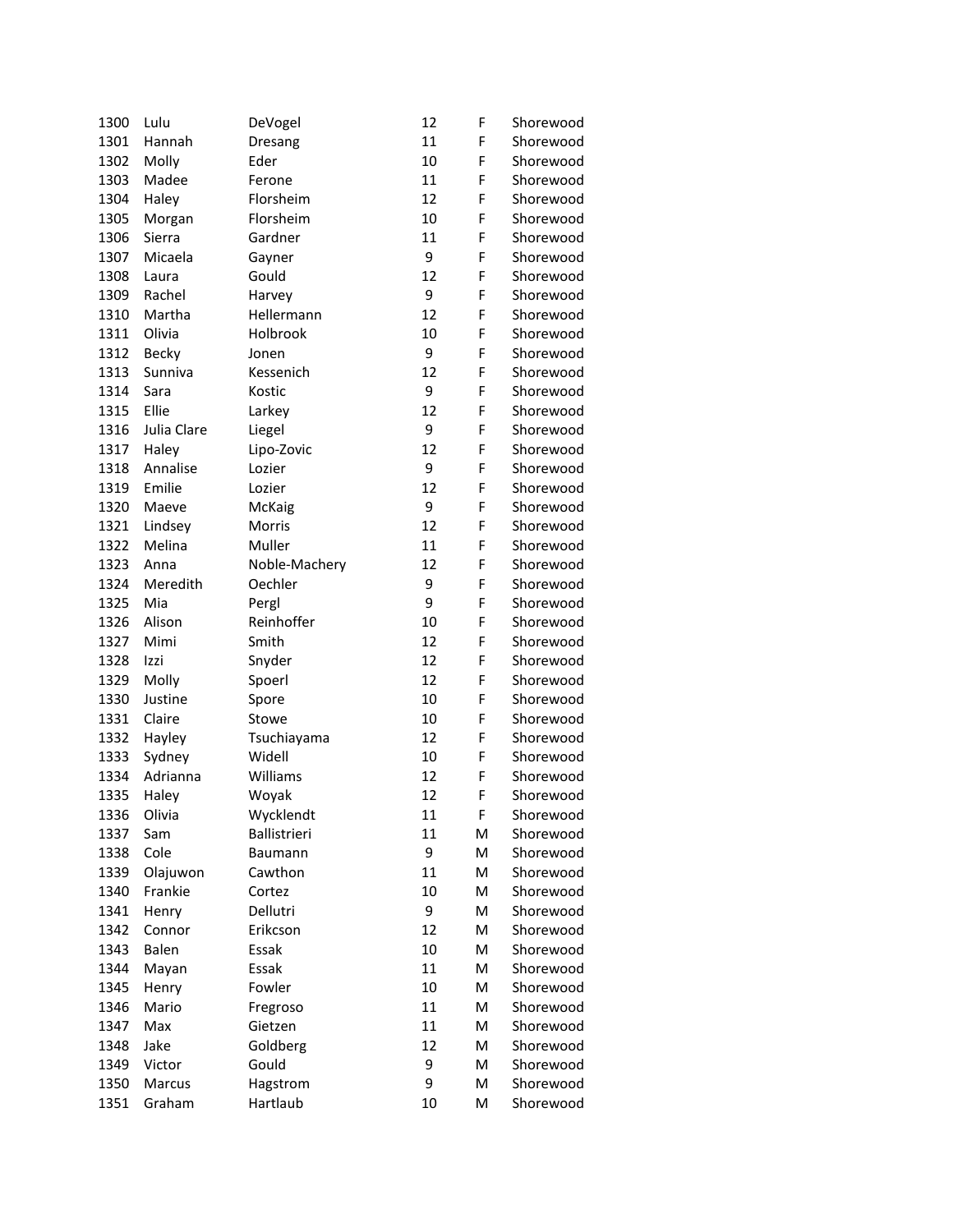| 1352         | Alex             | Krzecki        | 12 | M | Shorewood                                        |
|--------------|------------------|----------------|----|---|--------------------------------------------------|
| 1353         | Sam              | Kuhlmann       | 11 | M | Shorewood                                        |
| 1354         | Dylan            | Larson-Harsch  | 11 | M | Shorewood                                        |
| 1355         | Sam              | Lenz           | 10 | M | Shorewood                                        |
| 1356         | Alex             | Luger          | 10 | M | Shorewood                                        |
| 1357         | Jack             | Mauer          | 12 | M | Shorewood                                        |
| 1358         | Eli Miller       | Miller         | 12 | м | Shorewood                                        |
| 1359         | Joey             | Mishlove       | 11 | м | Shorewood                                        |
| 1360         | Peter            | Olson          | 11 | м | Shorewood                                        |
| 1361         | Johnnie          | Papineau       | 11 | M | Shorewood                                        |
| 1362         | Gus              | Pendleton      | 11 | M | Shorewood                                        |
| 1363         | Max              | Rawling        | 10 | M | Shorewood                                        |
| 1364         | Will Sandy       | Sandy          | 10 | M | Shorewood                                        |
| 1365         | Ryan             | Shanahan       | 12 | M | Shorewood                                        |
| 1366         | Sam              | Shields        | 11 | M | Shorewood                                        |
| 1367         | Charles          | Stahl          | 12 | M | Shorewood                                        |
| 1368         | Gus              | Wettstein      | 11 | M | Shorewood                                        |
| 1369         | Matt             | Williams       | 9  | M | Shorewood                                        |
| 1370         | Luke             | Wittman        | 9  | M | Shorewood                                        |
| 1371         | David Wolfe      | Wolfe          | 12 | M | Shorewood                                        |
| 1372         | Jake Woyak       | Woyak          | 10 | M | Shorewood                                        |
| 1373         | Marie            | Ammel          | 10 | F | <b>Sussex Hamilton</b>                           |
| 1374         | Janelle          | Davies         | 10 | F | <b>Sussex Hamilton</b>                           |
| 1375         | <b>Bridget</b>   | Fahey          | 10 | F | <b>Sussex Hamilton</b>                           |
| 1376         | Erin             | Fardy          | 12 | F | <b>Sussex Hamilton</b>                           |
| 1377         | Danielle         | Goepel         | 11 | F | <b>Sussex Hamilton</b>                           |
| 1378         | Erin             | Heaster        | 10 | F | <b>Sussex Hamilton</b>                           |
| 1379         | Hannah           | <b>Jeffers</b> | 11 | F | <b>Sussex Hamilton</b>                           |
| 1380         | Rachel           | <b>Jeffers</b> | 9  | F | <b>Sussex Hamilton</b>                           |
| 1381         | Mackenzie        | Jene           | 9  | F | <b>Sussex Hamilton</b>                           |
| 1382         |                  | Kania          | 10 | F | <b>Sussex Hamilton</b>                           |
| 1383         | Megan<br>Kate    | Kuchar         | 10 | F | <b>Sussex Hamilton</b>                           |
| 1384         | Jenna            | Layton         | 12 | F | <b>Sussex Hamilton</b>                           |
|              | Molly            | Lucas          | 12 | F | <b>Sussex Hamilton</b>                           |
| 1385<br>1386 |                  | Molinski       | 11 | F | <b>Sussex Hamilton</b>                           |
| 1387         | Alyssa<br>Amanda | Oskey          | 9  | F | <b>Sussex Hamilton</b>                           |
|              |                  |                | 12 | F |                                                  |
| 1388         | Ashlyn           | Paulson        |    |   | <b>Sussex Hamilton</b>                           |
| 1389         | Nicole           | Pena<br>Peske  | 12 | F | <b>Sussex Hamilton</b><br><b>Sussex Hamilton</b> |
| 1390         | Maya             |                | 10 | F |                                                  |
| 1391         | Katie            | Pollari        | 12 | F | <b>Sussex Hamilton</b>                           |
| 1392         | Eden             | Raykowski      | 9  | F | <b>Sussex Hamilton</b>                           |
| 1393         | Victoria         | Schulze        | 12 | F | <b>Sussex Hamilton</b>                           |
| 1394         | Anna             | Selestow       | 11 | F | <b>Sussex Hamilton</b>                           |
| 1395         | Jenna            | Selestow       | 12 | F | <b>Sussex Hamilton</b>                           |
| 1396         | Erika            | Sereg          | 10 | F | <b>Sussex Hamilton</b>                           |
| 1397         | Nellie           | Spence         | 9  | F | <b>Sussex Hamilton</b>                           |
| 1398         | Emmerson         | Vesely         | 11 | F | <b>Sussex Hamilton</b>                           |
| 1399         | Emma             | Woelfel        | 9  | F | <b>Sussex Hamilton</b>                           |
| 1400         | Alex             | Bartolini      | 12 | M | <b>Sussex Hamilton</b>                           |
| 1401         | Blake            | Batzko         | 9  | M | <b>Sussex Hamilton</b>                           |
| 1402         | Jack             | Blaedow        | 11 | M | <b>Sussex Hamilton</b>                           |
| 1403         | Kyle             | Blaedow        | 10 | M | <b>Sussex Hamilton</b>                           |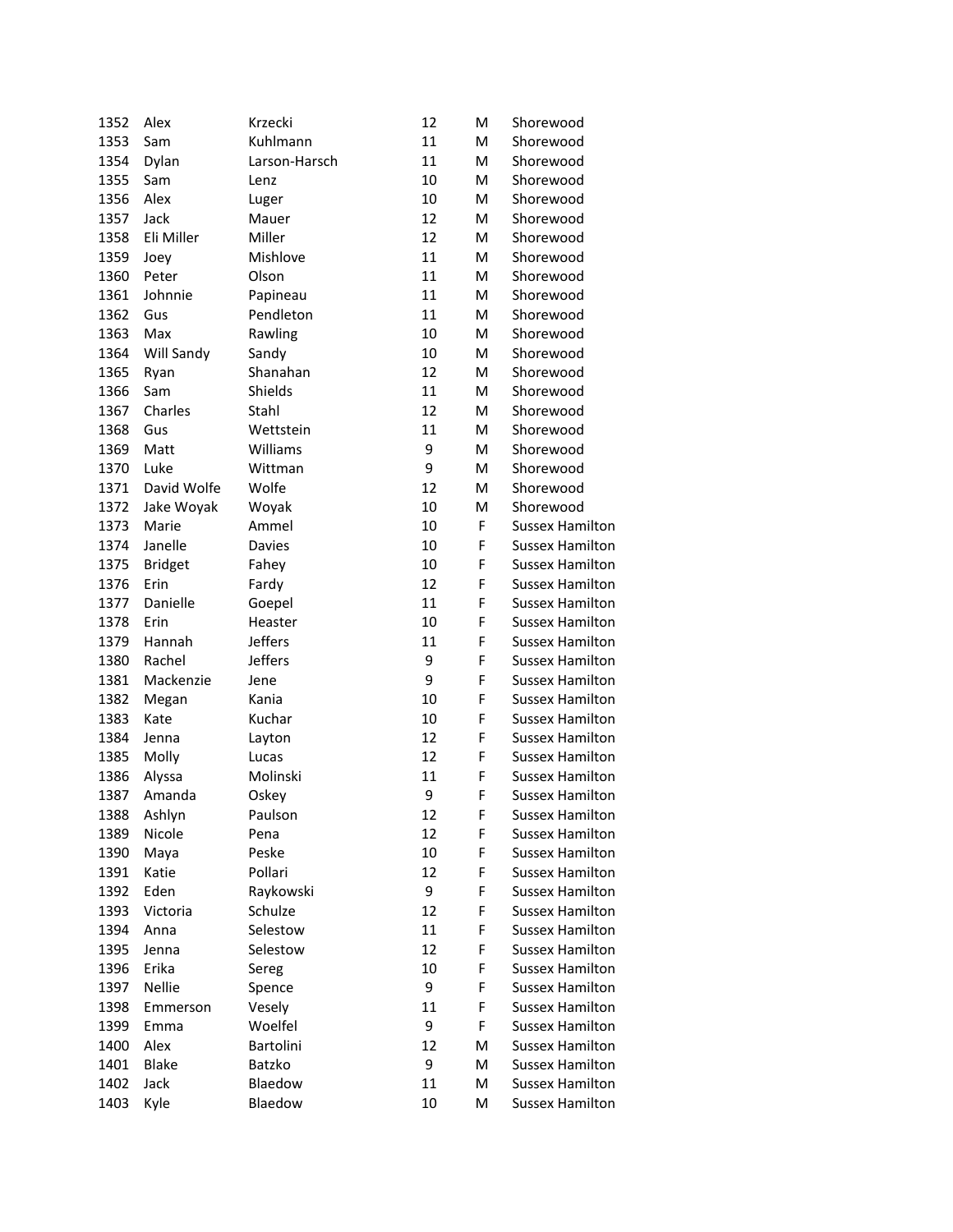| 1404 | Benjamin       | <b>Burke</b>        | 11       | M      | <b>Sussex Hamilton</b>         |
|------|----------------|---------------------|----------|--------|--------------------------------|
| 1405 | Conner         | Carel               | 10       | м      | <b>Sussex Hamilton</b>         |
| 1406 | <b>Brandon</b> | Christianson        | 9        | м      | <b>Sussex Hamilton</b>         |
| 1407 | Noah           | Depue               | 12       | M      | <b>Sussex Hamilton</b>         |
| 1408 | Joshua         | Desorcy             | 11       | M      | Sussex Hamilton                |
| 1409 | Eric           | Downs               | 11       | м      | <b>Sussex Hamilton</b>         |
| 1410 | Kevin          | Fantl               | 11       | м      | <b>Sussex Hamilton</b>         |
| 1411 | Sam            | Golding             | 9        | M      | <b>Sussex Hamilton</b>         |
| 1412 | <b>Bradley</b> | Grennier            | 10       | M      | <b>Sussex Hamilton</b>         |
| 1413 | Ryan           | Hadland             | 10       | м      | <b>Sussex Hamilton</b>         |
| 1414 | Ryan           | Hernandez           | 11       | м      | <b>Sussex Hamilton</b>         |
| 1415 | Andy           | Herrmann            | 10       | M      | <b>Sussex Hamilton</b>         |
| 1416 | Aaron          | Hintz               | 12       | M      | <b>Sussex Hamilton</b>         |
| 1417 | IJ             | Klubokowski         | 12       | M      | <b>Sussex Hamilton</b>         |
| 1418 | Ben            | Kneer               | 10       | M      | <b>Sussex Hamilton</b>         |
| 1419 | Zachary        | Leinbach            | 10       | M      | <b>Sussex Hamilton</b>         |
| 1420 | Robert         | Little              | 12       | M      | <b>Sussex Hamilton</b>         |
| 1421 | Nicholas       | Loden               | 10       | M      | <b>Sussex Hamilton</b>         |
| 1422 | Connor         | McLlwee             | 12       | M      | <b>Sussex Hamilton</b>         |
| 1423 | Devin          | McMurray            | 10       | M      | <b>Sussex Hamilton</b>         |
| 1424 | Alex           | Menzia              | 9        | M      | Sussex Hamilton                |
| 1425 | Uriel          | Rosales             | 9        | M      | <b>Sussex Hamilton</b>         |
| 1426 | Adam           | Rosman              | 10       | M      | <b>Sussex Hamilton</b>         |
| 1427 | Drew           | Schreihart          | 10       | M      | <b>Sussex Hamilton</b>         |
| 1428 | Joey           | Settersten          | 9        | M      | <b>Sussex Hamilton</b>         |
| 1429 | Matthew        | Smith               | 10       | м      | <b>Sussex Hamilton</b>         |
| 1430 | Steven         | Smith               | 11       | м      | <b>Sussex Hamilton</b>         |
| 1431 | Jacob          | Storm               | 12       | M      | <b>Sussex Hamilton</b>         |
| 1432 | Tyler          | Surma               | 12       | M      | <b>Sussex Hamilton</b>         |
| 1433 | Mitchell       | Swanson             | 12       | м      | <b>Sussex Hamilton</b>         |
| 1434 | Sean           |                     | 11       | м      | <b>Sussex Hamilton</b>         |
| 1435 | Tyler          | Thompson<br>Voelzke | 10       | M      | <b>Sussex Hamilton</b>         |
| 1436 | Rohan          | Washikar            | 10       | M      | <b>Sussex Hamilton</b>         |
| 1437 | Sam            | Watson              | 9        | M      | <b>Sussex Hamilton</b>         |
| 1438 | Ben            | Weiss               | 9        | м      | <b>Sussex Hamilton</b>         |
| 1455 | Carrie         | <b>Brick</b>        | 10       | F      | Waukesha West                  |
|      |                |                     |          |        |                                |
| 1456 | Megan          | Bur<br>Crawford     | 11<br>10 | F<br>F | Waukesha West<br>Waukesha West |
| 1457 | Megan          |                     |          |        | Waukesha West                  |
| 1458 | Julianna       | Dodd                | 11       | F      | Waukesha West                  |
| 1459 | Anu<br>Maria   | Elangovan<br>Gesior | 12       | F<br>F |                                |
| 1460 |                |                     | 11       |        | Waukesha West                  |
| 1461 | Bryanna        | Hanson              | 9        | F      | Waukesha West                  |
| 1462 | Samantha       | Hanson              | 9        | F      | Waukesha West                  |
| 1463 | Katie          | Jacobson            | 9        | F      | Waukesha West                  |
| 1464 | Marissa        | Kaiser              | 9        | F      | Waukesha West                  |
| 1465 | Kariss         | Keller              | 10       | F      | Waukesha West                  |
| 1466 | Julianna       | Koenig              | 11       | F      | Waukesha West                  |
| 1467 | Erica          | Liesen              | 9        | F      | Waukesha West                  |
| 1468 | Rebecca        | Liesen              | 9        | F      | Waukesha West                  |
| 1469 | McKayla        | Lindsley            | 10       | F      | Waukesha West                  |
| 1470 | Leah           | Lloyd               | 11       | F      | Waukesha West                  |
| 1471 | Audrey         | Markey              | 12       | F      | Waukesha West                  |